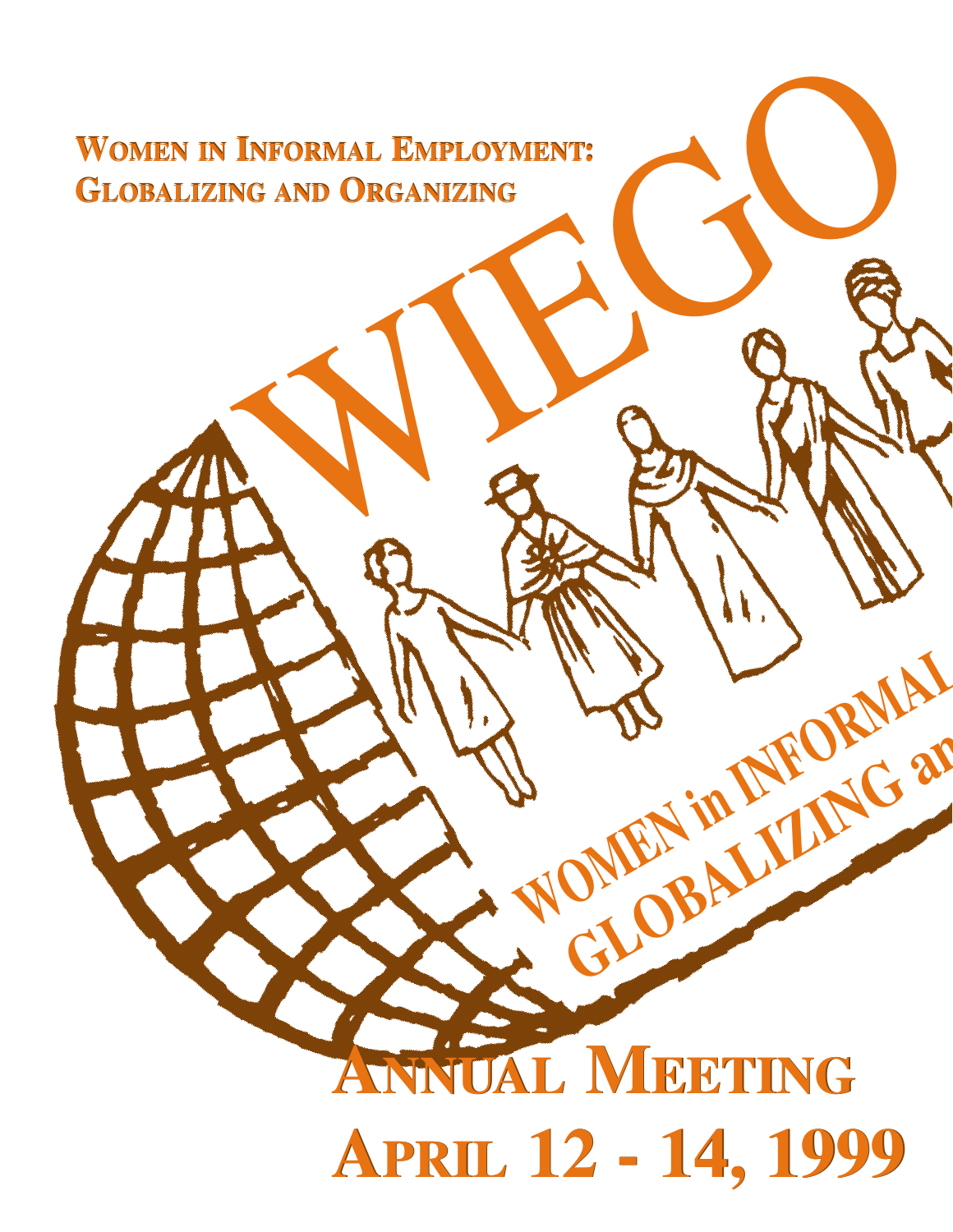This is a report on the proceedings of the Annual Meeting and Public Seminar of the global network called Women in Informal Employment: Globalizing and Organizing (WIEGO) held April 12-14, 1999 in Ottawa, Canada. The Annual Meeting was hosted by the International Development Research Centre. Attended by 70 persons from 25 countries representing grass roots, academic and international development organizations, the Meeting was designed to help expand and strengthen the network, to share progress and experiences to date, and to plan for the future. The Public Seminar was hosted by the Aga Khan Foundation Canada. Attended by an additional 30 persons from a cross section of Canadian organizations, the Public Seminar was organized to help draw public attention to the issue of women in the informal sector of the global economy.

WIEGO is a worldwide coalition of individuals from grass roots organizations, academic institutions, and international development agencies concerned with improving the conditions and advancing the status of women in the informal sector of the economy, through better statistics, research, programmes, and policies.

The International Development Research Centre (IDRC) is a public corporation created by the Parliament of Canada in 1970 to help developing-country scientists and communities do research and find solutions to their social, economic and environmental problems. Several of its programme areas overlap with WIEGO's programme interest in the areas of urban policies, global markets, and social protection. IDRC is funding several projects being implemented by WIEGO partners in these areas.

Aga Khan Foundation Canada (AKFC) is a non-profit, private development agency that seeks fresh solutions to pressing social and environmental problems. The Aga Khan Foundation, which has units and affiliates on four continents, supports health, education and rural development in low-income countries of Africa and Asia. Since 1994, Aga Khan Foundation Canada has been supporting a series of activities on women's economic empowerment which have played a major part in formulating the WIEGO agenda. It also gives core support to WIEGO.

WIEGO is very grateful to the Ford Foundation as well as to the IDRC and AKFC for their support of the Annual Meeting and Public Seminar.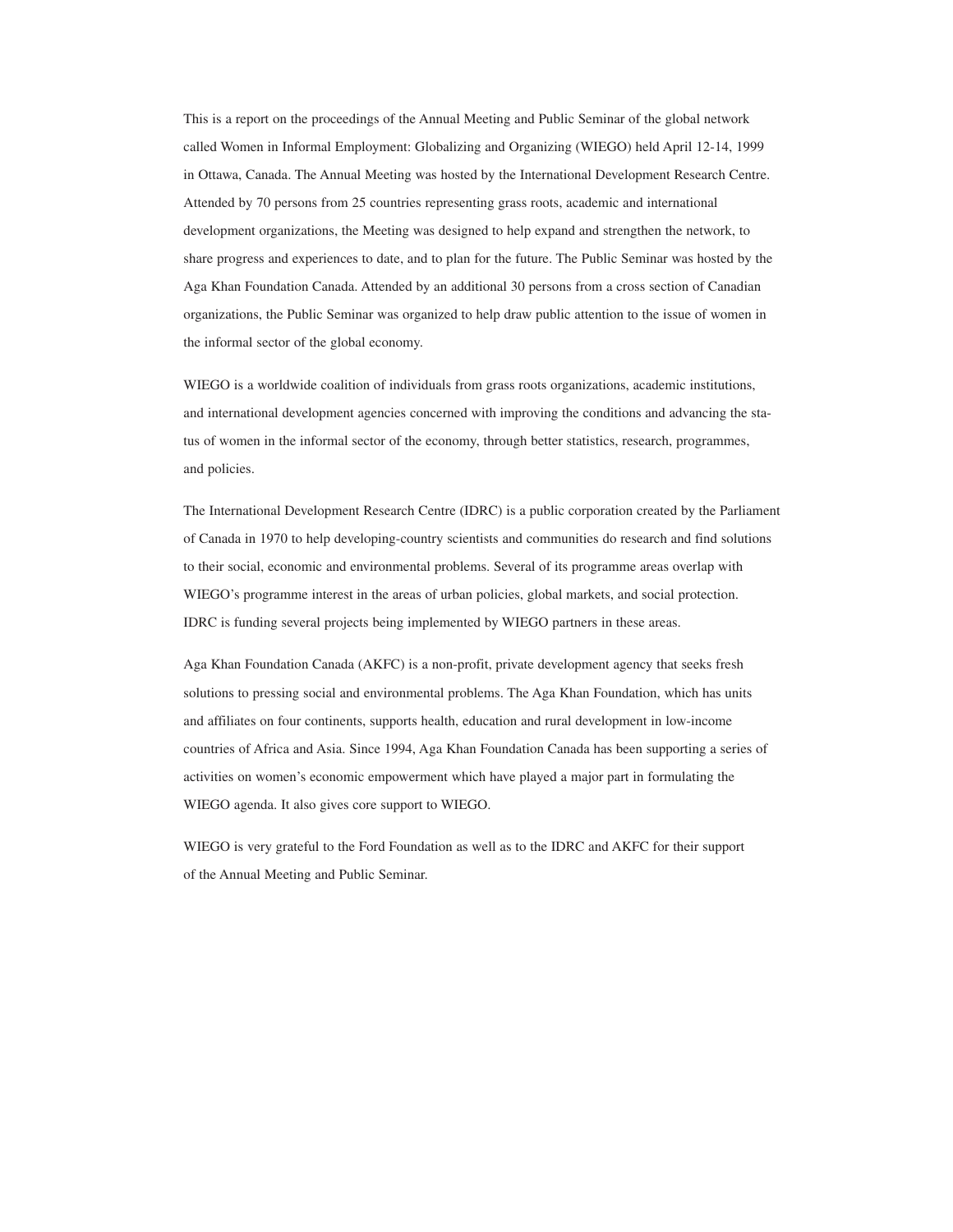#### **Women in Informal Employment: Globalizing and Organizing**

#### **Annual Meeting and Public Seminar**

**April 12-14, 1999**

Sponsored by the International Development Research Centre, the Aga Khan Foundation Canada, and the Ford Foundation

Report of the Annual Meeting and Public Seminar of the Global Network called WIEGO. Seventy-five persons from twenty-five countries representing grassroots, academic, and international development organizations participated in the two day Annual Meeting and were joined by another 30 persons from Canadian NGOs, academic institutions, and international development agencies in a one day Public Seminar.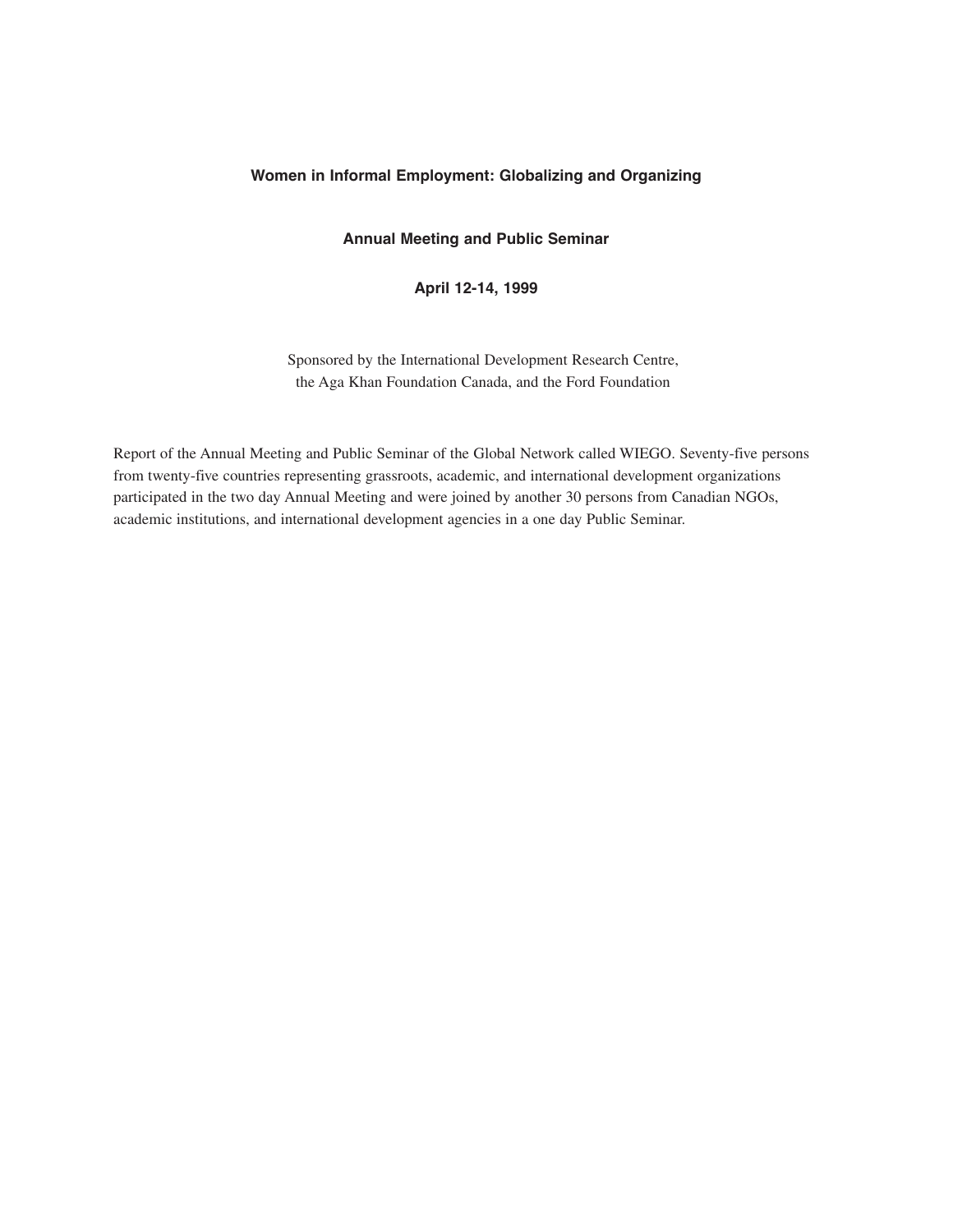# **Table of Contents**

| <b>Preface</b>                                                           |                         |
|--------------------------------------------------------------------------|-------------------------|
| <b>Background</b>                                                        | $\overline{\mathbf{z}}$ |
| Why Women In The Informal Sector?                                        | 8                       |
| <b>BOX 1</b><br>Gender, Poverty, And The Informal Sector                 | 9                       |
| <b>Key Issues</b>                                                        | 11                      |
| <b>BOX 2</b><br>The Bellagio International Declaration Of Street Vendors | 13                      |
| BOX 3<br>Impact Of The Asian Crisis On The Informal Sector               | 17                      |
| <b>BOX 4</b><br>Women In The Gum Supply Chain                            | 19                      |
| <b>BOX 5</b><br>1996 Homework Convention                                 | 20                      |
| <b>BOX 6</b><br><b>Core Statistical Recommendations</b>                  | 23                      |
| <b>BOX7</b><br>Common Types Of Activities                                | 27                      |
| <b>BOX 8</b><br>WIEGO's Programme Of Action: Five Core Programmes        | 28                      |
| <b>What Next?</b>                                                        | 27                      |
| <b>Annexes</b>                                                           | 29                      |
| Presenters                                                               | 29                      |
| <b>Working Papers Presented</b>                                          | 33                      |
| Participants At Annual Meeting                                           | 34                      |
| Participants At Public Seminar                                           | 37                      |
| <b>WIEGO Steering Committee Members</b>                                  | 39                      |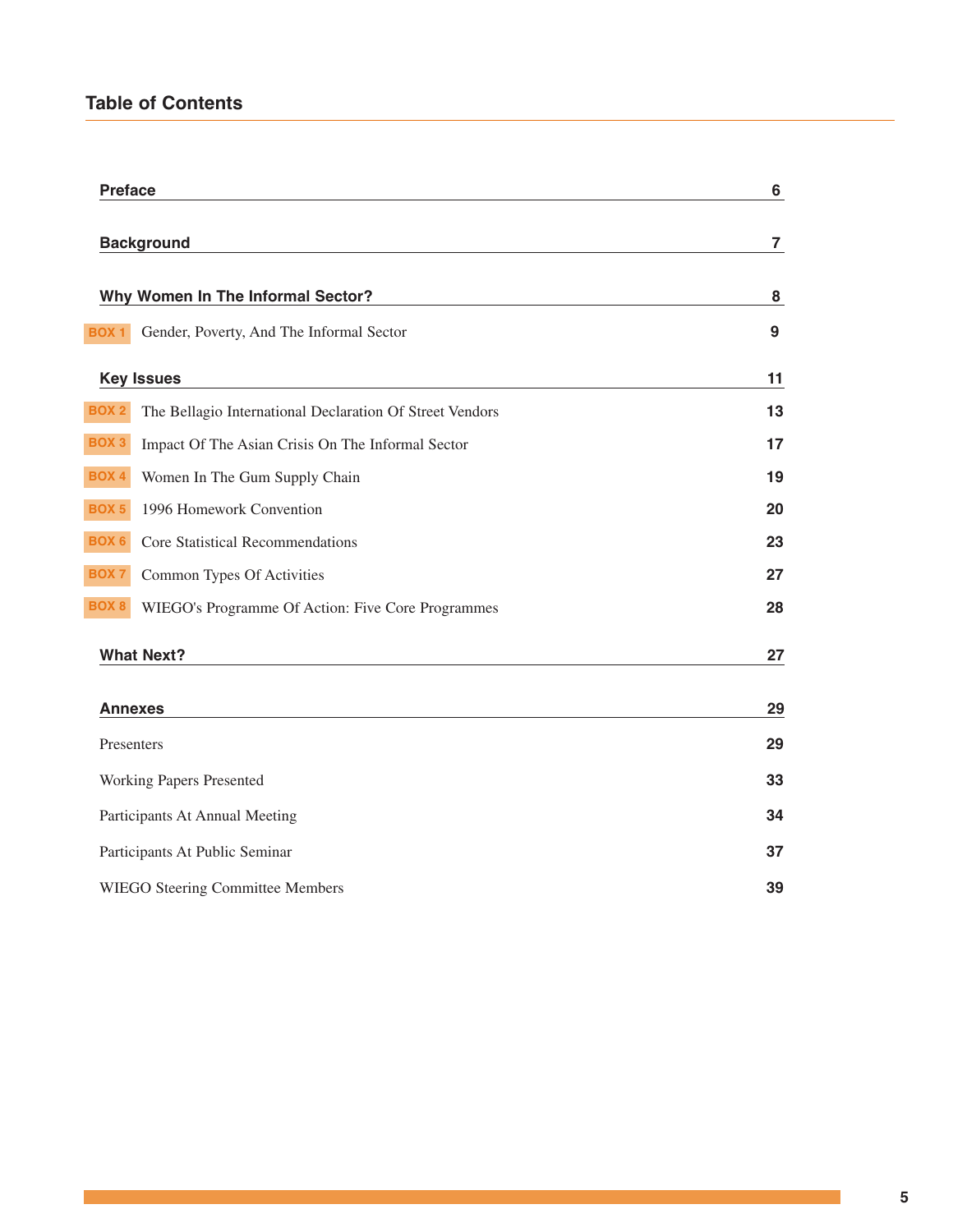On behalf of WIEGO, I welcome all of you who have come ñ many of you from very far, some from very near ñ to Ottawa. This is the first Annual Meeting of WIEGO. We are delighted that so many participants from so many countries have been able to attend.

WIEGO is actually a product of the women of the informal sector themselves. In 1994, home-based workers who happen to be a large portion of the informal sector and who had already been organized in several countries, including in India by SEWA, formed their own international body called HomeNet. Similarly, in 1995, street vendors who also tend to be a very large portion of the informal sector and who had already been organized in various cities, formed the International Alliance of Street Vendors (StreetNet). Both of these international alliances were established to increase the visibility and voice of women in the informal sector.

But still this was not enough for us. It so happened that SEWA had taken the lead in what later became an international campaign for an ILO convention on homework. As you may know, for two consecutive years, the ILO had on the agenda of its annual tripartite conference ñ of employers, workers, and governments ñ a convention on homework. In 1995, during the first hearing - the first debate - on the subject of homework, we were short on statistics. Not that we did not have statistics, but the employers used to say: "Who are homeworkers? How many are there? Where are they? They are not there." And they used to make fun of us — to ridicule us. So at the end of the ILO conference that first year I told Dr. Martha Chen of Harvard University that we needed statistics. Together with Jennefer Sebstad, and a graduate student at Harvard, she collected the necessary statistics on homeworkers and wrote a paper on homework that we distributed at the ILO conference the following year. As a result, during the second debate on the convention, the employers raised no more questions about statistics on homeworkers.

So statistics have power. When we are struggling at the grassroots and at the national and international levels, if research and statistics join the action, it brings more power to the struggle. This has been our experience. In the end, we won our struggle our fight — at the ILO and got the convention on homework. But that was not enough. Over breakfast in Geneva that summer, Martha Chen and I discussed the need to promote joint action of activists and researchers to build up our organizations and, thereby ultimately, to improve the status of women in the informal sector of the economy. So that is how WIEGO was conceived.

As I said, when statistics are in the hands of activists, then struggles are strengthened. So this is why SEWA, HomeNet, StreetNet, Harvard University, and UNIFEM decided to establish WIEGO. UNIFEM is also an outcome from the women's movement - of the women's decade. So our struggles are growing stronger. WIEGO is a global coalition of those who are concerned with improving the status of women in the informal sector of the economy and those who are concerned with building the organizations and strengthening the bargaining power of these women at the local level and also at the international level. In addition to organization and action, the other tools — very important tools — to improve the status of women in the informal sector are statistics and research. Activists, researchers, policy makers all have very important roles to play in strengthening women's visibility and voice.

The purpose of this Annual Meeting is to present — to all those who are here and to all who are concerned about the informal sector - the various activities of WIEGO and to share with you some of the findings that have come out of our work and to discuss with you WIEGO's proposed plans of action. Some of these plans need to be refined. We need — and welcome - your important inputs. It is needless to say that our ultimate goal is to build and strengthen organizations of women in the informal sector and to strengthen the relationships between various individuals, various institutions, and the groups who are concerned about the plight of the poor women in the informal sector.

On behalf of WIEGO, I welcome you and pray that this meeting will take us further - at least half a step further - in our struggle to raise the visibility and voice of women in the informal sector.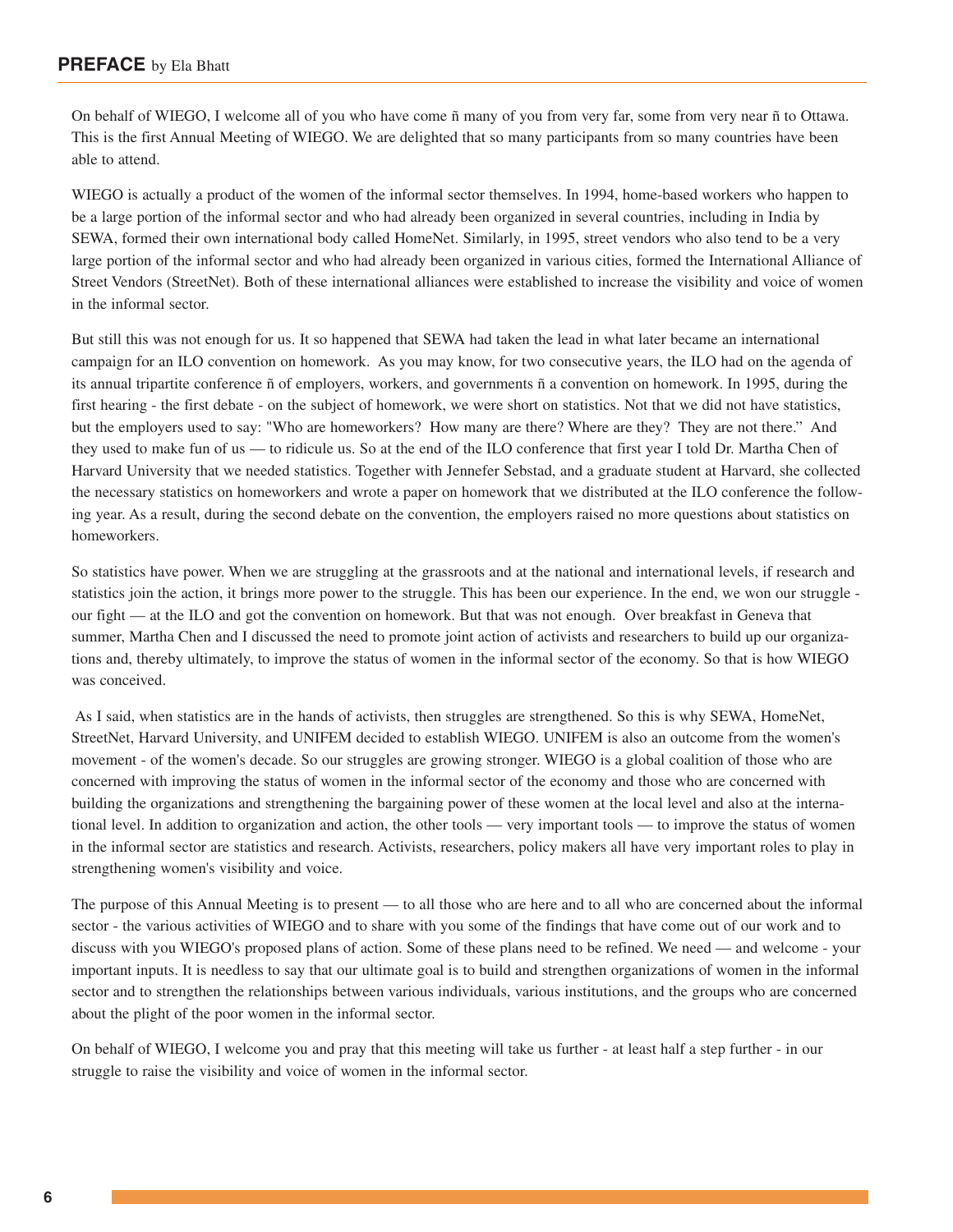Women in Informal Employment: Globalizing and Organizing (WIEGO) is a worldwide coalition of institutions and individuals concerned with improving the status of women in the informal sector of the economy, through better statistics, research, programmes and policies. Its name reflects two of its major concerns: that women informal workers are an integral part of a globalizing economy; and that women workers need to be organizing at local and international levels in order to respond effectively to the new opportunities — as well as the negative impacts — associated with global trade and investment.

The coalition was born out of the conviction that women workers — particularly those from low-income households - are concentrated in the informal economy; that the informal economy contributes to both poverty alleviation and economic growth; but that the informal sector remains largely invisible in official statistics and policies. The founding members of WIEGO — who met for the first time in early 1997 and currently serve on its Steering Committee — include representatives from three different types of organizations: grassroots organizations; research or academic institutions; and international development organizations.

The founders were motivated by the troubling lack of public and policy recognition and support for the informal economy, especially for the women who work in it. To help frame the objectives and programmes of WIEGO, the founders convened three expert group meetings during late 1997 and early 1998: one each on research, statistics, and programmes. Through this collaborative planning process, five priority areas for WIEGO to focus on were identified: urban policies, particularly as they affect street vendors; global markets (i.e., global trade and investment patterns), particularly as they affect home-based workers; social protection for workers in the informal economy; statistics on the size and contribution of the informal economy; and the organization of informal sector workers as well as their representation in relevant policy-making bodies at all levels.

To help design its programmes, WIEGO commissions background issues papers to identify key programme, research, and policy issues and convenes key grassroots, research, and policy actors in a planning workshop. At that workshop, the key actors help frame the issues more precisely and formulate a plan of action. The component activities of each programme a mix of research studies, programmatic interventions, and policy dialogues - are undertaken by interested institutions and individuals in various countries. Project funds for these activities - which may be raised independently or jointly — go directly to the collaborating institutions or individuals.

The institutional framework of WIEGO is as follows: a Steering Committee formulates objectives and policies; several Expert Groups plan and monitor activities under each programme; a part-time Director guides each programme; a network of collaborating institutions and individuals undertakes component activities; and a part-time Coordinator and Administrator promote and support all of the network's activities from a Secretariat at Harvard University.

#### **Annual Meeting and Public Seminar**

WIEGO convened the first Annual Meeting of its affiliates and a Public Seminar from April 12-14, 1999 in Ottawa, Canada. 70 persons from 25 countries participated in the two-day Annual Meeting and were joined by an additional 30 persons from Canadian NGO, academic, and donor communities for a one-day Public seminar. The agenda for both events featured presentations and breakout group discussions on three of the five programmatic themes of WIEGO, namely: urban policies, global markets, and statistics. An additional plenary session featured presentations on related projects and a discussion of WIEGO's other two programme themes: social protection and organization and representation.

This is a report on the proceedings of the Annual Meeting and Public Seminar. To "set the stage" for what follows, the second section of this Report explores the linkages between gender, poverty, and the informal sector and between globalization and the informal sector. Section Three of the Report features summaries of the presentations and breakout group discussions at both the Annual Meeting and the Public Seminar. The final section of the Report presents the future plans of the WIEGO network.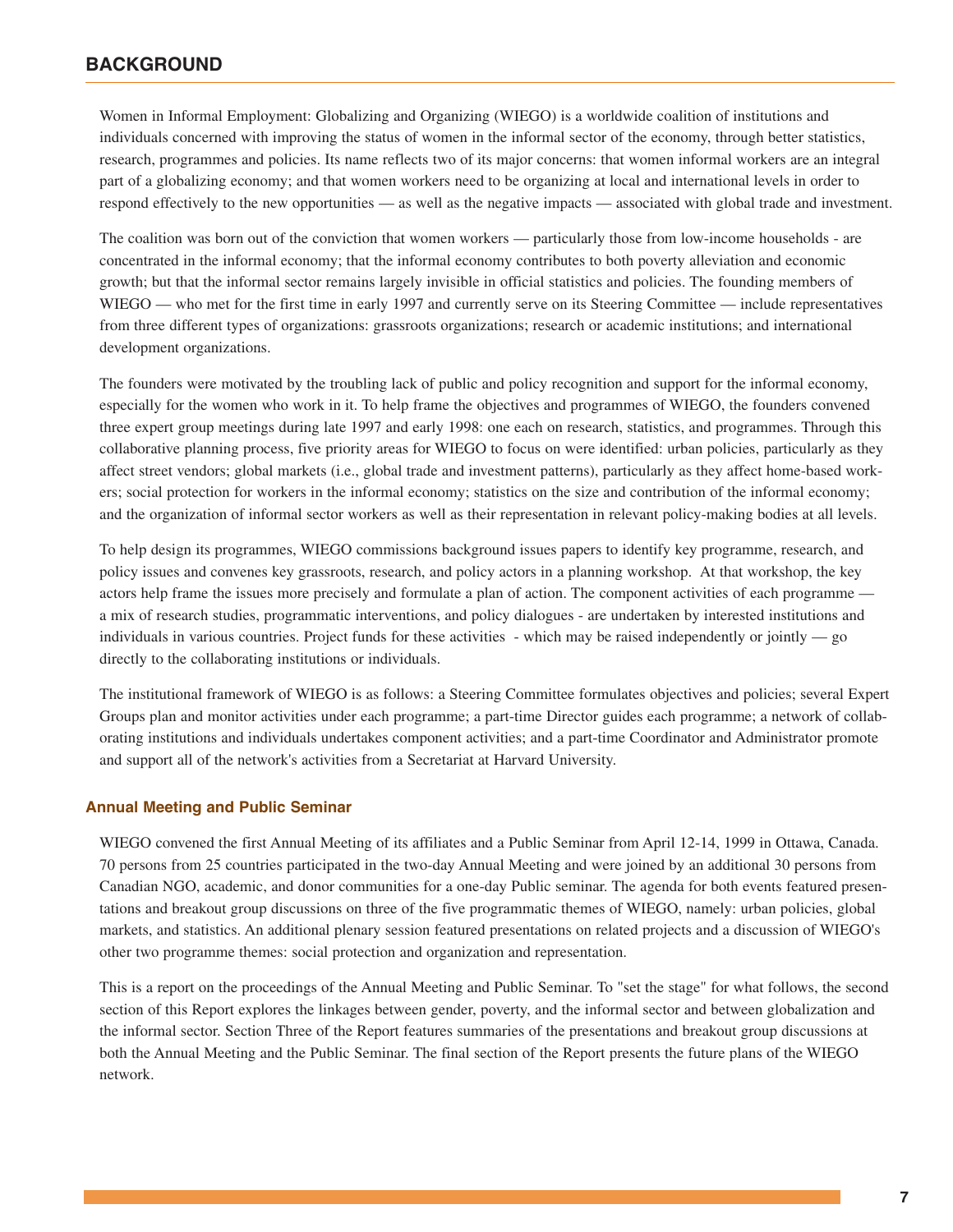Over the past two decades, employment in the informal sector has risen rapidly in all regions. It was only the once-rapidlygrowing economies of East and Southeast Asia that experienced substantial growth of modern sector employment. However, even in these countries, a significant percentage of women workers were in rural and informal employment before the recent crisis: for example, 43 percent of women workers in South Korea and 79 percent of women workers in Indonesia. Moreover, in the wake of the Asian financial crisis, most of these countries have experienced a decline in formal wage employment and a concomitant rise in informal employment.

Even before the Asian crisis, official statistics indicated that the share of the informal sector in the non-agricultural workforce ranged from 50 percent in Latin America to 40-60 percent in different parts of Asia to 75 percent in Africa. The contribution of the informal sector — not only its size - is quite large. The contribution of informal sector income to total household income is significant in many regions: for example, in Africa, informal sector income accounts for nearly 25 percent of rural non-agricultural income, nearly 30 percent of total income, and over 40 percent of total urban income. The contribution of the informal sector to GDP is probably also significant. For those countries where estimates exist, the share of the informal sector in non-agricultural GDP is between 45 to 50 percent.

Existing data also suggest that the majority of economically active women in developing countries, except perhaps in the Latin America region, are in the informal sector. The founders of WIEGO and others who have worked closely with women in the informal sector would argue that the informal sector is even larger than official statistics suggest. Their argument is based on the fact that much of women's paid work - not just their unpaid housework - is not counted in official statistics. If the magnitude of women's invisible paid work, particularly home-based remunerative work, were to be fully counted, both the share of women and the share of informal workers in the work force would increase. Recognizing and, more importantly, counting women's invisible paid work would challenge our empirical understanding not only of the informal sector but also of the economy as a whole.

Despite the size and persistence of the informal sector in developing countries, the concept of the "informal sector" has gone in and out of fashion. Some observers feel the sector is too large and varied to be measured or to be meaningful as a concept. Others consider the sector to be marginal, non-modern, and doomed to perish with successful growth. Recently, several independent schools of thought have converged on the fact that the informal sector accounts for a larger share of output and employment than anyone ever dreamed of in the 1950s and 1960s. WIEGO is committed to increasing public understanding of the size, contribution, and characteristics of the informal sector, particularly women workers.

#### **Gender, Poverty, and the Informal Sector -**

What are the links between being a woman, working in the informal sector, and being poor? There is an overlap between working in the informal economy and being poor: a higher percentage of people working in the informal sector, relative to the formal sector, are poor. This overlap is even greater for women than for men. However, there is no simple relationship between working in the informal economy and being poor or working in the formal economy and escaping poverty. The relationship between informal employment and the intensity of poverty appears only when informal workers are analyzed by sub-sectors of the economy and type of employment (i.e., employer, self-employed, worker). Refer to Box One for a summary of the findings of two papers commissioned by the World Bank and written by S.V. Sethuraman (Independent Consultant, ex-ILO) and Jacques Charmes (Institute of Development Research, France) who reviewed the existing literature and statistics, respectively, on the links between gender, poverty, and the informal sector.<sup>1</sup>

1 Some of this analysis also draws on the 1995 book by J.J. Thomas Surviving in the City: the Urban Informal Sector in Latin America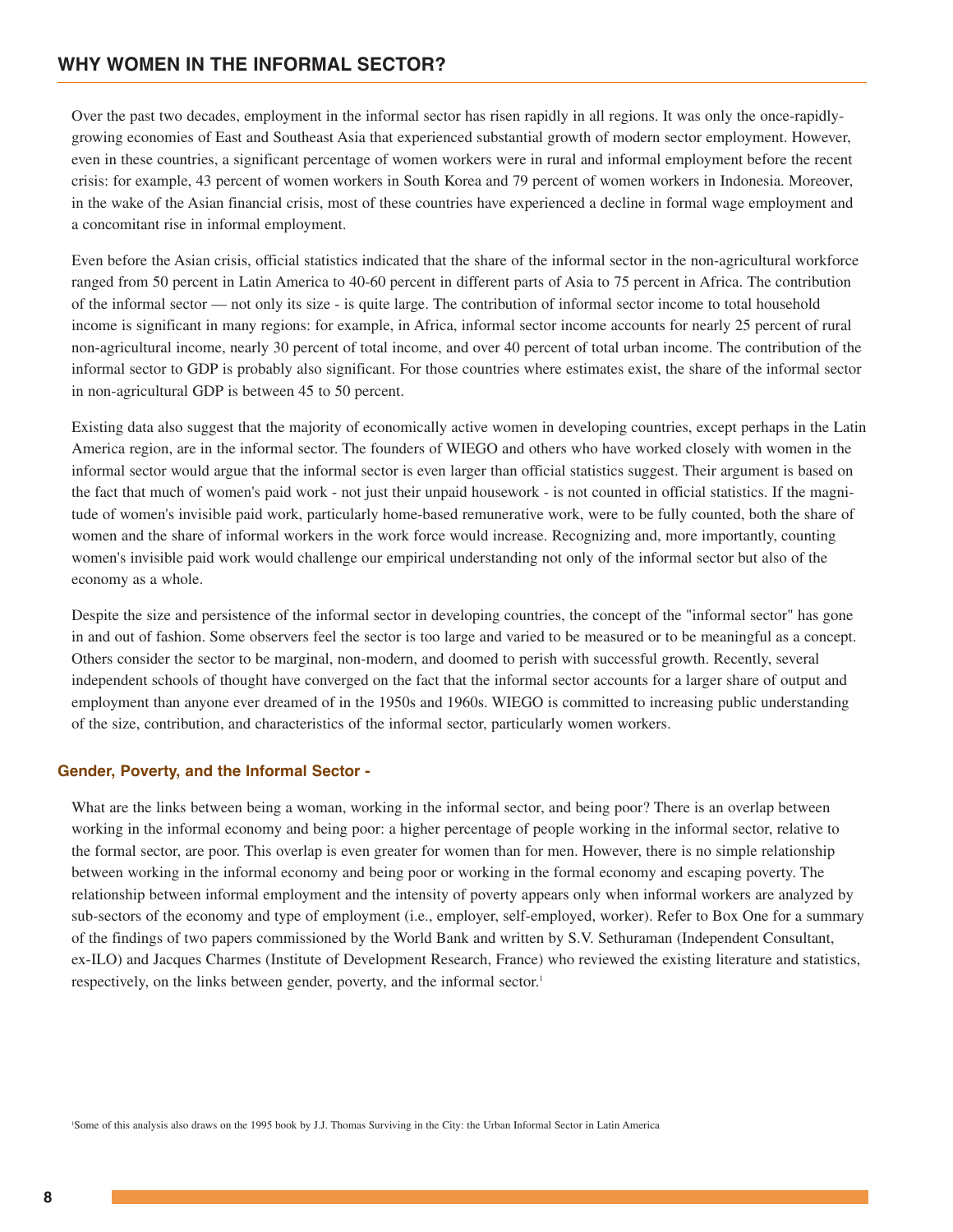#### **GENDER, POVERTY, AND THE INFORMAL SECTOR**

#### **Gender and Incomes in the Informal Economy:**

- incomes of both men and women are lower in the informal sector than in the formal sector
- the gender gap in income/wages appears higher in the informal sector than in the formal sector and exists even when women are not wage workers
- the relatively large gender gap in income/wages in the informal sector is largely due to two interrelated factors:
- informal incomes worldwide tend to decline as one moves across the following types of employment: employer self-employed — casual wage worker — sub-contract worker
- women worldwide are under-represented in high income activities and over-represented in low income activities (notably, sub-contract work)

#### **Gender and Employment in the Informal Economy:**

- the majority of women in the informal sector are own account traders and producers or casual and sub-contract workers; relatively few are employers who hire paid workers
- men and women tend to be involved in different activities or types of employment even within the same trades: for example, in many countries, male traders tend to have larger scale operations and to deal in non-food items while female traders tend to have smaller scale operations and to deal in food items

#### **Gender Discrimination and Segregation in the Informal Sector:**

- gender segregation in the informal sector means that women and men are involved in different types of activities or different employment statuses even within the same trades
- gender discrimination leads to gender gaps in education/skills, access to credit/training/information, quality and location of business premises, scale of business, time constraints, and other constraints
- gender-based discrimination and segregation largely explain why a) more women relative to men are in informal employment; b) more men relative to women run micro-enterprises in the informal economy; c) more women relative to men are sub-contract workers; and d) income/wage differentials exist between women and men in the informal sector

#### **Policy Implications:**

- investment in human capital can improve incomes and increase access to formal sector jobs but the effect of additional education on income and jobs is relatively small
- removal of gender-based discrimination and segregation in labour, capital, factor, and product markets would have equal or greater effect on women's employment and incomes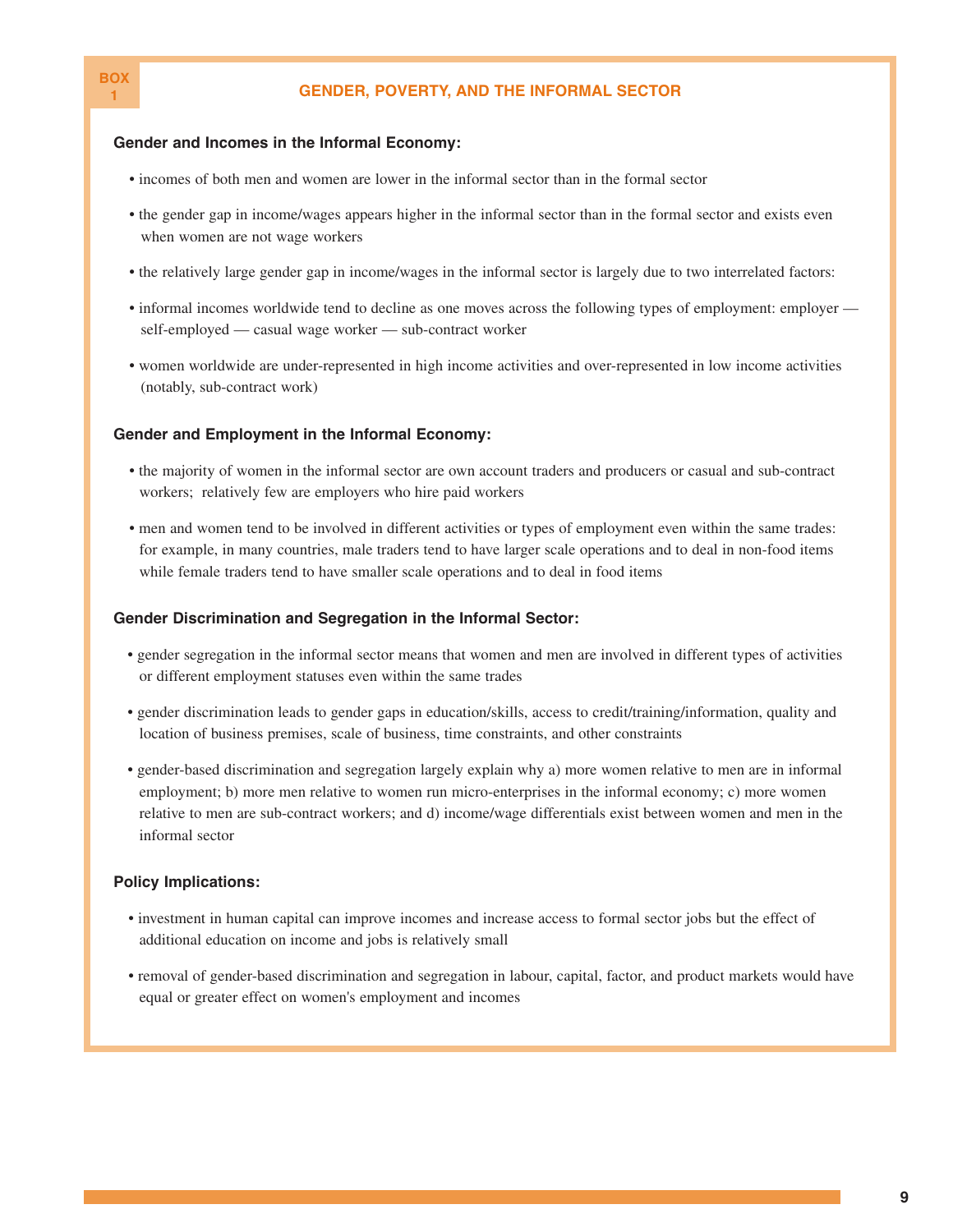#### **Globalization and the Informal Sector**

What are the links between globalization of the economy and the informal sector? What follows is a summary of the presentation at the Public Seminar by Diane Elson from UNIFEM (currently on leave from the University of Manchester) on the links between globalization and the informal sector.

"Globalization is often described as a process in which markets are liberalized and integrated. Both trends sound very positive — who would be in favour of authoritarianism and disintegration? But from the perspective of home-based workers, the process has been very one-sided: that is, market liberalization and integration has privileged powerful economic organizations, like transnational corporations, but not women working in their homes.

What greater contrast could there be than that between the global mobility of capital, especially financial capital, and the immobility of poor women, confined to work in their houses, because of economic, social and cultural pressures? That contrast in mobility illustrates an essential, but often overlooked, dimension of globalization — it is a process in which rights are restructured. The rights of the most powerful are strengthened, while the rights of the least powerful are weakened.

The right of companies to move huge sums of money across national borders everyday has been strengthened. The right of poor people to migrate in search of a better standard of living has been yet further constricted. Labour markets certainly have not been liberalized internationally — such liberalization has been selectively in favour of capital and goods markets. Moreover liberalized markets are insecure markets. The international financial system has no effective mechanism for dealing with the risks it generates. Instead, risks are downloaded to the informal sector, which operates as a kind of safety net of last resort. People who lose jobs in formal employment, as a result of the aftermath of financial crises, crowd into informal employment. As a result, earnings and wages in informal employment are likely to fall — and ultimately, the safety net will break. Earnings will be so low that they do not allow people to survive no matter how long the hours they work, or how many members of the family try to earn something. If countries try to achieve competitiveness on the shortsighted basis of even cheaper labour, then the result will be degradation and depletion of human resources.

Globalization not only puts pressure on the livelihoods of those with the least resources by weakening their rights and subjecting them to more and more competition. It also weakens the ability of governments to partially compensate those who lose from competition using public expenditure targeted to their needs. Globally, mobile capital has a tendency to prefer countries that are reducing their levels of expenditure and taxation. Trade and financial liberalization undermines traditional ways of raising revenue. Professionally qualified well-off people can permanently migrate abroad and often constitute a vocal lobby in support of lower taxes.

The challenge we face is to construct global markets as well as national taxation and expenditure on a different basis. There is a growing movement of women around the world mobilizing on the issue of women's empowerment and government expenditure, including in the Philippines, Brazil, South Africa, Mozambique, Tanzania, Uganda, USA and UK. We also see a variety of mobilizations to create different kinds of global markets, based on three principles:

• Supporting international standards, such as the 1996 ILO Convention on Homework

• Building the countervailing power of collective organization of poorer participants — both employees and small-scale own account workers - HomeNet is a good example

• Constructing developmental marketing institutions committed not only to covering their costs, but also to social justice such as the growing network of Alternative Trading Organizations.

These initiatives hold out the promise of beginning the transformation of both states and markets in ways that will improve the lives of women around the world, based on a globalization from the grassroots."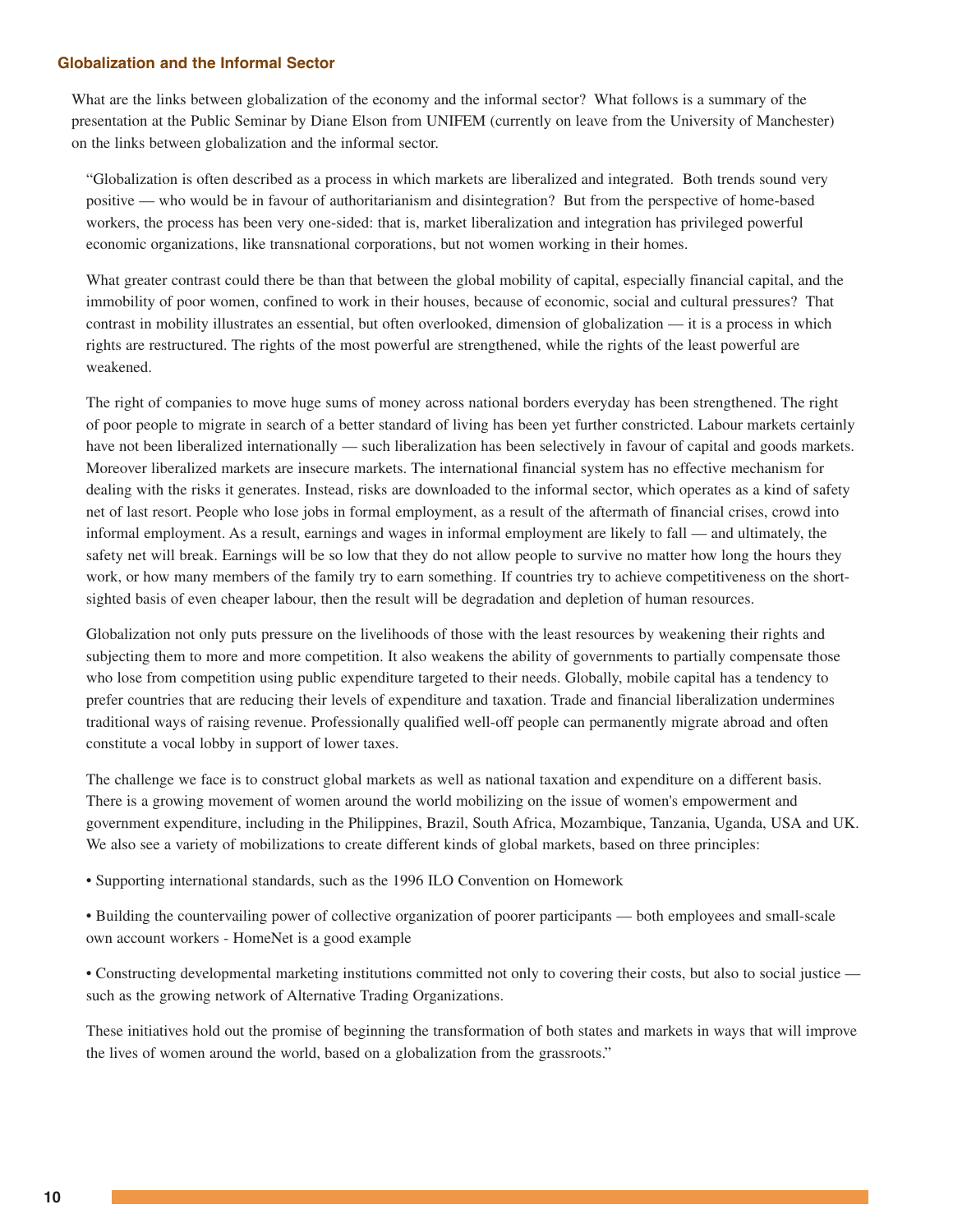This section of the report is organized around the three issue areas addressed in the Annual Meeting and Public Seminar: urban policies, particularly as they affect street vendors; global trade and investment patterns, particularly as they affect home-based workers; and statistics on the size and contribution of the informal sector. These issue areas represent three of t he five core programmes of WIEGO. The other two core programmes of WIEGO - social protection and organization / representation — were discussed briefly during a final plenary session on Related Programmes.

What follows are summaries of the presentations in plenary sessions and of the discussions in the breakout groups. The presentations in the plenary sessions were, essentially, progress reports on various WIEGO programme activities made by the individuals involved in those activities. The breakout groups were asked to consider WIEGO's plan of actions and progress to date with a view to identifying gaps and weaknesses, to highlighting priorities, and recommending key actors in each thematic area.

#### **URBAN POLICIES**

Street vending is a global phenomenon. In cities and towns throughout the world, millions of people earn their living by selling a wide range of goods and services on the streets. Despite a general belief that street vending will recede as economies develop and incomes rise, it actually is on the increase in many places. In developing countries, an estimated 40 to 80 percent of the workforce is in the informal sector and street vendors represent a significant share of that workforce. In many parts of Asia, Africa, and Latin America, women represent a majority of these vendors.

Street vending is the most visible aspect of the informal economy. Yet, street vendors are often viewed as a nuisance or obstruction to commerce. Because they lack legal status and recognition, they experience frequent harassment and evictions from their selling places by local authorities or competing shopkeepers. Their goods may be confiscated and arrests are not uncommon. The places where they work are often dirty and hazardous and lack basic services. Despite the considerable risks associated with this work, street vending is the only option for many poor people. Therefore, the right to vend — within reasonable limits or constraints — should be considered a basic economic right.

Around the world, researchers and policy makers have a limited understanding of the role of street vendors. Little is known about their links to the formal commercial sector or about the size and contribution of street vending to the economy as a whole. This is due in part to the fact that the number of street vendors is greatly underestimated in national labour force statistics and national accounts. Moreover, the terms and conditions under which street vendors operate are not always visible. For example, little is known about the actual legal rights of vendors, the extent to which they are organized, the types of organizations for vendors, and the nature and impact of government interventions and planning (or lack thereof) for vendors. As a consequence, public policies, urban plans, and local government bodies often reflect an inherent bias against street vendors.

The key objectives of WIEGO's Urban Policies programme are to highlight the contribution, advocate the provision of services and infrastructure to, and expand the organization of street vendors — as well as their representation in urban planning. To date, in collaboration with the International Alliance of Street Vendors called StreetNet, WIEGO has helped initiate three country-level projects on street vendors: one each in South Africa, India, and Kenya. Each project is designed to improve action, research, statistics, and policies relating to street vending and involves collaboration between grassroots, academic, and policy-making institutions.

#### **Presentations —**

Presentations on the status of street vendors and the projects in the three countries were made by: Pat Horn of the Self-Employed Women's Union (SEWU) and Frances Lund and Caroline Skinner of the University of Natal on South Africa; Winnie Mitullah of the University of Nairobi on Kenya; Ela Bhatt of the Self-Employed Women's Association (SEWA) on India. Ela Bhatt also described the International Alliance of Street Vendors (called StreetNet).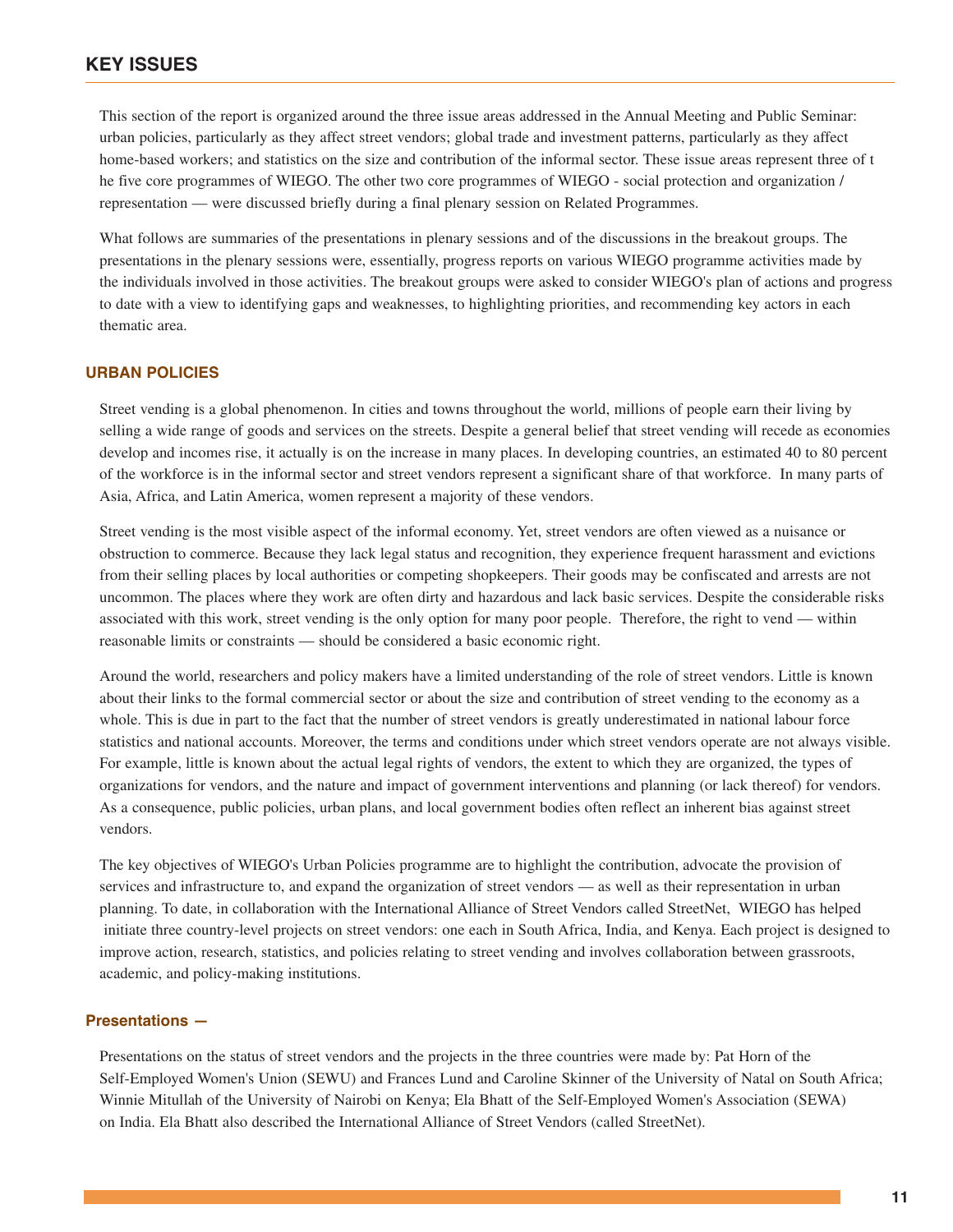*South Africa Project:* Given the high unemployment rate and the small size of the formal sector workforce, especially in manufacturing, the size of the street vending sector is relatively large in South Africa. Following the democratic elections in 1994, there have been significant policy changes in many areas in South Africa, including four that open opportunities to street vendors: deregulation of trade and vending; legislation and institutions to promote small and micro businesses; restructuring of local government to promote, among other objectives, local economic development; and mechanisms to promote the status of women. The South Africa project, which was started in late 1997 with support from the IDRC, seeks to take advantage of these new opportunities, in particular by promoting dialogues between street vendors and local government. The project has synthesized existing studies of the informal economy and street vending in South Africa; conducted focus group discussions with street traders in Durban, Cape Town, Johannesburg, East London, and Queenstown; interviewed government officials in each of these towns or cities; and convened four policy dialogues (three local and one national) between representatives of street vendor associations and government officials. The primary focus of the policy dialogues has been on institutional mechanisms for representation of - or consultation with - street vendors in urban planning; negotiations between street vendors, local municipal councils, and other stakeholders; and coordination among city authorities on street vending issues. One institutional issue of particular concern, reflecting the widespread presumption that street vendors are a nuisance or obstruction, is the fact that that the handling of street vendors is assigned to the traffic department in many cities of South Africa.

*Kenya Project:* Existing studies on street vending in Kenya provide few (if any) numbers or estimates of street vendors and little (if any) information on the policy and regulatory environment in which street vendors operate or the organization al capacity of street vendors. Whereas many vendors in Kenya participate in small revolving savings and credit organizations, these organizations tend to be weak and do not address the wider policy and regulatory environment faced by the vendors. Moreover, existing small and micro-enterprise development programmes tend to focus on the manufacturing sector to the relative neglect of the trading sector. In four urban centres in Kenya — two large cities (Nairobi and Kisumu), one mediumsized town (Machakos), and one small town (Migori) - the project will undertake surveys of vendors, conduct focus group discussions with members of street vendor associations, and convene policy dialogues with relevant government officials and non-governmental organizations (NGOs). The Kenya Project is also supported by the IDRC.

*India Project:* Street vending is a rapidly growing source of employment for the working poor in, particularly, urban India: both those who come into the cities in search of work and those who are laid off work often take up vending. Given the lack of official data on street vending, local grassroots and non-governmental organizations conducted surveys of street vendors in eight cities of India during 1996-97: the numbers ranged from 15,000 in a small town to 65,000 in a large city to over 200,000 in a very large city (Mumbai or Bombay). In late 1998, these organizations formed a National Alliance of Street Vendors and launched a campaign to demand a national policy on street vendors. The activities of the various member organizations including research, action, and policy dialogues - will be coordinated through a secretariat and a quarterly newsletter. As part of the campaign, a national workshop on the legal status of street vendors was organized; a team of lawyers met to plan comparative studies of Municipal Corporation Laws, Police Acts, and other related laws in seven cities; and regional policy dialogues between vendors, the police department, and the municipal corporation are being organized. The India Project is supported by the World Bank.

*StreetNet:* The International Alliance of Street Vendors (called Street Net) was founded at a meeting in Bellagio, Italy in 1995 by a group of vendors, activists, and researchers from eleven countries around the world working to promote and protect the rights of street vendors. Over the past several years, the Alliance has evolved into a network of individuals and organizations committed to increasing the visibility, voice, and bargaining power of street vendors. Through Street Net, members gain an understanding of the common problems of street vendors, develop new ideas for strengthening their organizing and advocacy efforts, and join in an international campaign to promote policies and actions that can contribute to improving the lives of millions of street vendors.

The focal point of action is the Bellagio International Declaration of Street Vendors which was drafted by Alliance founders in 1995 (see Box Two for excerpts from the Bellagio Declaration). This declaration sets forth a plan to create national policies to promote and protect the rights of street vendors. The Declaration also calls for action at four other levels: by individual traders, by traders associations, by city governments, and by international organizations. A longer term objective of the Alliance is to build a case and mobilize support for an ILO convention on the rights of street vendors.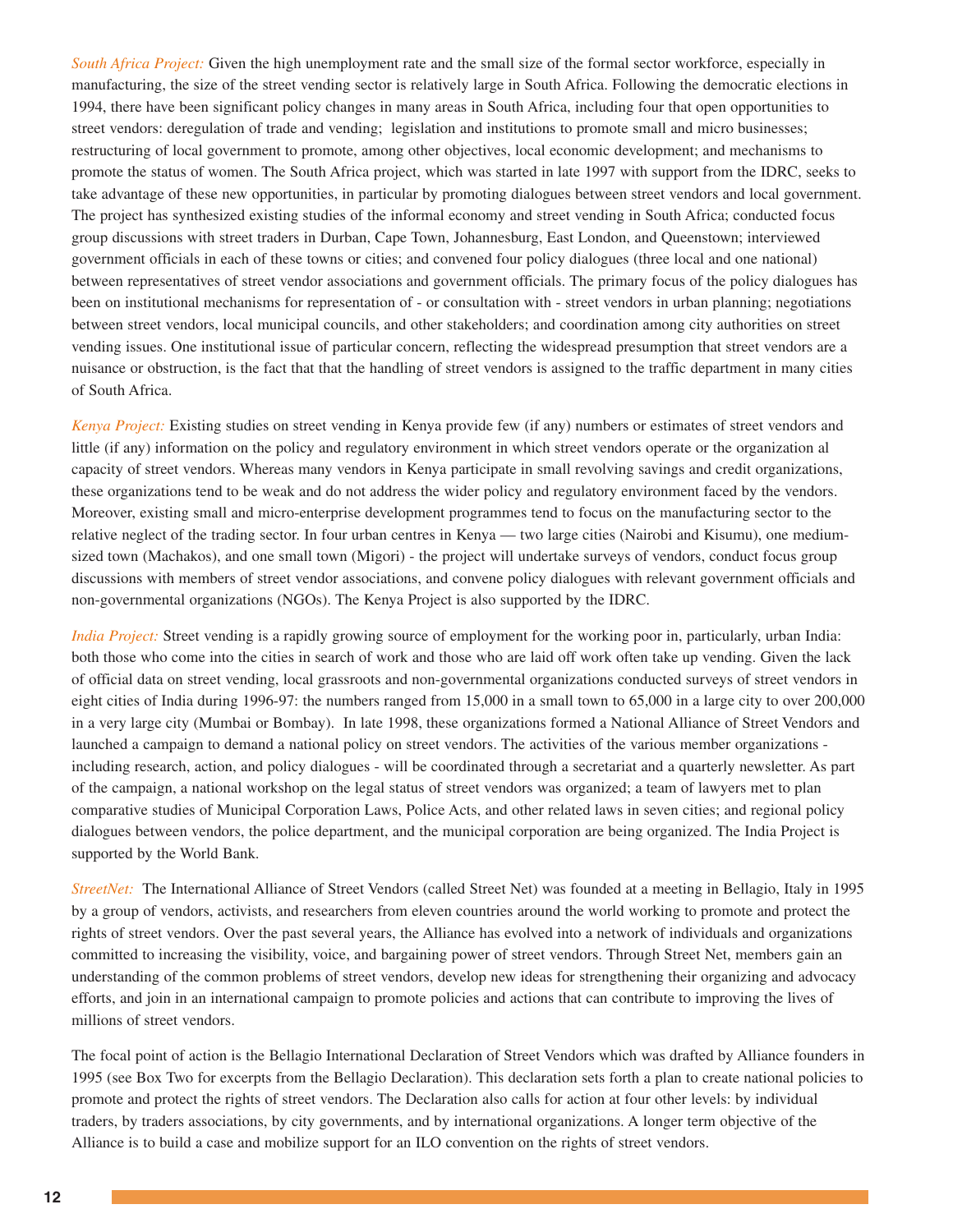#### **THE BELLAGIO INTERNATIONAL DECLARATION OF STREET VENDORS**

#### **Having regard to the fact -**

- that in the fast growing urban sector there is a proliferation of poor hawkers ad vendors including those who are children;
- that because of poverty, unemployment and forced migration and immigration, despite the useful service they render to society, they are looked upon as an hindrance to the planned development of cities both by the elite urbanites and the town planners alike;
- that hawkers and vendors are subjected to constant mental and physical torture by the local officials and are harassed in many other ways which at times leads to riotous situations, loss of property rights, or monetary loss;
- that there is hardly any public policy consistent with the needs of street vendor throughout the world.

**We urge upon Governments to form a National Policy** for hawkers and vendors by making them a part of the broader structural policies aimed at improving their standards of living, by having regard to the following:

- give vendors legal status by issuing licenses, enacting laws and providing appropriate hawking zones in urban plans,
- provide legal access to the use of appropriate and available space in urban areas,
- protect and expand vendors' existing livelihood,
- make street vendors a special component of the plans for urban development by treating them as an integral part of the urban distribution system,
- issue guidelines for supportive services at local levels,
- enforce regulations and promote self governance,
- set up appropriate, participatory, non-formal mechanisms with representation by street vendors and hawkers, NGOs, local authorities, the police and others,
- provide street vendors with meaningful access to credit and financial services,
- provide street vendors with relief measures in situations of disasters and natural calamities,
- take measures for promoting a better future for child vendors and persons with disabilities.

#### **We further urge follow-up action by City Governments -**

- to recognize that vendors are an integral part of the urban environment and are not to be treated as criminals
- to increase focus on the situation of special groups of vendors, such as children, people with disabilities, the elderly, and others;
- to promote tripartite mechanisms, with a mandate to resolve disputes, at the city level to include representatives of consumers, municipal authorities, and vendors;
- to recognize the impact of natural disasters, civil conflicts, and was on vendors and to appropriate relief measures within the national framework; and
- to engage in urban planning which takes into account the need of street vendors as producers and distributors of goods and services.

#### **BOX 2**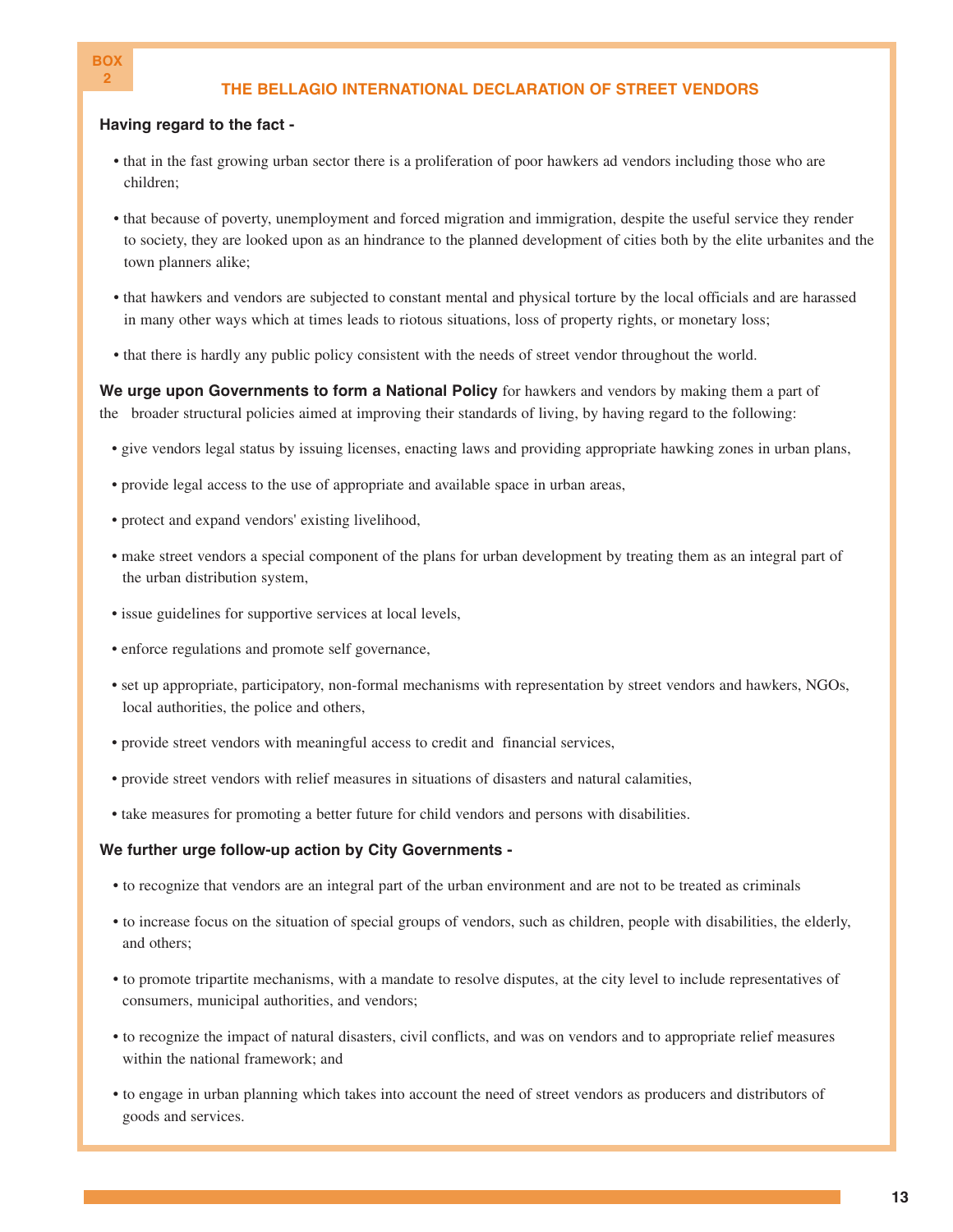#### **Common Problems -**

Certain problems are common to street vendors across countries worldwide. These include:

- Lack of Space or Poor Location
- Lack of Regulation and Licensing
- Harassment by local authorities, including: eviction from premise; confiscation of goods; and extraction of bribes, fees, or protection money
- Lack of Infrastructure (such as shelter, water, and toilets)
- Lack of Services (including child care and credit)
- Lack of Representation and Voice (in urban planning)
- Crime: Assaults and Thefts

The fact that urban officials and planners tend to ignore or to minimize street vendors in urban plans can be partly attributed to another common problem: the lack of adequate data on street vending. So long as the size and contribution of the street vending sector remains invisible in official statistics, the policy response to street vendors is likely to remain biased or, at least, poorly informed.

#### **Other Issues -**

*Politicization:* The fact that street vendor associations are often started — or run — by trade unions, political parties, business interests, or the local "mafia" makes organizing street vendors particularly tricky and complex.

*Public Perceptions:* Public responses to street vendors range from outright support to benign neglect or indifference to hostile resistance. It is important to understand how public perceptions differ between those who buy from street vendors and those who do not and between different economic classes.

#### **Promising Responses —**

Promising examples of how to respond to the common set of problems include the following:

*Access to Space:* In Ahmedabad, India, SEWA-organized street vendors won a landmark judgement in the High Court that granted vendors the right to a 4' x 6' space for vending, the right to be represented in the courts by a SEWA lawyer, and the right to be free from harassment by the police and municipal authorities.

*Protection from Harassment:* A union of vendors in Bhavnagar, India, have witnesses testify in a official record whenever the goods of vendors are confiscated or vendors themselves are evicted.

*Organization:* Organizing street vendors — at the local, national, and international levels - is seen as an essential dimension of all other strategies. The three country-level projects of WIEGO and the member organizations of StreetNet seek to organize street vendors at the local level in order to: carry out business, self-regulate markets, demand rights, negotiate with other stakeholders, and participate in urban planning. A National Alliance of Street Vendors has been established as part of the India Project. StreetNet is the first international alliance of street vendor organizations.

*Gaining Voice and Representation:* The South Africa project has organized four policy dialogues at which vendors themselves as well as activists who work with vendors have had the opportunity to discuss street vendor issues with relevant municipal and national government officials.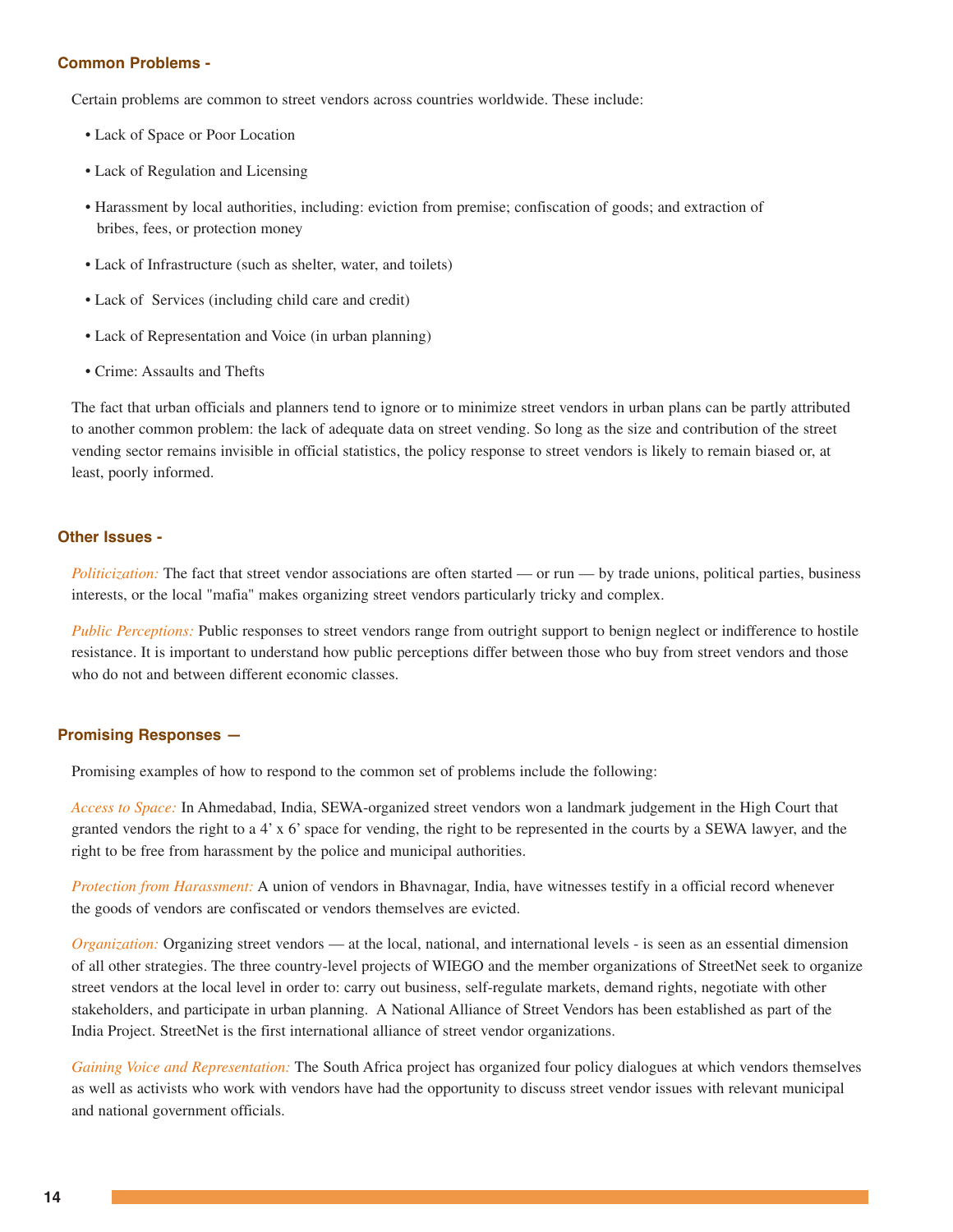#### **Breakout Group Report —**

The breakout groups were asked to consider WIEGO's Urban Policies proposal to identify gaps and weaknesses, to highlight priorities, and to recommend key players and stakeholders:

*Action:* More street vendor organizations — and stronger regional and national alliances thereof — should be developed. A more positive image of street vendors in the media should be promoted.

*Research:* Most of the existing studies on street vendors focus on the characteristics of the vendors themselves (their age, sex, education, etcetera) or on their business (location, products, volume, earnings) to the neglect of the wider environment in which they operate. The following research issues should be explored in a comparative set of cross-regional studies: legal aspects of street vending (licensing, zoning laws, land-related regulations, bribery); urban land issues (zoning laws, designation of market spaces); development infrastructure (education, health services, social protection, legal aid); linkages with the formal sector (subsidization of formal sector wages; competition for resources; examples of cooperation and conflict); linkages with trade unions, political parties, and the "mafia".

*Documentation:* Case studies of "bad practice" as well as "good practice" would help specify more precisely what types of changes are needed to improve the working conditions and economic status of street vendors.

*Statistics:* Comprehensive and accurate statistics on the size, contribution, and demographics of street vendors are needed to inform policy-makers who are planning legal, institutional, and policy reforms.

In terms of operating principles, the breakout groups recommended that WIEGO pursue a balanced distribution of activities between region; develop linkages with trade unions, private sector, and government; design and undertake research in collaboration — or consultation — with street vendor organizations; and make research findings accessible to street vendor organizations.

#### **GLOBAL MARKETS**

*Global trade and investment patterns are having a dramatic impact on economies and societies worldwide. While there are both positive and negative effects, women have tended to be the least able to seize opportunities and the most likely to suffer from the changes involved. In the informal sector, women's traditional industries (e.g., food processing and garment making) are the ones that suffer most from competition from cheap imports. Moreover, women producers have been less able than men to adapt to rapid changes in the economy brought about by globalization, and have been less able to take advantage of any new opportunities arising from the spread of new communications technologies. At the same time, workers who are retrenched from the formal sector displace other women from their traditional informal sector activities. Although rapid export-driven growth has created more jobs for women in some parts of the world such as Southeast Asia, these have tended to be of dubious quality - without minimum wages or rights to organize - and even these jobs are now in jeopardy in the aftermath of the Asian financial crisis.*

*Although increasing attention is now being given to the differential impact of globalization and trade liberalization on women and men, much of the data available is as yet highly theoretical nature or very anecdotal. In addition, there is a bias towards looking at the impact of globalization on women in formal employment and/or women's unpaid work. The impact of globalization on women's paid work in the informal sector has not been adequately examined. In addition, relatively little attention is being given to finding effective ways of helping women to cope with the negative and seize the positive changes involved.*

*In collaboration with the HomeNet, the international alliance of home-based workers, WIEGO's Global Markets programme aims to trace changes in global production and distribution systems brought about by increased globalization. Changes in production systems have particular relevance for home-based workers involved in sub-contracting chains for formal sector firms. Changes in distribution systems have particular relevance for home-based producers who face increased competition in local/traditional markets and lack the ways and means to link to emerging and increasingly globalized markets. The actionresearch programme will seek to assist by (a) developing methodologies and undertaking studies and policy dialogues which lead to a better understanding of the impact of globalization on women workers in the informal sector; and (b) finding effective ways of helping women to link directly to new opportunities and emerging markets resulting from changes trade and investment policies.*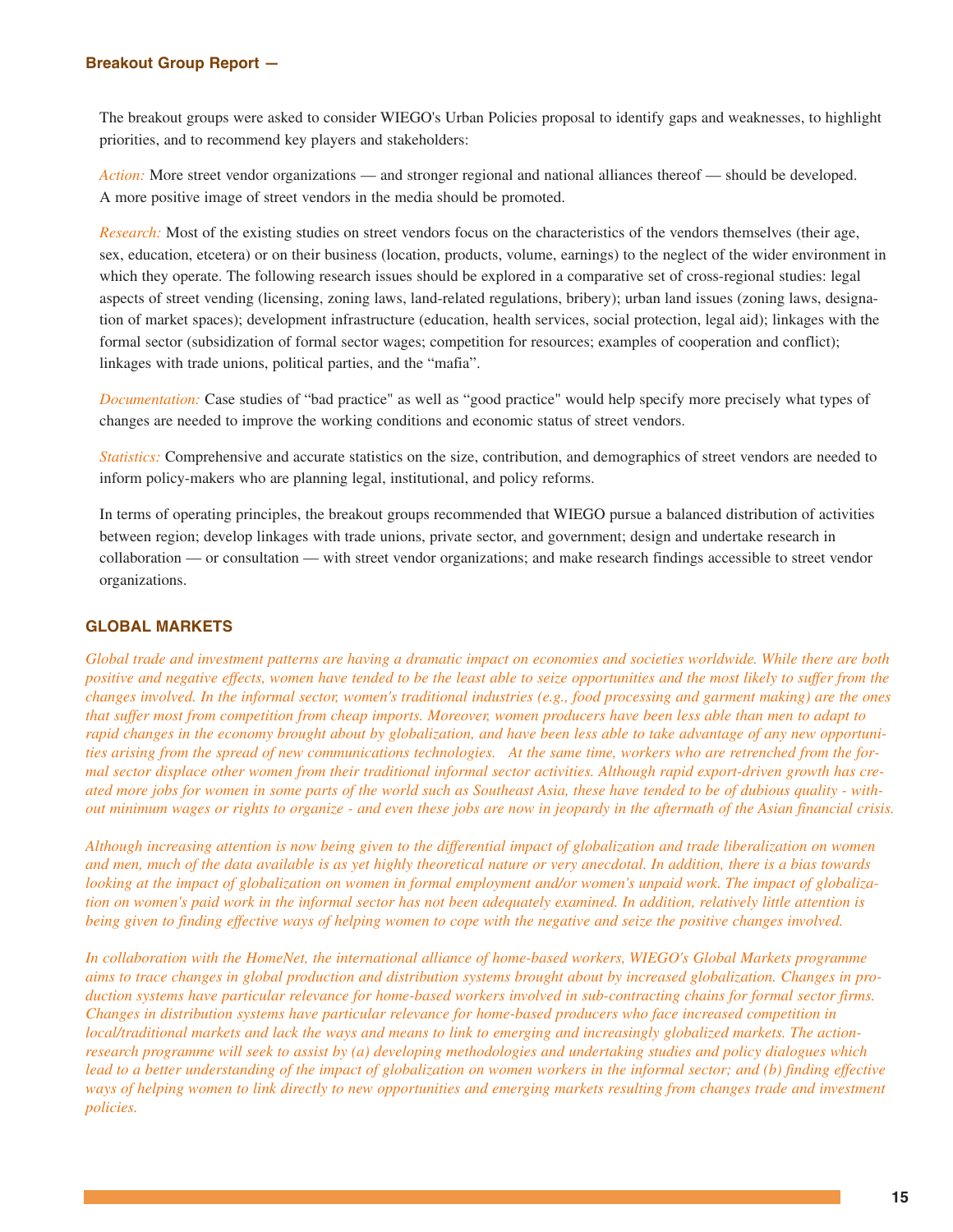#### **Presentations —**

There were three sets of presentations on global trade and investment issues. The first featured conceptual frameworks for assessing the impact of global trade and investment patterns on women in the informal sector in the three regions of the developing world. Lucy Lazo from HomeNet Southeast Asia presented the Asia framework, Ruvimbo Chimedza from the University of Zimbabwe presented the Africa framework, and Guadalupe Espinosa from UNIFEM's Mexico office presented the Latin America/Caribbean framework. The conceptual frameworks present typologies of likely impact. Each framework will be tested in selected countries in the respective region.

The second set featured background issues papers on the impact of global trade and investment patterns on three sub-sectors of the economy: Julie Delahanty and Ann Weston of the North-South Institute presented the background paper on garment making, Sue Szabo of the Aga Khan Foundation Canada presented the background paper on agro- and food-processing, and Marilyn Carr of IDRC presented the background paper on non-timber forest products. For each of the three sub-sectors, the background paper laid out the key issues, identified gaps in current research and practice, identified key actors (activists, organizations, researchers, and policy makers), and identified areas for future research and action.

The third set featured two programmatic responses to the globalization of the economy: Renana Jhabvala described how SEWA has organized and supported women salt and gum collectors in India and Jane Tate described how HomeNet has organized home-based workers at the international level.

In her comments on the presentations, Diane Elson contrasted the differential impact on labour and capital of global market liberalization and integration (see Section One).

#### **A. Regional Impact Frameworks**

*Asia Framework:* A conceptual framework for assessing the impact of the Asian economic crisis on women in the informal sector — particularly, home-based workers — was developed at a workshop hosted by HomeNet Thailand in January 1999 in Bangkok and sponsored by the World Bank and the Friedrich Ebert Stiftung. This framework builds on and expands the social impact frameworks developed by the World Bank and the ILO<sup>2</sup>. These earlier frameworks focused on the impact of the crisis on workers in the formal sector (to the neglect of those who work in the agricultural sector and the informal sector) and featured three types of effects: a drop in the demand for labour, a rise in the cost-of-living, and a decline in public expenditures. The HomeNet Southeast Asia framework focuses on workers plus producers in the informal sector, both rural and urban, and features additional types of effects: notably, a drop in the demand for products and services and a rise in the costs of production. See Box Three for the HomeNet Southeast Asia framework: the text in bold represents the impact variables that were not included in the World Bank and ILO frameworks. This framework will be tested in three countries - Thailand, Indonesia, and the Philippines — by HomeNet activists in collaboration with local researchers.

<sup>2</sup> These are Social Consequences of the East Asian Financial Crisis by Tamar Manuelyan Atinc and Michael Walton (World Bank) and The Asian Financial Crisis: The Challenge for Social Policy by Eddy Lee (ILO).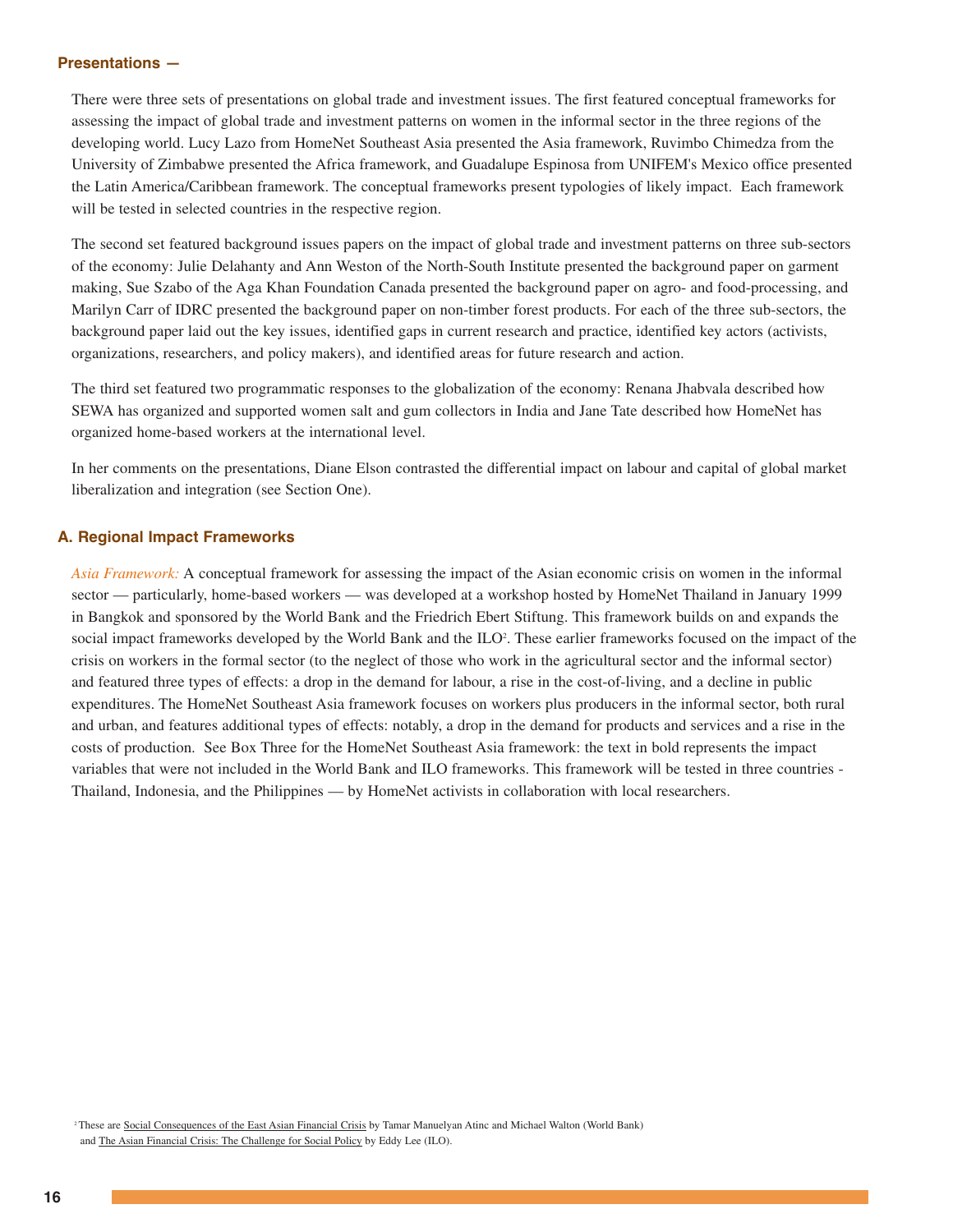### **IMPACT OF THE ASIAN CRISIS ON THE INFORMAL SECTOR**

|                                                    | <b>FORMAL SECTOR</b><br><b>WORKERS</b>                                                                                                                               | <b>INFORMAL SECTOR</b><br><b>WORKERS</b>                                                                                                       | <b>INFORMAL SECTOR</b><br><b>PRODUCERS</b>                                                                                                                               |
|----------------------------------------------------|----------------------------------------------------------------------------------------------------------------------------------------------------------------------|------------------------------------------------------------------------------------------------------------------------------------------------|--------------------------------------------------------------------------------------------------------------------------------------------------------------------------|
| <b>EMPLOYMENT</b><br><b>EFFECTS</b>                | layoffs (visible)<br>resulting in:<br>unemployment<br>Shifts to -<br>self-employment<br>sub-contract work<br>part-time work<br>migration (urban, rural,<br>overseas) | layoffs (invisible)<br>resulting in:<br>unemployment<br>shifts to -<br>self-employment<br>casual work<br>migration (urban,<br>rural, overseas) | loss of livelihood<br>shifts to sub-contract work<br>shifts between sectors (e.g. to<br>agriculture)<br>intensification of work<br>migration (rural, urban,<br>overseas) |
| <b>PRODUCTION</b><br><b>EFFECTS</b>                |                                                                                                                                                                      |                                                                                                                                                | scarcity of raw materials<br>drop in market demand<br>loss of marketing outlets<br>competition + crowding<br>drop in volume of production                                |
| <b>INCOME</b><br><b>EFFECTS</b>                    | drop in real wages                                                                                                                                                   | drop in real wages                                                                                                                             | drop in volume/value of sales                                                                                                                                            |
| <b>PRICE</b><br><b>EFFECTS</b>                     | rise in cost of living                                                                                                                                               | rise in cost of living                                                                                                                         | rise in cost of living<br>rise in input prices<br>drop in output prices                                                                                                  |
| <b>PUBLIC</b><br><b>SPENDING</b><br><b>EFFECTS</b> | lack of public services<br>rise in cost of public<br>services                                                                                                        | lack of public services<br>rise in cost of public<br>services                                                                                  | lack of public services<br>rise in cost of public<br>services                                                                                                            |

**BOX 3**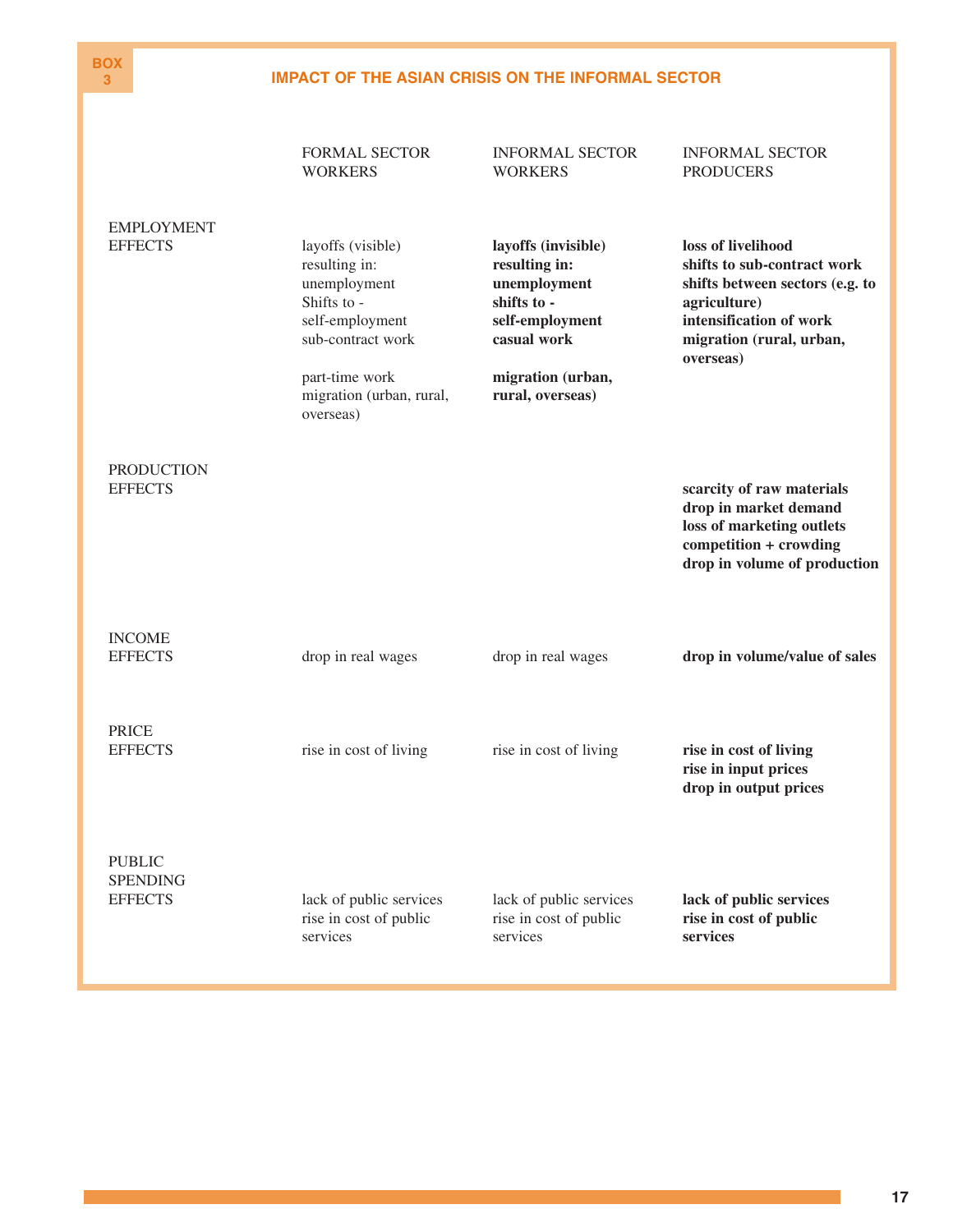Africa Framework: A conceptual framework for assessing the impact of trade and investment liberalization on women and men in the informal sector in Africa was developed at a workshop hosted by the University of Zimbabwe in February 1999 and sponsored by the IDRC. A related issue that was addressed at the workshop was how women's livelihoods can be enhanced in the context of trade and investment liberalization. Drawing on case studies that highlighted the impact of trade and investment policies on informal sector workers in Uganda, Senegal, Gambia, and Mali, four types of effects were identified:

- **employment effects:** changes in level, type, and security of employment
- **employment-related effects:** changes in hours of work, wages, worker benefits and conditions)
- **production effects:** changes in costs of/access to/demand for inputs and outputs, and
- **distribution effects:** changes in demand; marketing systems and transactions; savings and investment rates; incomes and assets.

This framework will be tested in four countries - possibly, Zimbabwe, Malawi, Uganda, and Senegal — with coordination provided by a regional research organization such as Gender and Economic Reform in Africa (GERA) or the Association of African Women for Research and Development (AAWORD).

*Latin America/Caribbean Framework:* During 1997 and 1998, UNIFEM supported an in-depth study on the impact of NAFTA on women and men workers in three sectors in Mexico: textiles and garments; maquiladora industry; and agriculture. In textiles and garments, it was found that women are being replaced by men in factory jobs that were formerly carried out by women and that women increasingly are employed in informal microenterprises. In maquiladoras, although the sector is growing in general, female employment has grown at a slower rate than that of male employment, and women are increasingly found in locations further away from the border where wages are lower. In agriculture, there has been an increase in work shifts and increased employment of women in export crops on a piece-rate basis that has resulted in very long hours, as they still have to care for their families.

The methodology and findings of the study were discussed at a workshop held in Mexico City in November 1998 which was attended by government officials, researchers, and NGO representatives from Mexico, USA and Canada, as well as from Central America and the Caribbean and the Mercosur region. It was agreed that it would be useful to further develop the methodology used in Mexico to come up with a common conceptual framework that could then be adapted to sub-regional specificities and tested in one or two countries in each sub-region.

#### **B. Sub-Sector Papers**

*Garment Making:* The garment sector is undergoing rapid changes. The key factors behind these rapid changes include a) new trade agendas (notably, global and regional trade agreements as well as the responses to the Asian economic crisis); b) new technologies (notably, the bar code as well as information technologies): and c) new production and distribution systems (including such features as mobility of capital, sub-contracting chains, lean retailing, labour migration). Some of the specific topics for further research include: the increase in sub-contracting (including in the North); increased flux and volatility in the sector due to the Asian crisis; and likely repercussions when the current Multi-Fibre Agreement ends in 2005. Also of interest is how various stakeholders are responding to the changes in the sector through: trade mechanisms, legal strategies, international standard setting, and organizing of garment workers. This research is being supported by IDRC.

Agro-Processing and Food Processing: Global trade and investment patterns have both negative and positive impacts on women who produce and process agricultural crops and food items. To help women take advantage of emerging market opportunities, topics for future research should include: what products are most affected by global trade and investment patterns, how women who produce and process these products are affected, what actions are needed to increase the competitiveness and productivity of women in these areas. Country case studies, designed to investigate these issues, will be carried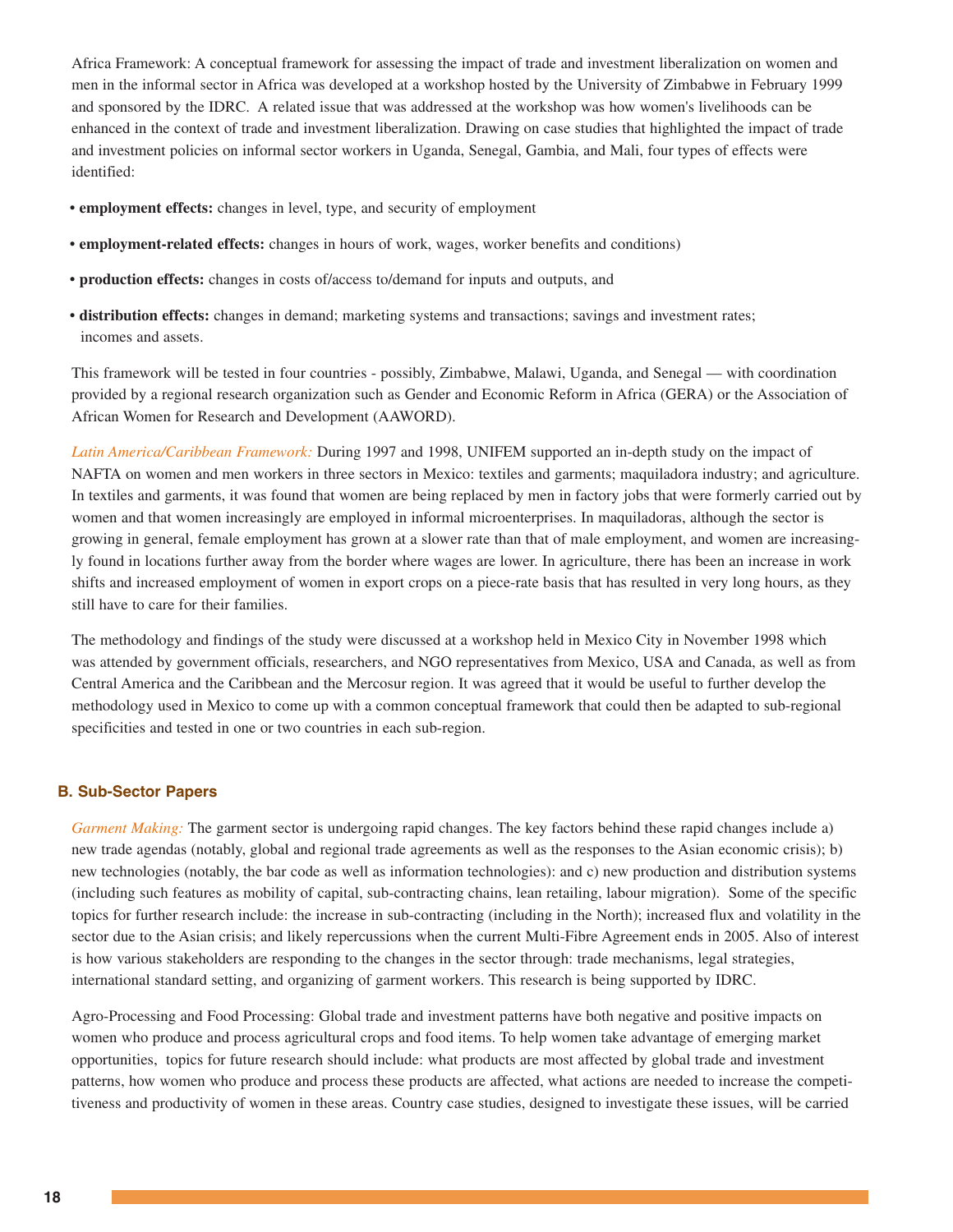out in Pakistan, India, Bangladesh, Kenya, Uganda, and Tanzania. To increase the capacity of non-governmental organizations (NGOs) to support women engaged in processing crops or food items, local NGOs will be involved in the action research in each country. This research and action programme is being funded and implemented by Aga Khan Foundation Canada.

*Non-Timber Forest Products:* A range of non-timber forest products will be studied in different countries or regions. These would include medicinal plants (India), shea nuts/butter (Burkina Faso), Brazil nuts (Peru), gum (India), and essential oils (Latin America). The market for all of these products is growing yet women often remain stuck at the lower ends of the processing chain. For women to take advantage of emerging markets, they require mobility, improved technology, and market information. The research will investigate gender dimensions of the collection and processing of these products as well as the social and environmental consequences resulting from the commercialization of these products: more specifically, the impact of growing market demand on women who collect and process these products. IDRC is supporting this programme.

#### **C. Responses to Globalization**

Organizing at the Local Level: Founded in 1972, the Self-Employed Women's Association (SEWA) is a trade union of women who work in the informal sector. SEWA's membership includes women who work in a wide-range of sub-sectors, including the three noted above. While new opportunities in both domestic and export markets exist, it is hard for individual women to reach these markets on their own. To help women gain access to emerging markets, SEWA has organized women into production and marketing cooperatives; helped some cooperatives negotiate licenses to collect and sell products; and helped other cooperatives identify and negotiate new markets for their products. For example, SEWA has helped women salt processors who otherwise would have to sell the salt to agents — to obtain licenses to become agents to sell the salt on the open market; and women gum collectors — who would otherwise have to sell their gum to a government-run corporation - to explore alternative export markets for gum. For a figure depicting what SEWA is doing to help women move through the gum supply chain and to solve the problems at each stage, refer to Box Four.

#### **BOX 4**

#### **WOMEN IN THE GUM SUPPLY CHAIN**

#### **Collection**

Women are heavily involved, often travelling eight to fifteen kilometres per day to the gum sites. Gum is collected during the dry season (usually October-July).

#### **Agents**

Agents, who must be licensed by the GSFDC, buy gum from the collectors and sell it to the GSFDC. SEWA has obtained a license and organized eight groups of women with their own agent.

#### **Gujarat State Forest Development Corporation**

The GSFDC is the sole purchasing and marketing agency for the forest products of the state. The GSFDC licenses all agents.

#### **Traders**

Since the GSFDC has no direct market linkages, gum is marketed to outside markets through traders.

#### **Outside Markets**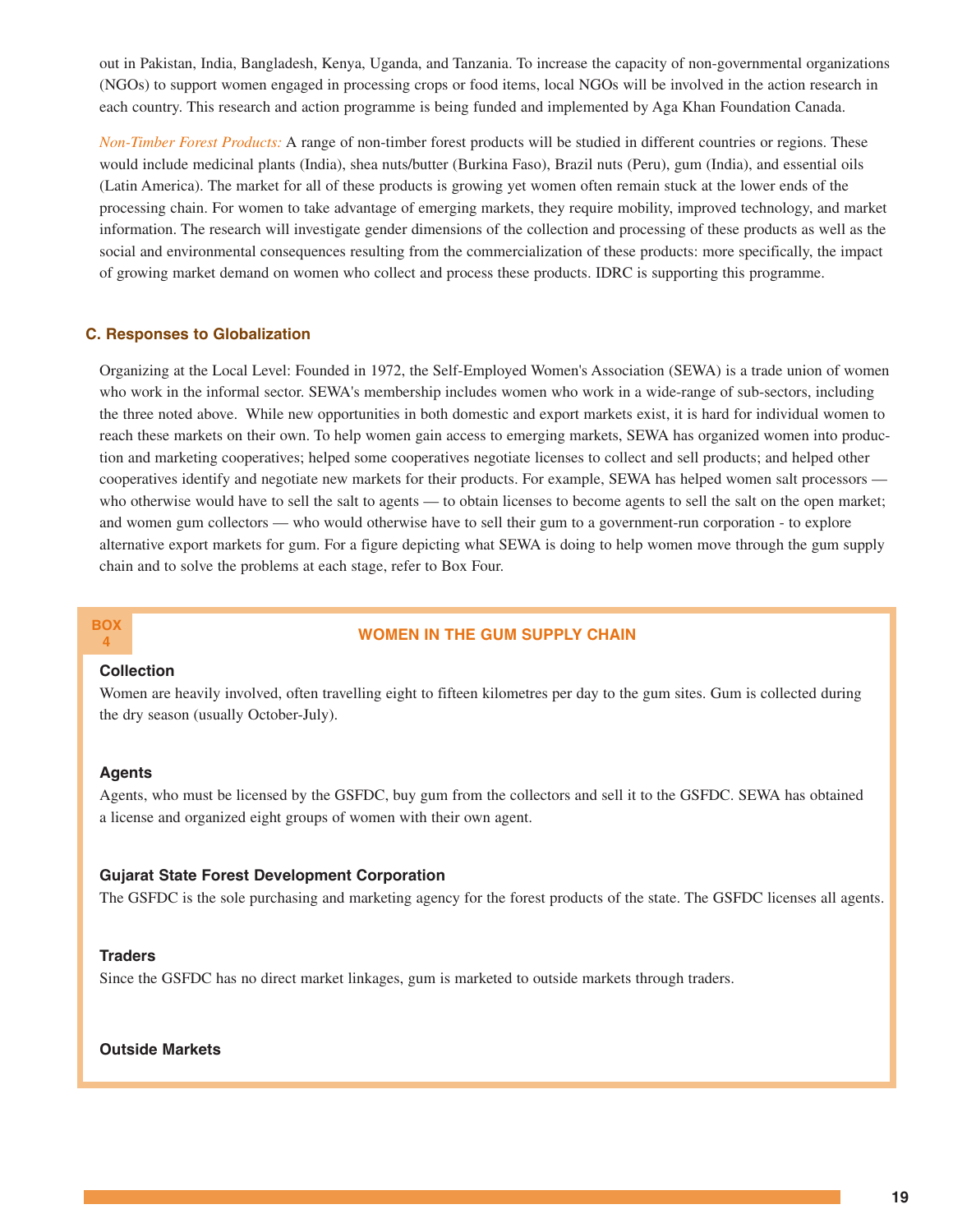*Organizing at the International Level:* The International Alliance of Home-based Workers (called HomeNet) was founded in Belgium in 1994 by a group of home-based workers and those active with home-based workers from both developing and developed countries. At the first HomeNet meeting in Belgium, the founding members planned a global campaign for an international convention that would recognize and promote home-based workers. The culmination of that campaign was the June 1996 vote at the annual general conference of the International Labour Organization (ILO) in favor of an international convention on homework (see Box Five for the key articles of that convention).

#### **BOX 5**

#### **1996 HOMEWORK CONVENTION**

#### **Article 4**

- 1. The national policy on home work shall promote, as far as possible, equality of treatment between homeworkers and other wage earners, taking into account the special characteristics of home work and, where appropriate, conditions applicable to the same or a similar type of work carried out in an enterprise.
- 2. Equality of treatment shall be promoted, in particular, in relation to:
	- (a) the homeworkers' right to establish or join organizations of their own choosing and to participate in the activities of such organizations;
	- (b) protection against discrimination in employment and occupation;
	- (c) protection in the field of occupational safety and health;
	- (d) remuneration;
	- (e) statutory social security protection;
	- (f) access to training;
	- (g) minimum age for admission to employment or work; and
	- (h) maternity protection.

#### **Article 5**

The national policy on homework shall be implemented by means of laws and regulations, collective agreements, arbitration awards or in any other appropriate manner consistent with national practice.

#### **Article 6**

Appropriate measures shall be taken so that labour statistics include, to the extent possible, homework.

#### **Article 7**

National laws and regulations on safety and health at work shall apply to home work, taking account of its special characteristics, and shall establish conditions under which certain types of work and the use of certain substances may be prohibited in home work for reasons of safety and health.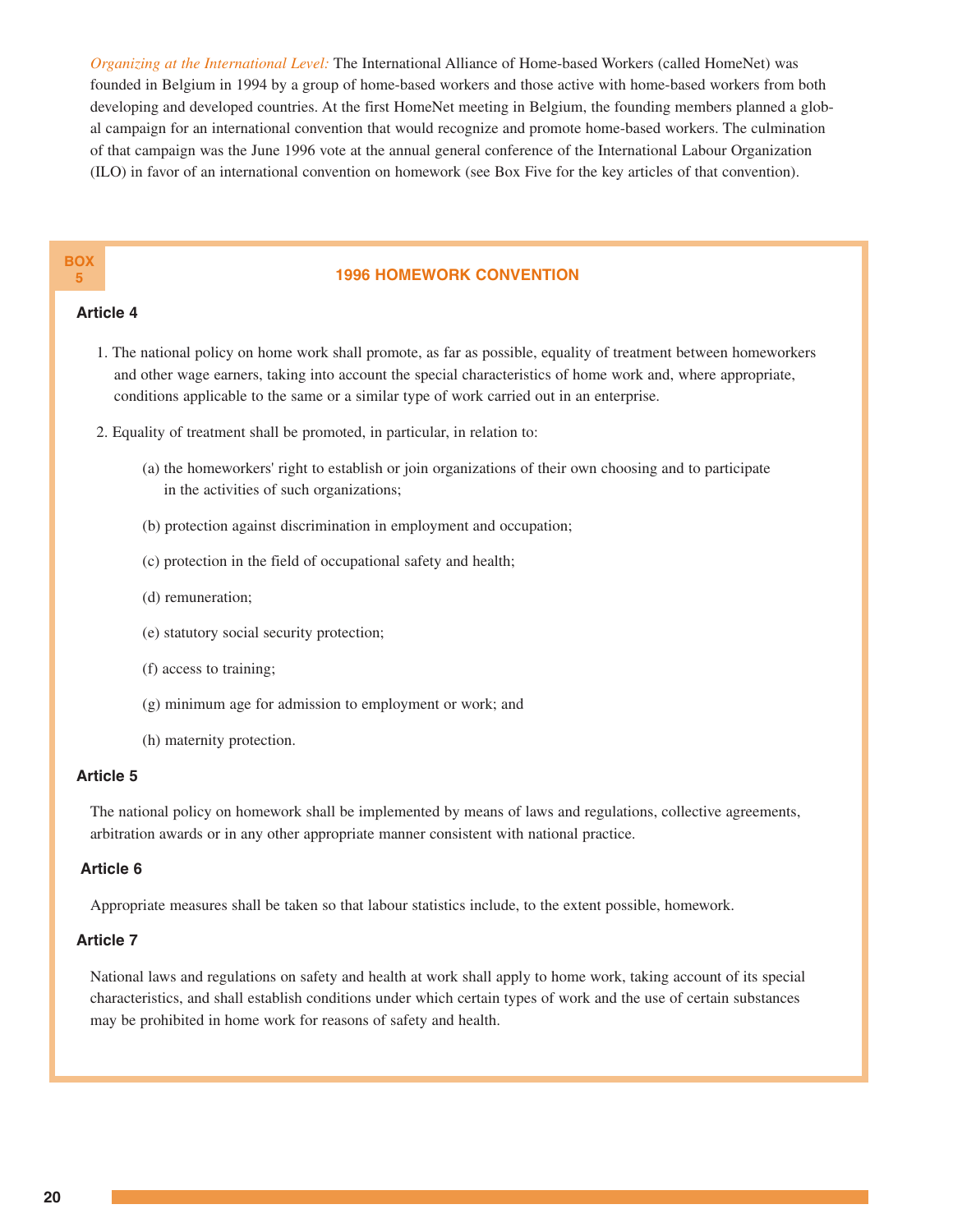As of early 1999, HomeNet had member organizations - including, women's organizations, trade unions, non-governmental organizations - in over 30 countries. A key common strategy is the organizing of home-based workers into cooperatives or unions at the local level and into associations or networks at the national and international levels. At the international level, HomeNet seeks to increase the visibility and solidarity of home-based workers, to exchange experiences and information among organizations working with home-based workers, and to coordinate an international lobbying campaign for supportive policy changes.

The member organizations of HomeNet work with home-based women workers - who work either on their own account or as sub-contract workers - in a number of different sub-sectors. Recently, HomeNet decided to promote the international organizing of home-based workers along trade or sub-sector lines. As part of this new strategy, HomeNet organized an international workshop of women embroiderers in March 1999 in New Delhi, India: 30 women embroiderers from 7 countries participated in a 10-day workshop during which they exchanged experiences and, with the assistance of designers from India, developed new designs and products.

#### **Breakout Group Reports —**

*Regional Frameworks:* The regional frameworks need to be more precisely and concretely specified in terms of a) what is happening to the economies of specific countries; b) what is happening to specific sub-sectors within these economies: c) which groups of women are working in which sub-sectors; and d) how access to and power within specific markets labour, capital, product, and factor markets - are being redistributed. Filling in the gaps of existing impact frameworks, as was done in the case of the Asia framework, is a promising way to proceed.

*Garment Making:* The need for a multi-country study that investigates the emerging trends in global garment-making chains was underscored. Such a study should investigate the impact of these trends on the range of employment statuses within the garment sector: from formal employment in factories to informal employment in export promotion zones or sweatshops to self-employment to sub-contract work. In each country, the study should focus on context-specific as well as generic themes and attempt to differentiate the specific impacts of different economic trends, including: global trade and investment patterns (e.g., WTO regulations), global production and distribution systems (e.g., lean retailing technology), regional trade agreements, and national economic reforms. In addition to the issues identified in the background paper, future research might address the following topics: the problems of immigrant women workers, the role of children and youth in garment making, the impact of "codes of conduct" and "fair trade" initiatives. In regard to future action programmes, organizing and negotiating strategies that do not risk the loss of jobs for women in the garment sector need to be developed. Also, the impact on and use by home-based workers/producers of new technologies, such as e-commerce, need to be explored.

*Agro-Processing and Non-Timber Forest Products:* The need for multi-country studies that investigate the emerging trends in selected global commodity chains was underscored. As part of commodity chain analysis, institutional analysis of who controls the trade (and through what means) needs to undertaken. In each country, the studies should focus on context-specific as well as generic themes and attempt to differentiate the specific impacts of different economic trends, including: global trade and investment patterns (including WTO regulations), global production and distribution systems (including lean retailing technology), regional trade agreements, and national economic reforms. In terms of research partners, the participation of local women's organizations in the research design, implementation, and dissemination is essential to ensure that the research is relevant to and will be used by grassroots women. In addition, alternative trading organizations (e.g. of producers of particular commodities) might be considered as potential research partners.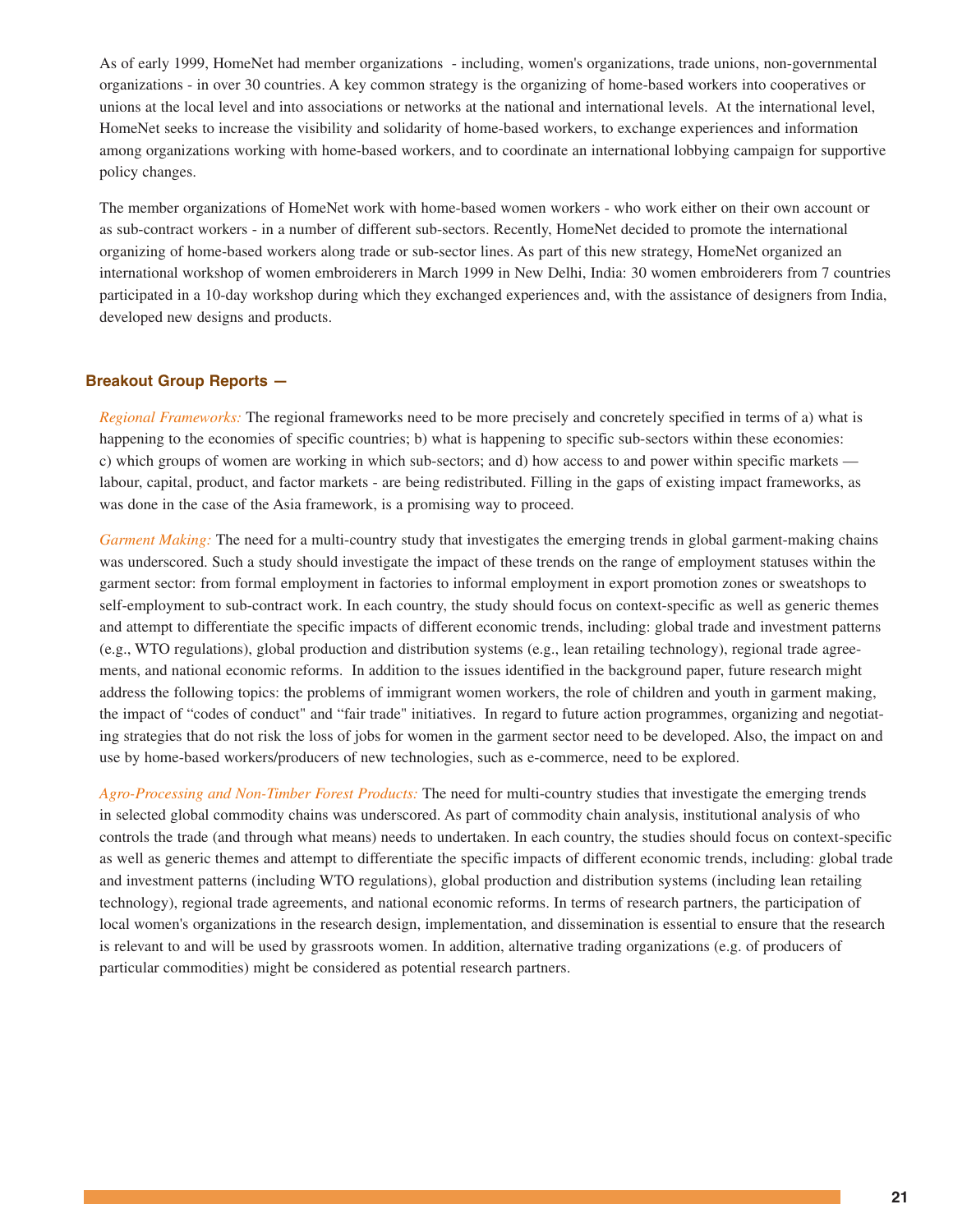#### **STATISTICS**

*In 1993, the 15th International Conference of Labour Statisticians adopted an international definition of the informal sector as a component of the labour force. Following this definition, estimates and figures of the size of the informal sector and of its contribution to GDP can now be more readily made. However, it is still extremely difficult to isolate the contribution of women to the informal sector and to the GDP as a whole. Therefore, special efforts must be made in this area.*

*Women remain the main source of underestimation of the size and contribution of the informal sector for at least three reasons:*

- *they are engaged in those informal activities which are the most difficult to capture and measure: home-based work or outwork, and street vending*
- *they are engaged, more than men, in second or multiple jobs that are not measured and even their main activities, especially if they work as unpaid family workers, are underestimated*
- *their productive activities are hidden not only behind their status as so-called "inactive housewives" but also behind their under-valued status as unpaid family workers*

*In addition, the non-response rate in surveys is generally higher for women than for men, especially regarding incomes but also regarding their employment status.*

*WIEGO's Statistics Programme is designed to improve statistics on the informal sector in collaboration with the ILO Statistics Bureau and the UN Statistics Division. It will focus particularly on the two segments of the informal sector where, in many parts of the world, women are dominant: street vending and home-based work. WIEGO plans to improve statistics on the informal sector in two ways. First, it seeks to analyse, compile, and disseminate existing data on the informal sector. Second, it plans to test improved concepts, classifications, and methods for data collection and to promote their use in official labour force and establishment surveys.*

#### **Presentations —**

Jacques Charmes from the University of Versailles and the Institute of Development Research, France opened the statistical sessions with a summary of the existing statistics on the links between informality, gender, and poverty (see Box One) and a rationale for improving the statistics on the informal sector in general and on women in the informal sector in particular. The second set of presentations by Lourdes Urdaneta Ferran from the Universidad Central of Venezuela and Mercedes Pedrero from CRI-URNAM in Mexico featured technical recommendations on how to improve statistics on the size and contribution of the informal sector. The third set of presentations featured descriptions of two on-going — and related - initiatives to improve statistics on the informal sector in India by Jeemol Unni from the Gujarat Institute of Development Research and N. S. Sastry from the National Sample Survey Office, respectively.

In commenting on the presentations, Joann Vanek from the United Nations Statistics Division highlighted the importance of collaboration between the producers and users of statistics and the importance of improving statistics on the informal sector, particularly women.

#### **A. Why Informal Sector Statistics?**

The informal sector contributes to the economy in several ways: through value added or production; through savings or investment; and through taxes and revenues to the government. Because the informal sector contributes to the economy, it should also receive benefits from the economy. However, the contribution of the informal sector is not adequately captured in official statistics. As a result, those who work in the informal sector do not receive their full share of benefits from the economy. To promote better public understanding of - and public policy responses to - the informal sector, improved statistics on the size, contribution, and characteristics of the informal sector are needed.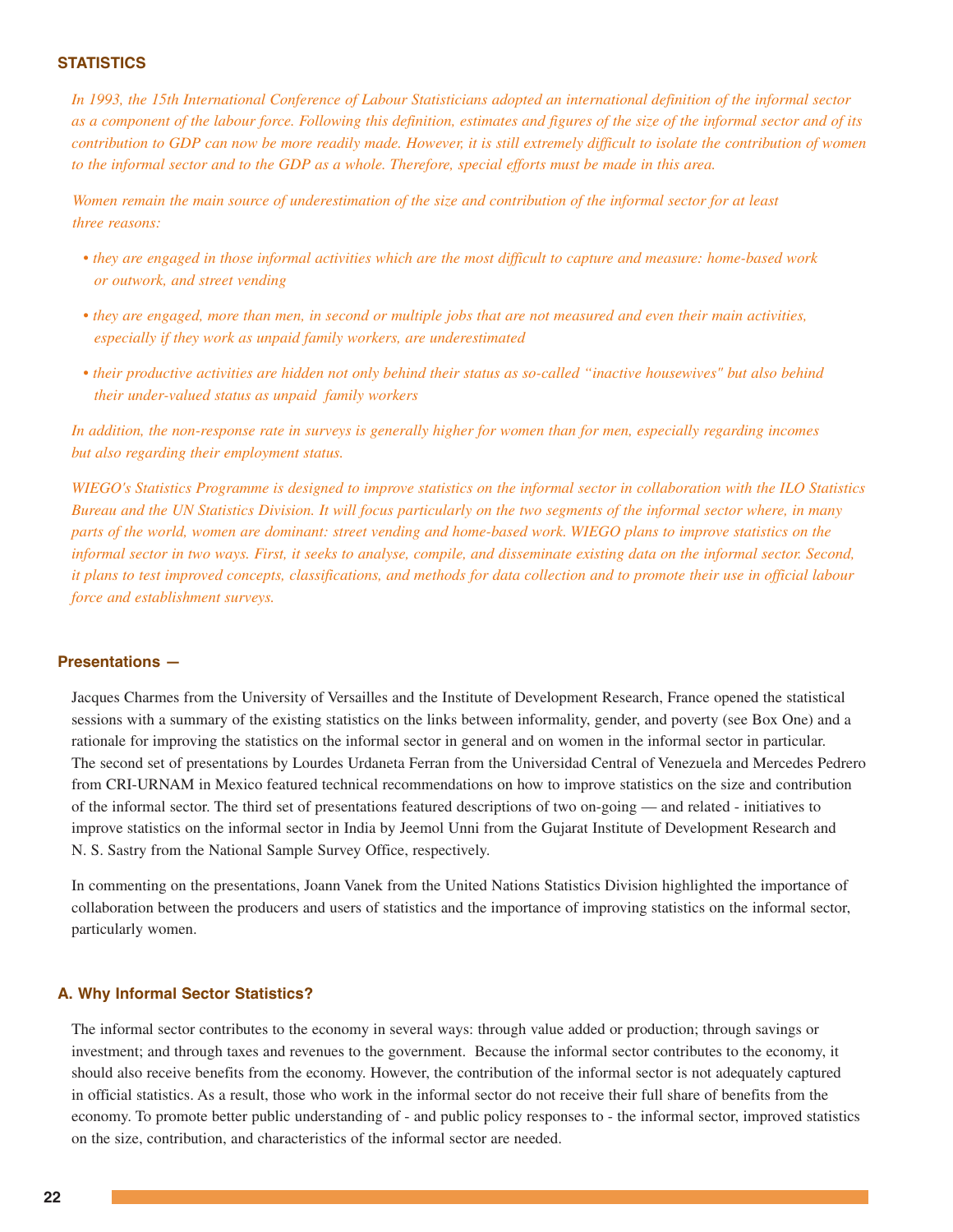#### **Recommended Measures and Methods**

The international Expert Group on Informal Sector Statistics, constituted by the UN Statistical Commission, requested WIEGO to write a series of technical papers recommending improved concepts, measures, and methods for data collection on the informal sector. With funding from the United Nations Development Programme (UNDP) and technical support from the United Nations Statistics Division, five papers were commissioned: two by Jacques Charmes and one each by Lourdes Urdaneta Ferran and Mercedes Pedrero. The authors presented the papers at the second meeting of the Expert Group on Informal Sector Statistics held in Ankara, Turkey in April 1998. Their core recommendations, detailed in Box Six, were endorsed by the Expert Group.

#### **BOX 6**

#### **CORE STATISTICAL RECOMMENDATIONS**

**1.** Given the increasing share of categories such as home-based workers and street vendors in the labour force of many if not most - countries, and especially in the female labour force, it should be recommended that a question on the **place of work** be systematically included in labour force surveys and population censuses. The question asked to all the persons in the labour force should distinguish at least:

- large enterprise shop, workshop
- home without specific outfits home with specific outfits • permanent market • non-permanent market
- 
- street with stalls street without stalls
- mobile other

**2.** Another issue to be more systematically addressed regarding these two categories should be the **degree of dependency/independenc**y by asking questions on the relationships with suppliers and buyers, the provision of equipment, and the mode of remuneration. Countries should be encouraged to supply relevant estimates, disaggregated by gender, for these categories, on the basis of existing sources.

**3.** As to the **size** (in terms of employment) and the **contribution** (in terms of GDP) of the informal sector, it should be recommended that:

- ILO and UNSD pursue their inventory projects
- additional efforts be made in view of providing data and estimates, disaggregated by gender, and by specific groups (home-based workers, street vendors, in particular)

**4.** It should also be recommended that National Accountants provide to the users of National Accounts the required information for disaggregating GDP estimates:

- by detailed industrial classification
- by formal and informal sector
- by regional locations (mainly urban/rural but also by state, region, or cities)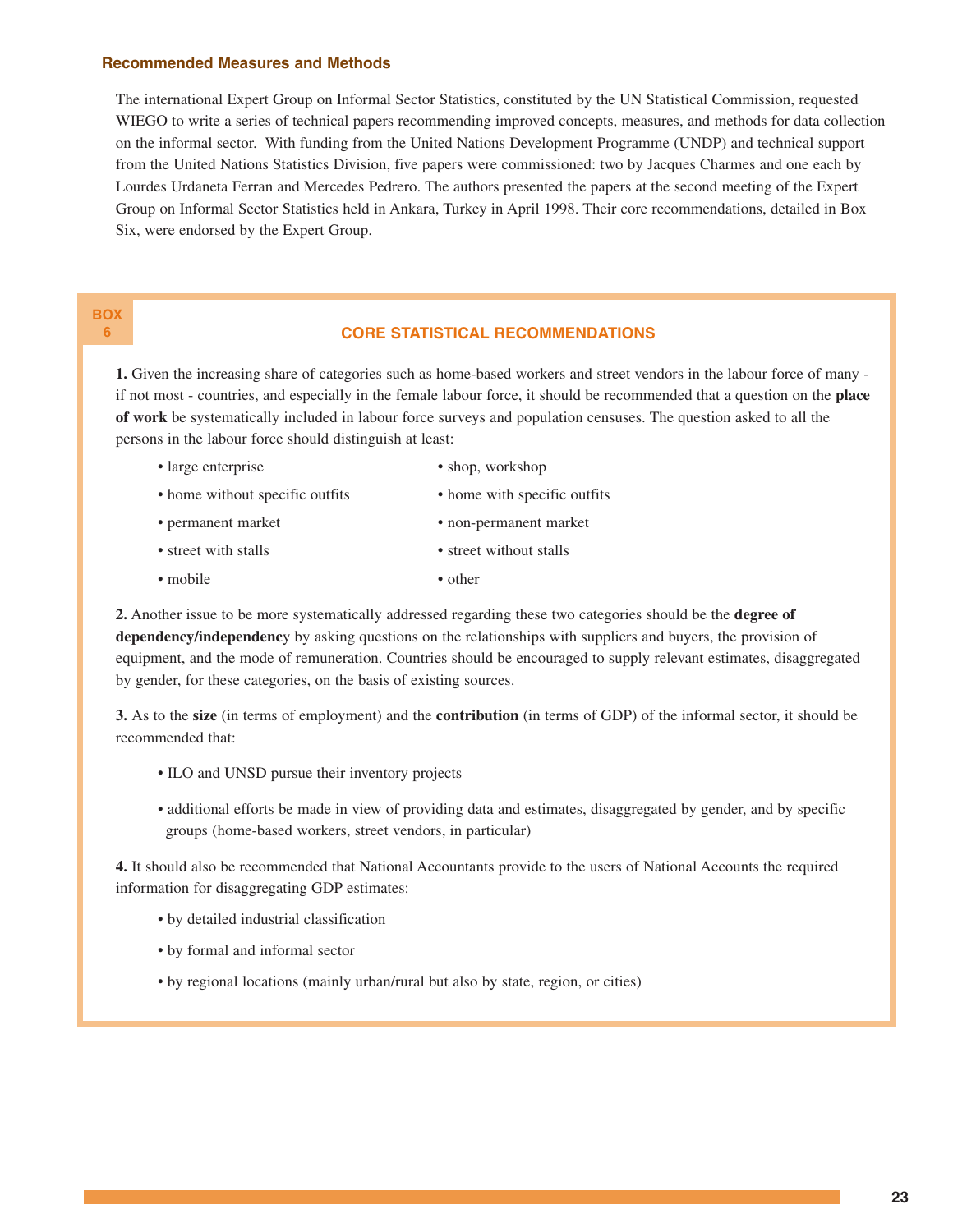#### **C. Improving Informal Sector Statistics in India**

*GIDR-SEWA Project:* The joint project of the Gujarat Institute of Development Research (GIDR) and SEWA, supported by the Ford Foundation, is designed to take a critical look at the official statistics in order to identify problems associated with measuring the size (in terms of employment) and the contribution (in terms of value added) of the informal sector. The key problems being addressed by the project are a) how to capture own-account workers, especially those who work at home or on the streets without premises; b) how to capture different types of workers in the informal sector and sub-contract workers who work for informal or formal units; c) and how to account for the value-added or contribution of these 'invisible' categories of producers and workers. Several methods have been tested — and are recommended - to address these problems: using a mixed household-cum-enterprise survey approach (i.e., conducting a household survey and then canvassing all enterprises identified in the household survey); including questions that capture the location of work, the nature of the employment contract, the mode of remuneration; estimating the number of invisible workers and producers in different activity status categories through appropriate cross-classification; and estimating the output for each category using special output modules.

*National Sample Survey:* The Government of India recognizes the need to improve statistics on the informal sector. For example, the Government has been criticized for underestimating India's GDP by leaving out certain segments of the economy, particularly the informal sector. Rather than mount large-scale special surveys on the informal sector, the National Sample Survey Office (NSSO) has decided to incorporate new questions and methods into its on-going labour force survey which, in the future, will be conducted four times a year. At the request of the NSSO and the Central Statistical Office, some of these new questions and methods are being developed and tested by the GIDR-SEWA project. On a quarterly basis, beginning 1999-2000, a sub-sample of nearly 200,000 households will be surveyed to get a better estimate of the size of the informal sector and a sub-sample of nearly 400,000 enterprises will be surveyed to estimate the output of the informal sector.

#### **D. Collaborations Between Producers and Users of Statistics**

What WIEGO is doing internationally and what GIDR, SEWA, and the National Sample Survey Office are doing at the national level in India represent a very important development in the field of statistics: namely, close linkage between the producers of official statistics and the different users of official statistics. One notable aspect of these unique partnerships is that grassroots organizations are among the users. In the past, many grassroots organizations were unable or unwilling to work with national statisticians and few national statisticians had worked with grassroots activists.

The process of improving statistics is a long-term endeavor and, for that reason, can become frustrating to users, particularly those who are activists rather than researchers.

The process is also expensive and, for that reason, can be off-putting to donors. What is important to note in these collaborations is that SEWA, GIDR, and WIEGO do not plan to undertake special independent surveys of the informal sector - other than small-scale surveys to test improved concepts and measures - but rather to build on and improve existing on-going official surveys. This approach is less costly than mounting special separate surveys and has the added attraction of institutionalizing improved concepts, measures, and methods.

What is being done under these related initiatives represents a broadbased approach. The particular tasks involved are to; a) compile what is already available; b) test improved measures and methods; and c) develop collaborative ties in countries to institutionalize improved measures and methods. These initiatives to improve statistics on the informal sector, and women in particular, are important not only for understanding what is going on in women's lives but also for understanding the operation of how the economy as a whole operates.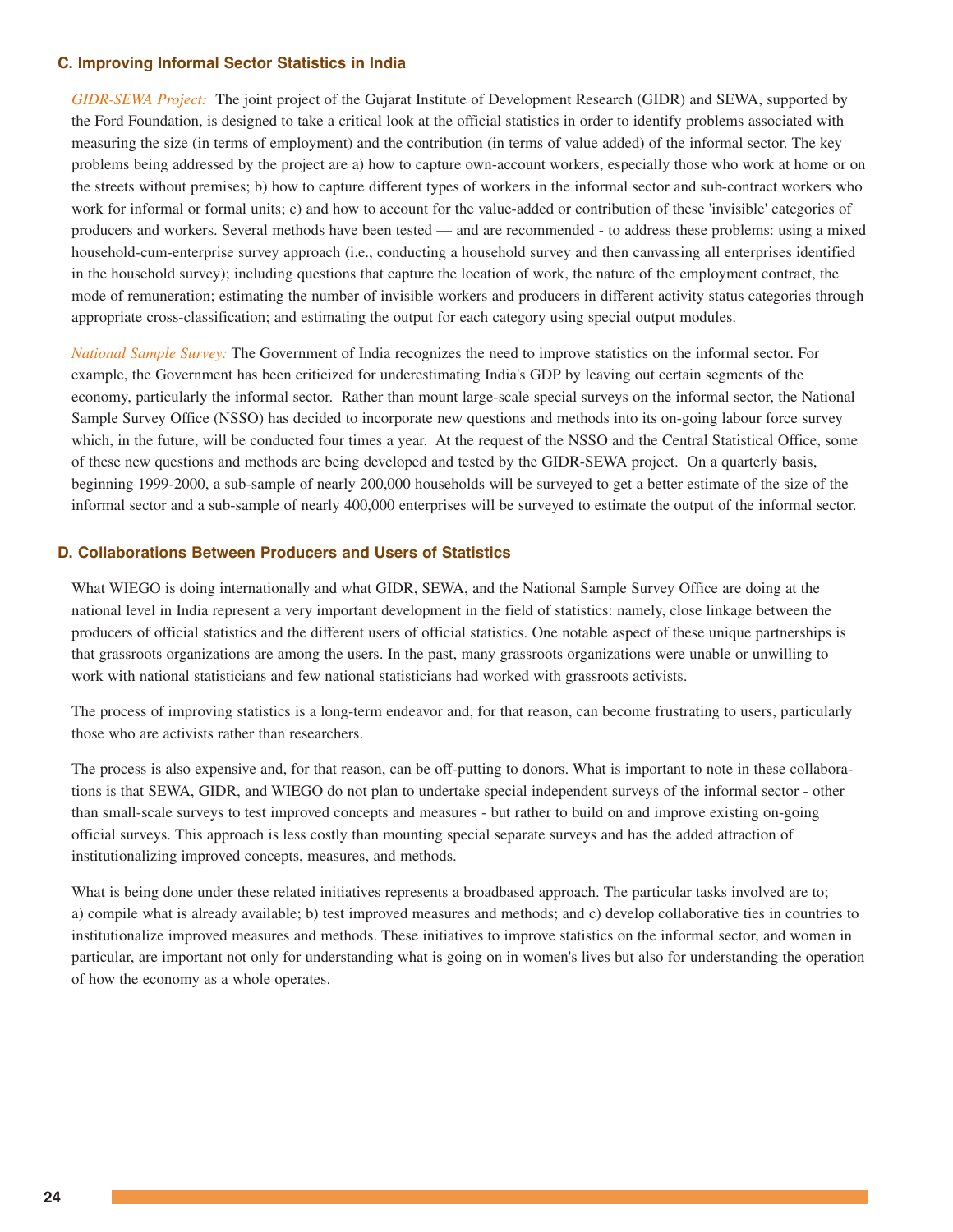#### **Breakout Group Reports -**

The breakout groups made the following suggestions for WIEGO's Statistics Programme:

*Objectives:* The overall objective of the Statistics Programme should be to increase the visibility of women in the informal sector. Improved statistics should be used to establish the significance and contribution of the informal sector in order to leverage resources and support to the informal sector. The goal is to convince policy-makers of the need to pay attention to the informal sector, to develop policies that are 'friendly' to the informal sector, to allocate resources to the informal sector, and to incorporate the informal sector into institutional reforms.

*Types of Activities:* Three broad types of statistical activities should be pursued: namely, developing improved concepts, classifications, and methods; incorporating these improved concepts and measures into on-going official surveys; and compiling and disseminating existing data. The first set of activities involves developing and testing improved classifications, questions, and measures. The second set of activities involves selecting countries within each region to work with and finding the appropriate technical experts to work with them. The third set of activities involves not only compiling existing data but also 'packaging' it in appropriate ways for different users: from grassroots organizations to international development organizations. For informal sector statistics to have the maximum policy impact, two strategies should be followed: first, to generate and compile time-series data on the informal sector; and, second, to prepare and present the data in a format that is easily accessible for use by policy makers and international development organizations.

#### **RELATED PROGRAMMES**

In a final plenary session, several programmes or activities related to WIEGO were described. Ratna Sudarshan of the National Council of Applied Economic Research (NCAER) in New Delhi, India described a collaborative NCAER-SEWA project on the informal sector; Marilyn Carr of IDRC described a South Asia regional policy workshop on home-based workers to be held in Nepal in September 1999; and S. V. Sethuraman summarized his overview study of the literature on the links between gender, poverty, and the informal sector (see Box One). Also, in this session, Renana Jhabvala of SEWA and Marty Chen of Harvard University, described the plans for the other two programmes of WIEGO: namely, social protection and organization /representation.

*NCAER-SEWA Project:* The National Council of Applied Economic Research (NCAER) and the Self-Employed Women's Association (SEWA) in India have collaborated on a two-year research project on the informal sector. The overall goal of the project is to develop a workable definition of the informal sector and informal employment; evaluate new and existing methodologies for measuring the size and contribution of the informal sector; and examine the implications for economic theory of having a large informal sector. This collaborative research project, which is supported by the Ford Foundation, has three components. The first component is a set of studies on the measurement of the contribution of the informal sector, including one that looks at the contribution and characteristics of the informal sector overall and another that looks at the contribution of one sub-sector (medicinal herbs) to the national economy. The second component is a set of studies on the structure of the Indian economy, including analysis of the income and expenditure flows between the informal and formal sectors and savings behavior in the informal sector. And the third component is a field study of whether and how existing health insurance is available to informal sector. As the current project ends in mid-1999, NCAER and SEWA are discussing the feasibility and desirability of extending the project.

*South Asia Policy Workshop:* As the second phase of a larger project on women's economic empowerment in South Asia, the Aga Khan Foundation Canada is supporting research and a policy dialogue on the national, regional, and international policies affecting women's economic empowerment and on the form that women's organizing should take at the regional and global levels in order to balance the globalizing of markets. The regional policy dialogue, to be organized jointly by AKFC and UNIFEM, will be held in Nepal in September 1999. Attending this will be Labour Ministers, Permanent Secretaries and other senior officials from five South Asian countries, as well as representatives of home-based workers associations, NGOs, and research institutions. This policy dialogue will place major emphasis on the need for national policies to improve the conditions under which home-based workers operate given the approval of the Convention on Homeworkers at the 1996 ILO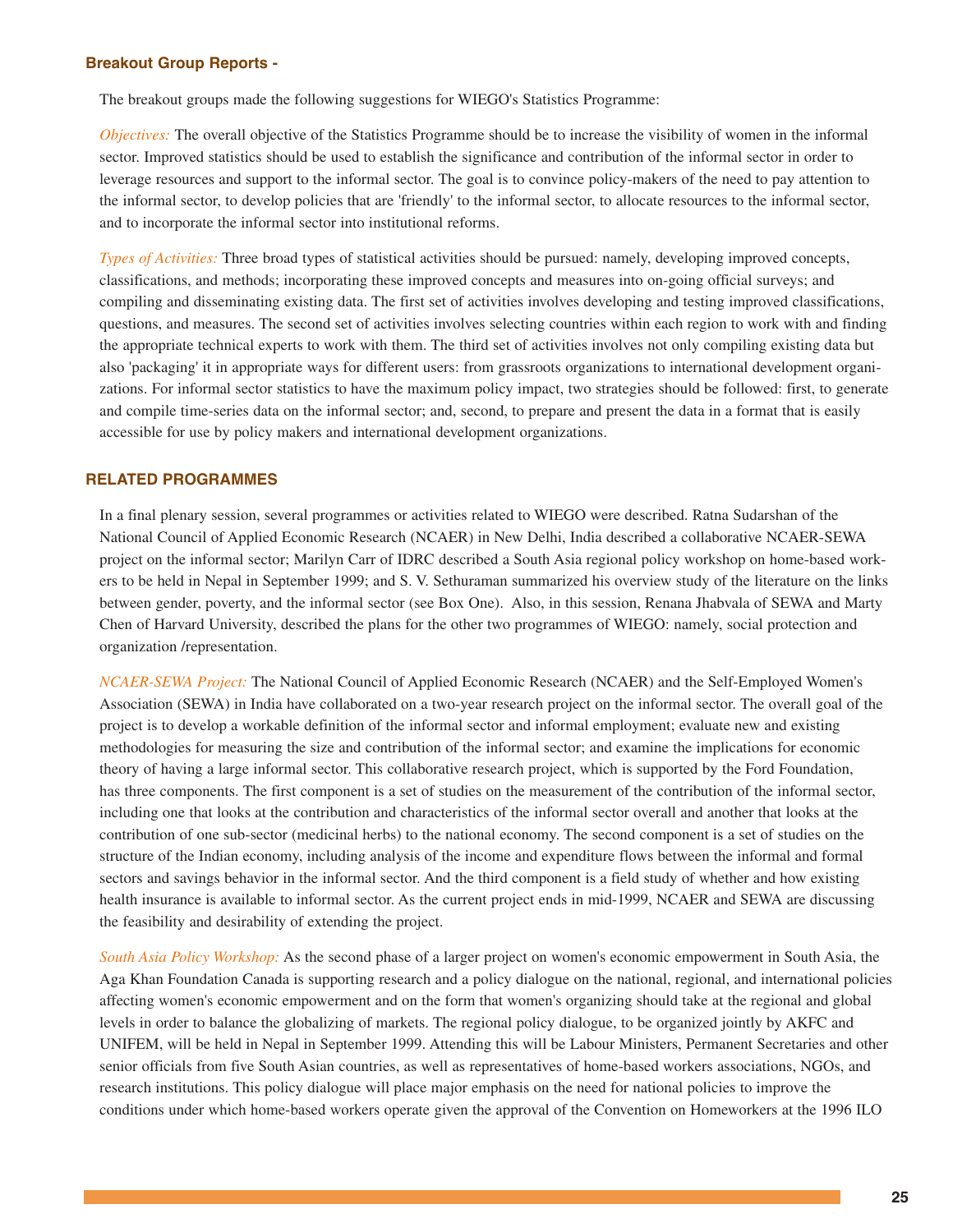Conference. A background paper is being prepared for the policy dialogue based on a) research carried out by WIEGO partners over the past two years and b) research undertaken specifically for the policy dialogue (with IDRC support) on the size and contribution of the informal sector in South Asia and on the productive roles played by women and men in important sub-sectors including medicinal plants, garments, leather work, and coir.

*Social Protection:* On average, high-income countries spend 10-15 percent of their GDP on social protection whereas low income countries spend 1-5 percent of their GDP on social protection (more in Asia than in Africa). The net result is that a significant percentage of the population in the developing world — as high as 90 percent in Africa — is not covered by any type of social protection. Compounding the absence of state protection in developing countries is the absence of labour protection. As much as 85 percent of the workforce in low-income countries is outside the formal wage sector, unprotected by labour legislation and unorganized by labour unions. Moreover, current global trade and investment patterns are fundamentally eroding the relationship between employers and workers.

When both the private and public sectors fail to fulfill their social commitments, the workforce can be put at extreme risk. Most workers in the informal sector, particularly in the developing world, have never had access to either state or employerbased systems of social protection. In the absence of formal systems, the working poor rely on informal systems of social protection (e.g. support from friends and relatives, social or kinship networks, goodwill of employers, sending children to work, and rotating savings-and-credit societies) as well as their own resources (e.g., use of savings, sale of assets, sending children to work). But the benefits from such informal sources are seldom adequate and often uncertain.

In industrialized and transition countries, the whole issue of social protection — who should be covered, what risks should be cushioned, and who should contribute — is currently being debated. However, the focus of this debate is primarily on formal sector workers in industrialized economies and former pensioners in transitional economies. The reassessment of state systems needs to take into account that in the developing world a significant proportion of the population does not have a fixed employer and worker benefits.

One overall goal of the WIEGO's Social Protection Programme is to help focus the current debate on the specific risks of the informal sector, particularly women workers, in the developing world. The other is to promote innovative approaches to providing social protection to the informal sector, particularly women workers.

*Organization and Representation:* Over the past two decades, membership in trade unions has declined worldwide. Some part of this decline can be attributed to the decline in formal employment and the increase in informal employment. In the past, mainstream trade unions actively opposed organizing the informal workforce as they felt that it would undermine the strength of the unions. However, in recent years, many trade unions have come to recognize the expansion of informal employment and, therefore, the importance of organizing informal sector workers. Unfortunately, mainstream trade unions often do not have the techniques, experience, or motivation to do so.

Over the past two decades, many alternative trade unions — or associations - of informal sector workers have grown and flourished in many countries. More recently, local unions or organizations of informal sector workers have formed federations or networks at the national level: for example, the National Centre for Labour and the National Fishworkers Federation in India, the Conferacion Nacional Agraria in Peru. The International Alliance of Homebased Workers (HomeNet) and the International Alliance of Street Vendors (StreetNet) represent some of the first efforts by informal sector workers to network and to organize at the international level.

WIEGO's Programme on Organization and Representation is designed to promote and strengthen organizations of informal sector workers — as well as their representation in policy-making bodies - at the local, national, and international levels. To do so, WIEGO will undertake documentation of different forms of organization and representation, promote exchanges between organizations in different countries, and convene policy dialogues on related issues (e.g. on the links between formal trade unions and informal sector workers). The overall goal is to help informal sector workers to gain visibility and voice in policy making and to increase their bargaining power.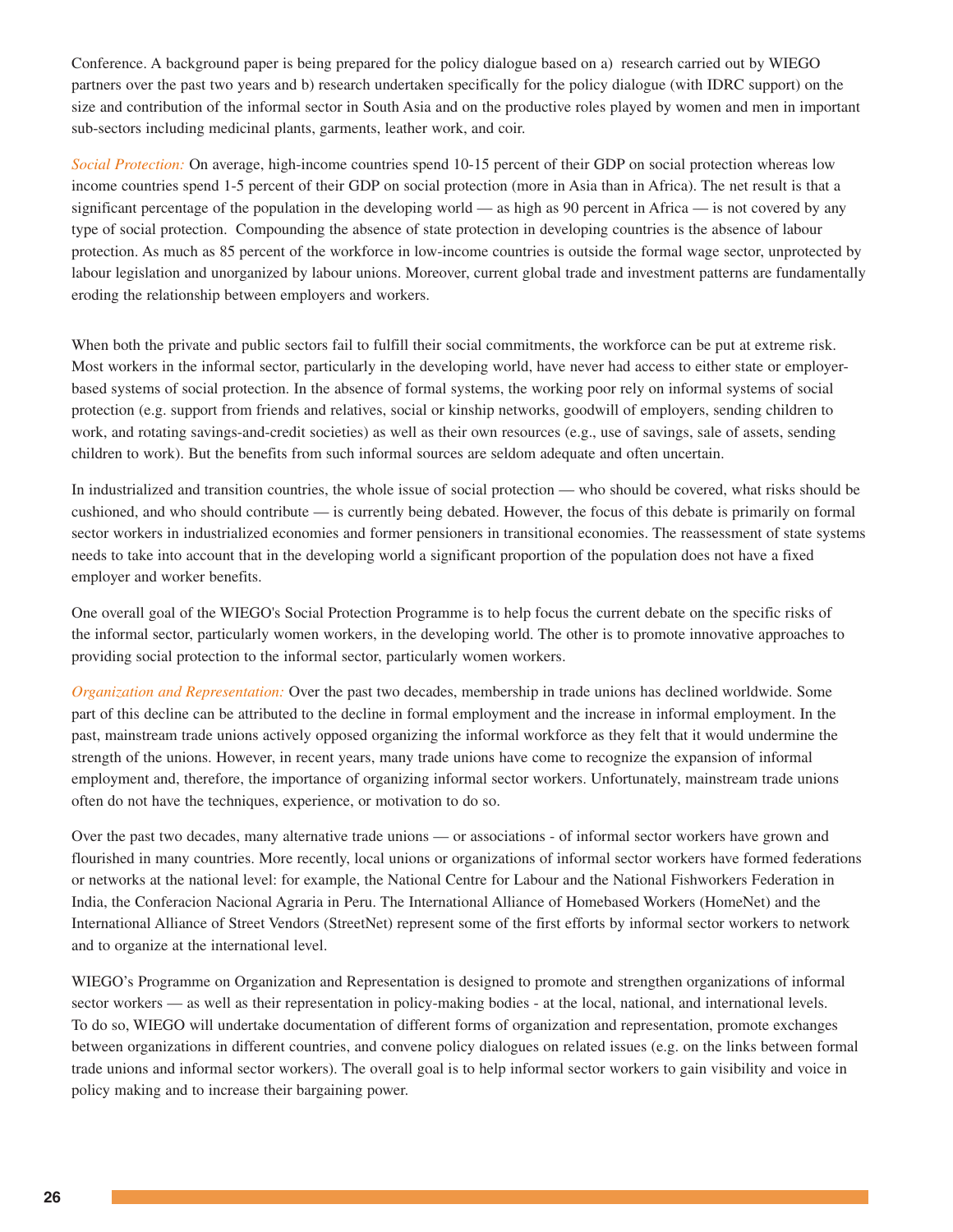The WIEGO Annual Meeting and Public Seminar held in April 1999 represented, perhaps, the first time that so many men and women from a cross-section of grassroots organizations, academic institutions, and international development agencies from so many countries worldwide have met to discuss issues relating to women in the informal sector. The energy and excitement - as well as the expertise and experience - of the participants was palpable throughout the three days of meetings.

In partnership with the international alliances of home-based workers (HomeNet) and street vendors (StreetNet) and other affiliates, through a mix of research, statistics, programme, and policy activities, WIEGO will continue to try to improve the conditions and advance the status of women in the informal sector of the economy.

To build on the commitment and momentum coming out of the meeting, WIEGO plans to convene expert working groups to help further develop and monitor its five programmes; to convene reference groups - particularly from HomeNet and StreetNet - to advise on the design of specific programme activities; to involve as many participants who would like to - as well as others - in the implementation of the programme activities; and to continue to help raise funds for the five programmes.

WIEGO envisions a three-phase cycle for each of its programmes, as follows:

- 1. Preparatory Phase: background issues papers and planning workshop
- 2. Implementation Phase: action, research, and policy dialogues
- 3. Dissemination Phase: publications and conference

Other than the Statistics Programmes, which involves a more specialized set of activities, each programme involves a mix of research and programmatic activities. At planning workshops held during phase one of each programme, participants will help decide which institutions or individuals will carry out the component activities in which countries. For a description of the common types of research and programmatic activities, see Box Seven. For the particular mix of activities to be implemented under each programme, see Box Eight.

#### **BOX 7**

#### **Common Types of Activities**

- **Issues Papers:** papers that summarize the key research and policy issues as well as relevant conceptual, empirical, or policy frameworks and debates
- **Thematic Studies:** studies of key issues or topics
- **Sub-Sector Studies:** studies of key dimensions including, size, contribution, working conditions, value-added chain, employment statuses, gender composition, policy environment — of selected sub-sectors
- **Best Practice Documentation:** case study documentation of innovative programmes, institutional reforms, and/or policies
- **State of the Art Monographs:** monographs that provide an overview of the literature, data, programmes, and policies

#### **Programme Activities:**

**Research Activities:**

- **• "Mapping":** compiling inventories of key individuals and institutions and key programme and policy initiatives
- **Pilot Projects:** projects to develop or test innovative approaches
- **Advocacy and Training Materials:** preparation of materials that 'package' statistical data, research findings, and best-practice documentation for advocacy and training purposes
- **Policy Dialogues:** policy dialogues between different key players grassroots women workers, government, private sector, NGO sector, donor community, international organizations — at the local, national, and international level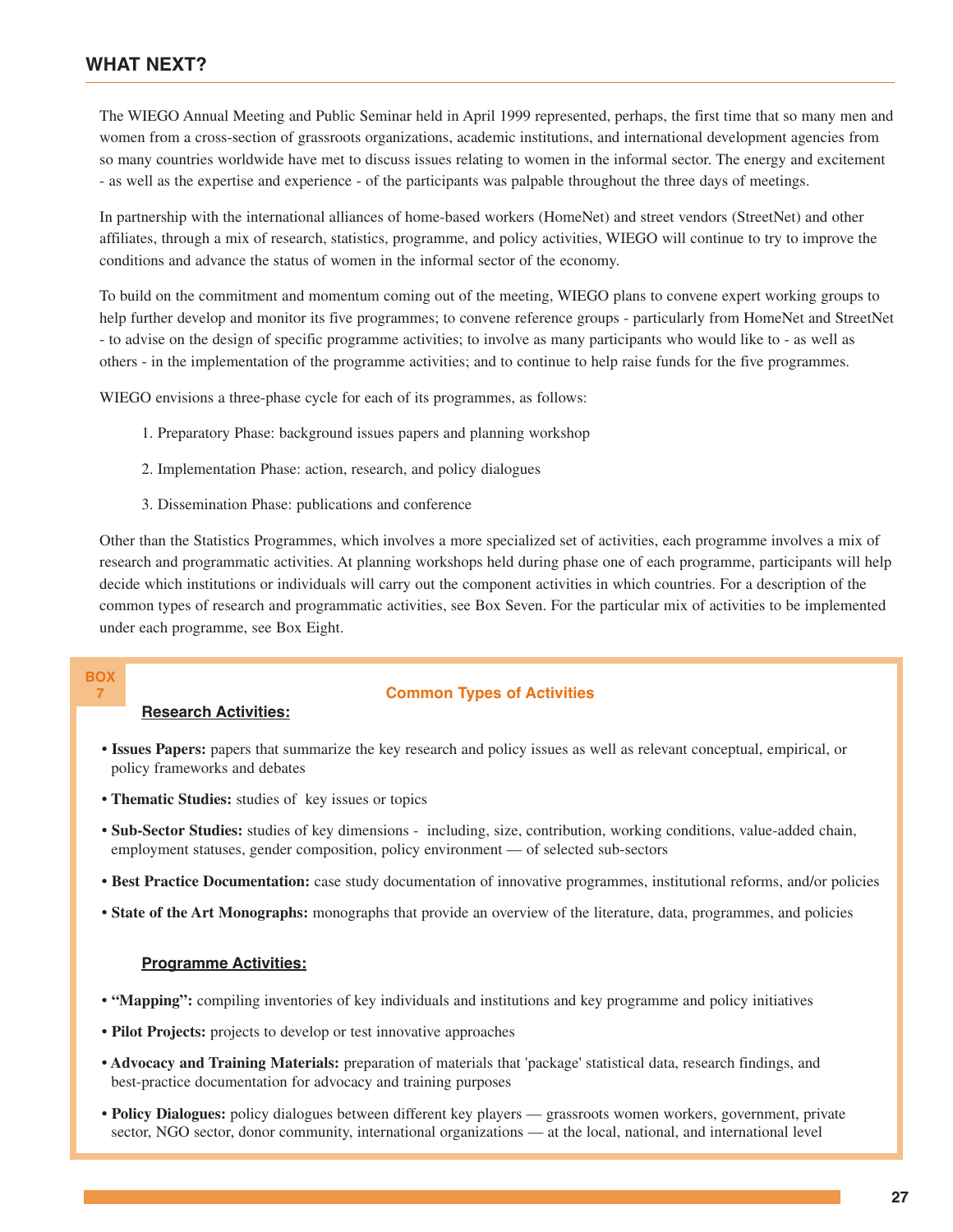#### **BOX 8**

#### **WIEGO's Programme of Action: Five Core Programmes**

|                                     | <b>Research</b>                                                                                                                                                                            | Programme                                                                                                                |
|-------------------------------------|--------------------------------------------------------------------------------------------------------------------------------------------------------------------------------------------|--------------------------------------------------------------------------------------------------------------------------|
| <b>Urban Policies</b>               | <b>Issues Papers</b><br><b>Street Vendors Studies</b><br>Thematic Studies:<br>e.g. Migrant Vendors<br>State of Art Monograph                                                               | "Mapping"<br><b>Country Projects:</b><br>South Africa<br>India<br>Kenya & 4 others<br><b>Policy Dialogues</b>            |
| <b>Global Markets</b>               | <b>Issues Papers</b><br>Sub-Sector Studies:<br>Garments<br>Food Processing<br><b>NTFP</b>                                                                                                  | "Mapping"<br>Pilot Projects:<br><b>Market Links</b><br><b>Trading Corporation</b><br><b>Intellectual Property Rights</b> |
|                                     | Thematic Studies:<br><b>Impact Frameworks</b><br><b>Impact Studies</b><br>State of Art Monograph                                                                                           | <b>Policy Dialogues</b>                                                                                                  |
| <b>Social Protection</b>            | <b>Issues Papers</b><br><b>Best Practice Documentation</b><br>State of Art Monograph                                                                                                       | "Mapping"<br>Pilot Projects<br><b>Technical Assistance</b><br><b>Policy Dialogues</b>                                    |
| <b>Organization /Representation</b> | <b>Issues Papers</b><br><b>Best Practice Documentation</b><br>Thematic Studies:<br>e.g. Economic Rights<br>Workplace Violence<br>Advocacy and Training Materials<br>State of Art Monograph | "Mapping"<br>Alliance Strengthening<br><b>Policy Dialogues</b>                                                           |
| <b>Statistics</b>                   | <b>Improved Measures</b><br><b>National Estimates</b><br>Compilation of Data<br><b>On-Going Surveys</b>                                                                                    |                                                                                                                          |

WIEGO welcomes individuals or institutions working on related issues to join the network. Interested individuals or individuals can get information on WIEGO's programmes by consulting its website (www.WIEGO.org) or can share experience and expertise by joining one or more of its thematic listservs (listservs on urban policies, global markets, social protection, organization /representation, and statistics are to be established by September 1999).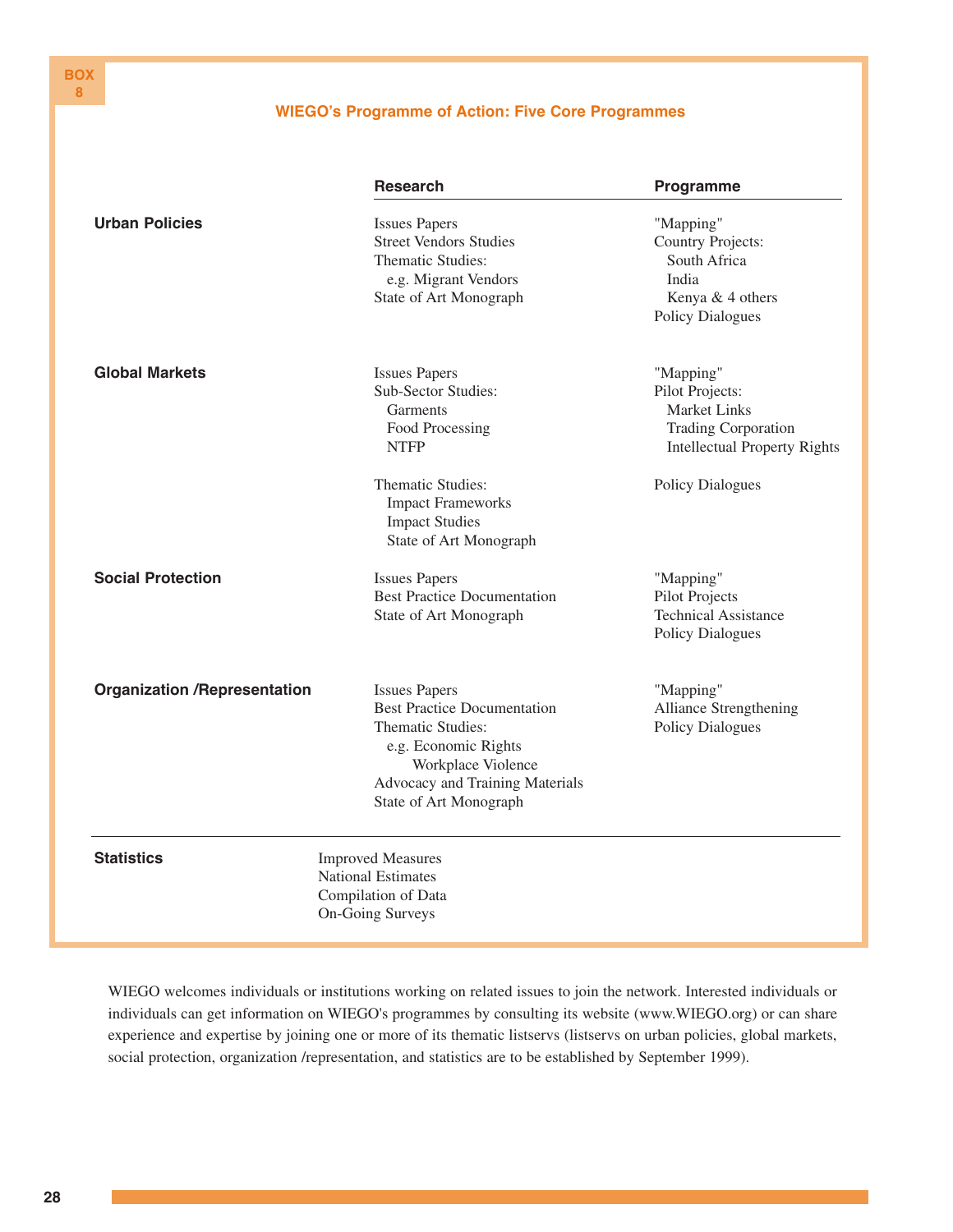#### **PRESENTERS**

**Ela Bhatt** is the founder of the SelfEmployed Women's Association (SEWA) and served as the General Secretary of SEWA from 1972-1996. A lawyer by training, Ms. Bhatt is a respected leader of the international labour, cooperative, women, and microfinance movements who has won several national and international awards. She was one of the founders of Women's World Banking and served as its chair from 1980-1998. She currently serves as the Chair of the SEWA Cooperative Bank, of HomeNet, of the International Alliance of Street Vendors, and of WIEGO. She is also a trustee of the Rockefeller Foundation.

**Marilyn Carr** is a development economist with over 20 years experience in the fields of international trade, small enterprise development, and technology choice and transfer. She holds an M.Sc. in Economics from the London School of Economics and a D.Phil. in Development Economics from the University of Sussex. Dr. Carr is currently a Senior Fellow at the International Development Research Centre in Ottawa and is on leave of absence from UNIFEM in New York where she has been Chief of the Economic Empowerment Programme since 1990. Prior to this she worked as Regional Coordinator for UNIFEM based in Harare, as Senior Economist with the Intermediate Technology Development Group in the UK, and as an Expert in Gender and Technology at the African Training and Research Centre for Women of the UN Economic Commission for Africa in Addis Ababa. Dr. Carr has written 10 books and several articles on the subjects of small enterprise development, rural industrialization, technology choice and women's economic empowerment, and has done numerous consultancies for a variety of international agencies including the World Bank, ILO, FAO and UNDP.

**Jacques Charmes** is an economist and statistician. Director of research at the French Scientific Research Institute for Development and Cooperation (IRD, formerly ORSTOM) and Professor of Economics at the University of Versailles - St Quentin en Yvelines, he has been involved in the design and analysis of many labour force, living standards and informal sector surveys in Africa, North and South of Sahara. He has written many articles, reports and manuals on the measurement of informal sector in labour force and National Accounts, with special emphasis on women. He has participated in many UN programmes and activities on these topics, especially: the new international definition of the informal sector adopted in 1993, the handbook on the household sector accounts for the implementation of the new System of national Accounts, the World's Women statistics compilations, and national human development reports. He is currently working on a manual for informal sector surveys with the ILO.

**Martha Chen** is a Lecturer in Public Policy at the Kennedy School of Government, a Development Advisor at the Harvard Institute for International Development (HIID), and coordinator of WIEGO. An experienced development practitioner and researcher, her areas of specialization are gender and development, poverty alleviation, and non-governmental organizations. She has long-term resident experience in Bangladesh and India. She has written several books and numerous articles on the economic roles of women and the coping strategies of households. Dr. Chen received a Ph.D. in South Asia Regional Studies from the University of Pennsylvania.

**Julie Delahanty** is a Researcher with the North South Institute's gender programme where she works on issues related to globalization, employment, and women's health. She is a graduate of Carleton University, having earned a BA with Highest Honours in Law and a Master's with Distinction in international affairs from the Norman Paterson School of International Affairs. Delahanty was the 1993-94 and 1994-95 recipient of the Joint Social Science and Humanities Research Council/Natural Sciences and Engineering Research Council's Master's Scholarship in Science Policy. She previously worked for South Asia Partnership and at the Institute as a research assistant. Her publications include "The Re-emergence of Tuberculosis: Barometre of Social Welfare," (1998) *Gender and Jobs in China's New Economy*, co-authored with Joanna Kerr (1996), "Wish You Weren't Here: The Population Debate" (1996), and "Breasts, Babes and Big Business: Regulating Breastmilk Substitutes with Women in Mind" (1994). She also recently completed a study of Bangladeshi garment workers' health.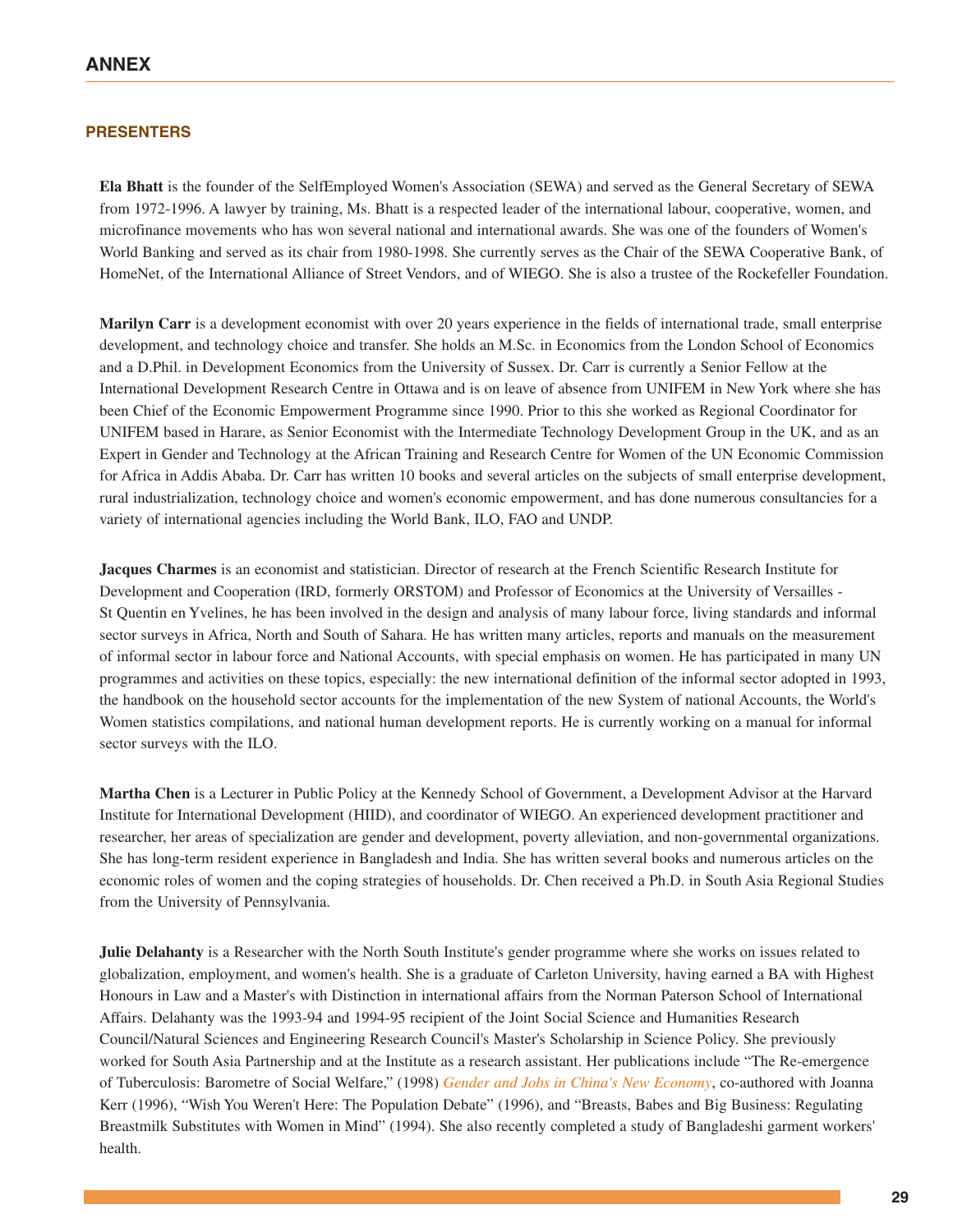**Diane Elson** is Professor of Development Studies at the University of Manchester, UK, and Special Advisor to the Executive Director, UNIFEM, New York. She is also a member of the Advisory Group for the Human Development Report; the Editorial Board of Feminist Economics; and the board of directors of Women Working Worldwide, a UK based NGO. She has acted as consultant to many development cooperation organizations, including the Commonwealth Secretariat, CIDA, SIDA, DFID, DGIS and the OECD DAC WID Expert Group. She is the author of numerous studies of gender and development economics, focussing in particular on export oriented industrialization, labour markets, structural adjustment, and national budgets. Among her most recent publications are 'Integrating Gender Issues into National Budgetary Policies and Procedures: Some Policy Options', Journal of International Development, Vol.10.1998 and 'The economic, the Political, and the Domestic: Businesses, States, and households in the Organization of Production', New Political Economy, Vol.3, No.2,1998.

**Lourdes Ferrán** Economist; Ph.D. Universidad Central de Venezuela: Teaching in Universidad Central de Venezuela and Universidad Andrés Bello, Caracas; Visiting Scholar Columbia University; Lectures in Mexico and Spain. National Accountant in Central Bank of Venezuela; National accountant in Statistical Office of United Nations, New York; Consultancies in countries in Asia, Africa and Latin America. Contributor to several United Nations publications; Author of books on economics, finance, women in the economy, national accounts, and distribution of income.

**Renana Jhabvala** has been working with the Self Employed Women's Association since (SEWA) 1977. She was elected Secretary of SEWA from 1981 to 1994. At present she is looking after SEWA's national and international activities and its research and development. She is also Secretary of the National Centre for Labour (NCL). She was awarded a Padmashri (Indian National Award) in 1989.

**Lucy Lazo** is the Executive Director, Centre for the Informal Sector, the Vice-president of Technology and Entrepreneurship Associates, Inc., and former Chief Technical Adviser of the ILO-DANIDA Subregional Project On Homeworkers in the Philippines, Thailand and Indonesia. She is also a practicing international and national consultant. Her current involvements include: Urban Poverty Alleviation Study for the Asian Development Bank; UNDP-Manila national project on the informal sector; and membership on the Board representing the NGO Sector, National Vocational Training and Development Centre for Women in the Philippines.

**Francie Lund** has specialized in social policy and is Associate Professor at the University of Natal in Durban, South Africa. She has done extensive research in social security, analyzing the effects of various forms of social assistance on poor households, and especially their effects for women in rural areas. After the democratic elections in 1994, she was appointed Chairperson of the Lund Committee on Child and Family Support, which investigated ways of supporting young children in poor households. She is presently research co-ordinator of the WIEGO pilot study, in South Africa, of women street traders. She lectures in Social Policy in the School of Development Studies.

**Winnie V. Mitullah** is currently a Researcher at the Institute for Development Studies at the University of Nairobi. Formerly, she was a principal researcher with Mazingira Institute, Kenya and Coordinator, Urban Basic Services, Ministry of Local Government/UNICEF contract, Kenya. She has also collaborated and consulted for a number of UN and other local and international agencies, notably UNICEF, UNCHS/HABITAT, UNDP, UNDESA, UNIFEM, DFID, USAID, DANIDA and a number of NGOs. Dr. Mitullah holds a doctorate in political science, majoring in provision and management of urban services with an emphasis on politics relating to same. Her publications are in the areas of urban development and survival strategies, gender and the contribution of women to development, politics and administration.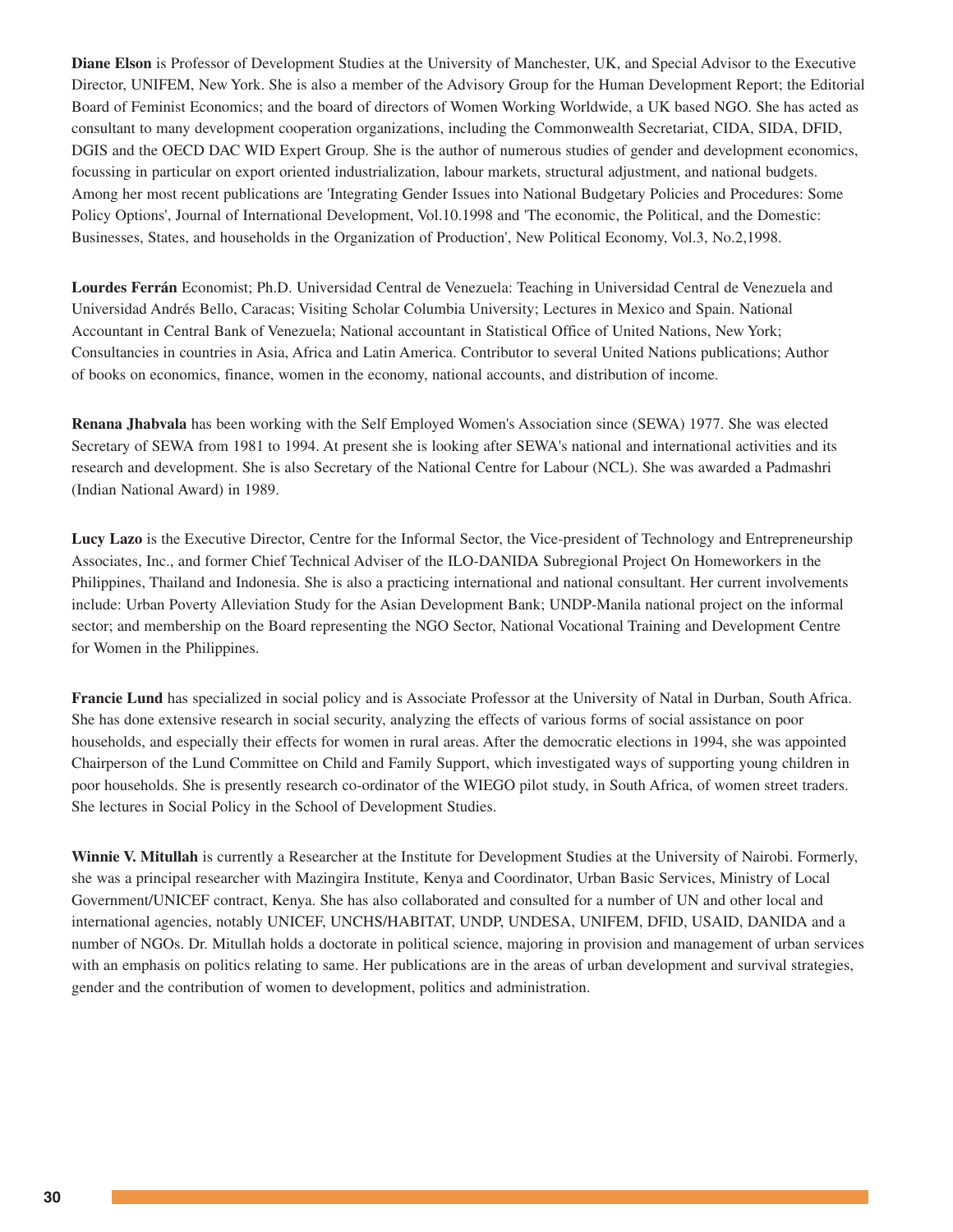**Mercedes Pedrero** studied applied mathematics, and earned a masters in Demography in Mexico, and holds a Ph.D. in Demography from the University of Pennsylvania. Her main interest has been women's participation in economic activities, with special emphasis on the field of labour statistics. Therefore, she has always taken care to analyze gathering procedures of any statistics she uses and their applicability to the realities of Mexico. She has been heavily involved in Mexican labour force statistics, beginning with the revision of the Occupation Classification (1979-1981), and later with the design and implementation of the Mexican Household Labour Force Survey. Since 1989, She has been a full time researcher at the Mexican National University (UNAM), but has also advised on labour force statistical projects in Mexico as well as in other countries through missions organized by the United Nations Statistical Office or other UN agencies.

**S.V. Sethuraman** holds a Ph.D. in Economics from the University of Chicago. Between 1973 and 1995 he served the International Labour Organization in Geneva in various capacities starting as a Senior Research Economist and ending as head of the urban and informal sector unit responsible for poverty, employment and related issues. During this time he also served as a consultant for the World Bank, United Nations and IFAD, traveling extensively in Asia and Africa on work assignments. He has a number of publications that include books, journal articles as well as technical advisory reports. Currently engaged as an independent consultant and a member of the steering committee of the WIEGO project, his most recent work is a global review of gender, informality and poverty for the World Bank.

**Caroline Skinner** was appointed the full time researcher for WIEGO project on women street traders in South Africa in May 1998. She has a social science degree majoring in politics and philosophy from the University of Cape Town and is in the process of completing a masters in development studies at the University of Natal, Durban. Outside of academic work she has focused on gender issues both in campus based women's movements and locally based non-governmental organizations.

**Ratna Sudarshan** is a Senior Economist with the National Council of Applied Economic Research, New Delhi, where she has been for the last four years. She is currently co-ordinating a project on the Contribution of the Informal Sector to the Economy, which is being done in collaboration with SEWA, and is in charge of gender studies at NCAER. Prior to this, she has worked with the South Asia Regional Office of the IDRC, the Institute of Social Studies Trust (a women's studies institute in Delhi), and as a Lecturer in Economics in Delhi University. Her professional experience includes, apart from research, teaching and research management, several participatory evaluations. She holds an M.A. in Economics from the University of Delhi and an M.Sc. in Economics from the University of Cambridge. She has published several articles and recently edited a book (with Maitreyi Krishnaraj and Abusaleh Shariff) titled Gender, Population and Development (New Delhi: Oxford University Press, 1998).

**Sue Szabo** is Programme Manager, South Asia with Aga Khan Foundation Canada, managing projects in rural development, gender and enterprise, and microfinance. Sue was previously a senior economist in the Chief Economist's Office at the Canadian International Development Agency, addressing poverty reduction and microfinance. Prior to that she worked in the East Asia region at the World Bank, implementing education and health projects. She did her honours undergraduate degree in economics and political science at McGill University, followed by a Masters and PhD in economics from the University of Cambridge.

**Jane Tate** has been involved with HomeNet since its creation in 1994, raising the visibility of homework and encouraging grassroots organizations. Building on her work with homeworkers in the UK, as HomeNet's coordinator she was active in the international campaign for the ILO Convention on Homework and has helped to bring together many organizations worldwide through personal contact, workshops, exchange visits and publications. Her extensive travel, especially in South Asia, South East Asia and Europe has given her wide experience of the needs of homeworkers and methods of organization.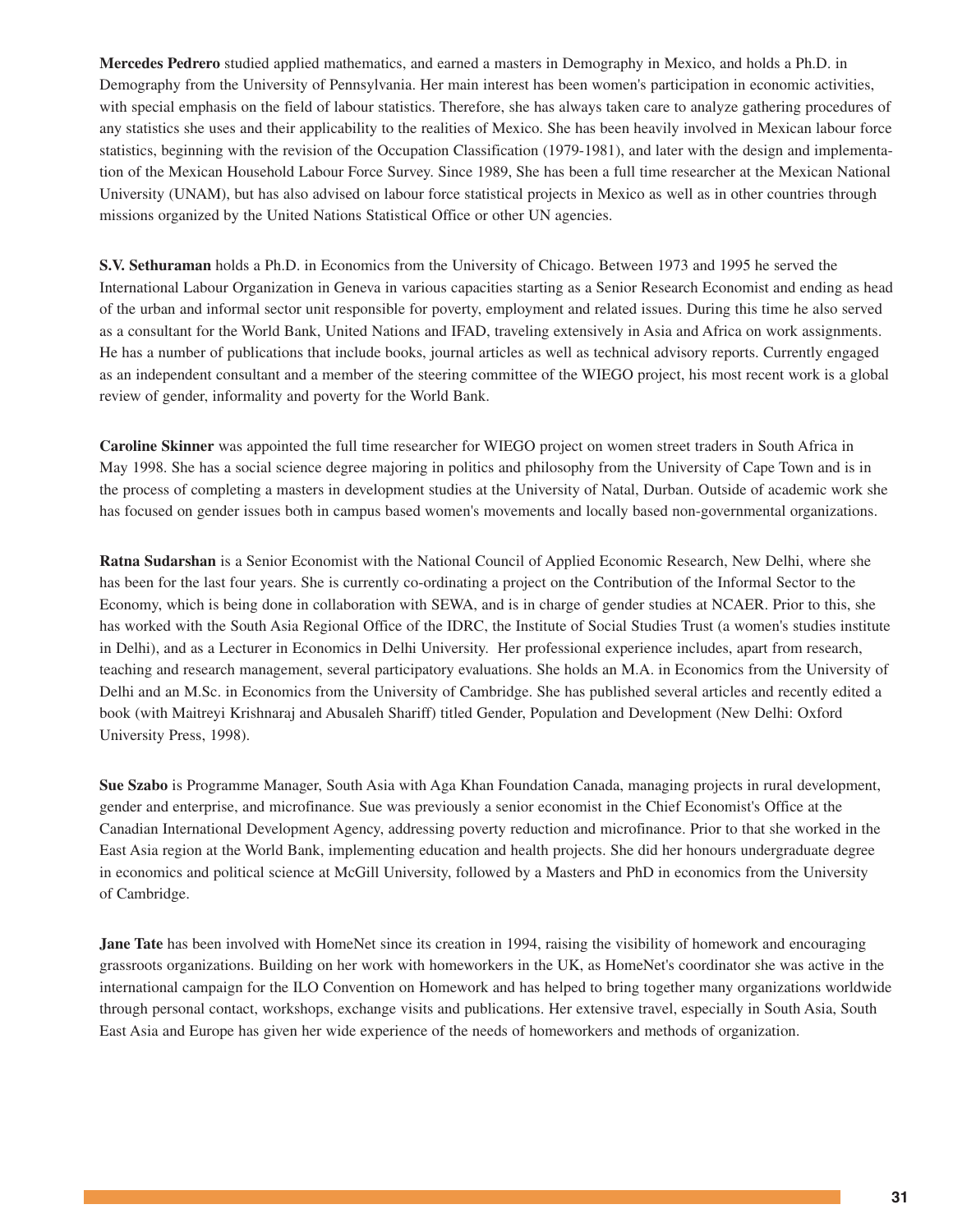**Jeemol Unni** is an Economist, currently an Associate Professor at the Gujarat Institute of Development Research, a semi-government Social Science research institute, with which she has been associated since October 1987. Her research interests are the informal sector, rural labour markets, non-farm employment, national income, savings and investment, and social sectors, particularly education and social security, with a particular emphasis on gender. She holds a M.Phil. in Applied Economics from the Centre for Development Studies, Trivandrum and a Ph.D. in Economics from the Sardar Patel Institute of Economic and Social Research, Ahmedabad, India. She has been a Visiting Fellow at Yale University, and a Senior Research Fellow at the Institute of Social Studies in the Netherlands. She has also worked as a Consultant to the World Bank, to the International Labour Organization 's South Asia Multi-disciplinary Advisory Team (SAAT) and Asian Regional Team for Employment Promotion (ARTEP), and to the NABARD and SIDBI, specialized banks in India. Recently her work has included a project with the Self Employed Women's Association (SEWA): to conduct a series of national level research studies on the theme of *Contribution of the Informal Sector to National Income.* She is also working with the Central Statistical Organization and the National Sample Survey Organization of the Government of India on the Informal Sector Employment and Output modules, part of the National Labour Force Survey of July 1999.

**Joann Vanek** is the Chief of the Social and Housing Statistics Section of the United Nations Statistics Division. Since 1980 when she joined the United Nations, Ms Vanek has been working to improve the availability and use of gender statistics. She coordinated the production of two issues of the United Nations global statistical report on women, The World's Women. She received a Ph.D. in sociology from the University of Michigan and based on her doctoral dissertation, wrote "Time Spent in Housework" which was published in *Scientific American* November 1974.

**Ann Weston** is the Vice President and Research Co-ordinator of the North-South Institute. Her current research focuses on the World Trade Organization and its implications for Canada and developing countries. She has conducted extensive research on the consequences of the North American Free Trade Agreement (NAFTA), resulting in a number of publications, notably The NAFTA Papers: Implications for Canada, Mexico and Developing Countries, and Jamaica After NAFTA: Trade Options and Sectoral Strategies. She co-authored Women and The New Trade Agenda, published by UNIFEM. Before joining the Institute, Weston worked as Senior Economics Officer in the Economic Affairs Division of the Commonwealth Secretariat, and as Research Officer at the Overseas Development Institute (ODI) in London. Weston received her degrees at the Universities of Sussex and London.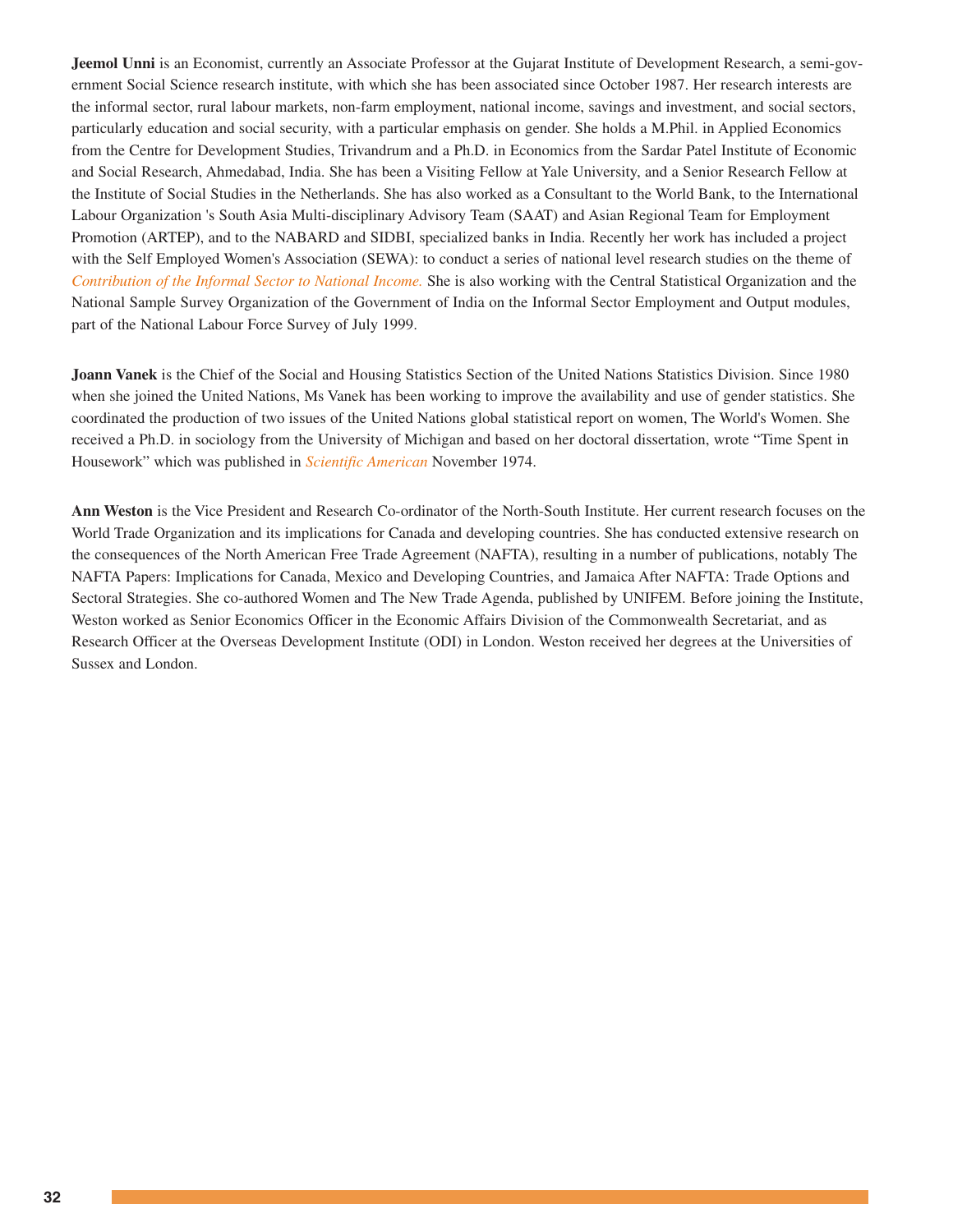#### **WORKING PAPERS PRESENTED\***

Cardero, Maria Elena, Antonieta Barron and Eugenia Gomez-Luna. 1998. 'The Impact of NAFTA on Female Employment in Mexico.' Draft Report prepared for United Nations Development Fund for Women.

Charmes, Jacques. 1998. 'Informal Sector, Poverty and Gender: A Review of Empirical Evidence.' Washington, D.C.: The World Bank.

Charmes, Jacques. 1998. 'Women Working in the Informal Sector in Africa: New Methods and New Data.' New York: United Nations Statistics Division. Presented at the Delhi Group Meeting on Informal Sector Statistics, Ankara, April 28-30, 1998.

Charmes, Jacques. 1998. 'Street Vendors in Africa: Data and Methods.' New York: United Nations Statistics Division. Presented at the Delhi Group Meeting on Informal Sector Statistics, Ankara, April 28-30, 1998.

Delahanty, Julie. 1999. 'A Common Thread: Issues for Women Workers in the Garment Sector.' Ottawa: North-South Institute.

Ferran, Lourdes. 1998. 'Note on Concepts and Classifications to Improve Statistics on Home-based Workers.' New York: United Nations Statistics Division. Presented at the Delhi Group Meeting on Informal Sector Statistics, Ankara, April 28-30, 1998.

Lund, Francie. 1998. 'Women Street Traders in Urban South Africa: A Synthesis of Selected Research Findings.' Durban, S. Africa: University of Natal Centre for Social and Development Studies.

Mabeza-Chimedza, Ruvimbo. 1999. The Impact of Trade and Investment Liberalization on Women in the Informal Sector. Draft Report prepared for International Development Research Centre.

Pedrero, Mercedes. 'Homeworkers and the HomeBased Workers.' New York: United Nations Statistics Division. Originally presented at the Delhi Group Meeting on Informal Sector Statistics, Ankara, April 28-30, 1998.

Sethuraman, S.V. 1998. 'Gender, Informality and Poverty: A Global Review.' Washington, D.C.: The World Bank.

White, Suzanne. 1999. 'Women's Employment in the Agro and Food Processing Sector: South Asia and East Africa.' Draft Report Submitted to the Aga Khan Foundation Canada.

\*Most of these papers will be available for download at WIEGO website (www.wiego.org).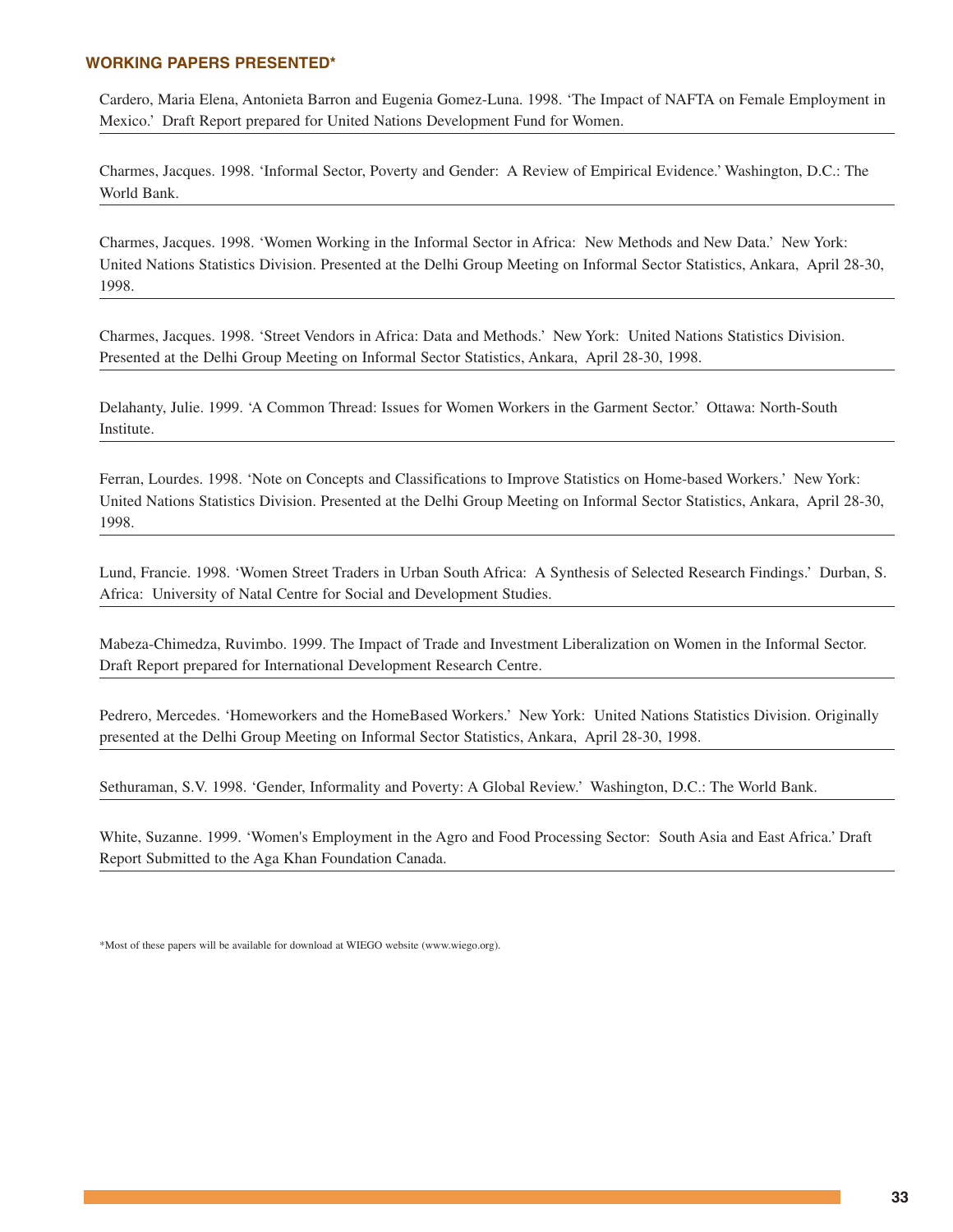# **Participant Affiliation** Rina Agarwala Harvard University, USA Anneli Alba International Development Research Centre, Canada Niki Armacost Women's World Banking, USA Amira BaaBaa International Development Research Centre, Canada Srilatha Batliwala Ford Foundation, USA Grace Bediako UN Statistics Division, USA Ela Bhatt Self-Employed Women's Association (SEWA), India Josiane Capt International Labour Organization (ILO), Switzerland Marilyn Carr International Development Research Centre, Canada and UNIFEM, USA Francoise Carre Radcliffe Public Policy Institute (RPPI), USA Jacques Charmes Universite de Versailles-St. Quentin en Yvelines and IRD, France Marty Chen Harvard University, USA Ruvimbo Chimedza University of Zimbabwe, Zimbabwe Rudo Chitiga IRED, Switzerland Kathleen Clancy International Development Research Centre, Canada Parviz Dabir-Alai The American International University in London, UK Julie Delahanty North-South Institute, Canada Diane Elson University of Manchester, UK and UNIFEM, USA Simel Esim International Centre for Research on Women (ICRW), USA Guadelupe Espinosa UNIFEM, Mexico Diane Factor University of California, Los Angeles, USA Pamela Golah International Development Research Centre, Canada Brent Herbert-Copley International Development Research Centre (IDRC), Canada Pat Horn Self-Employed Women's Union (SEWU), South Africa Carole Houlihan Independent Consultant, Canada Renana Jhabvala Self-Employed Womens' Association (SEWA), India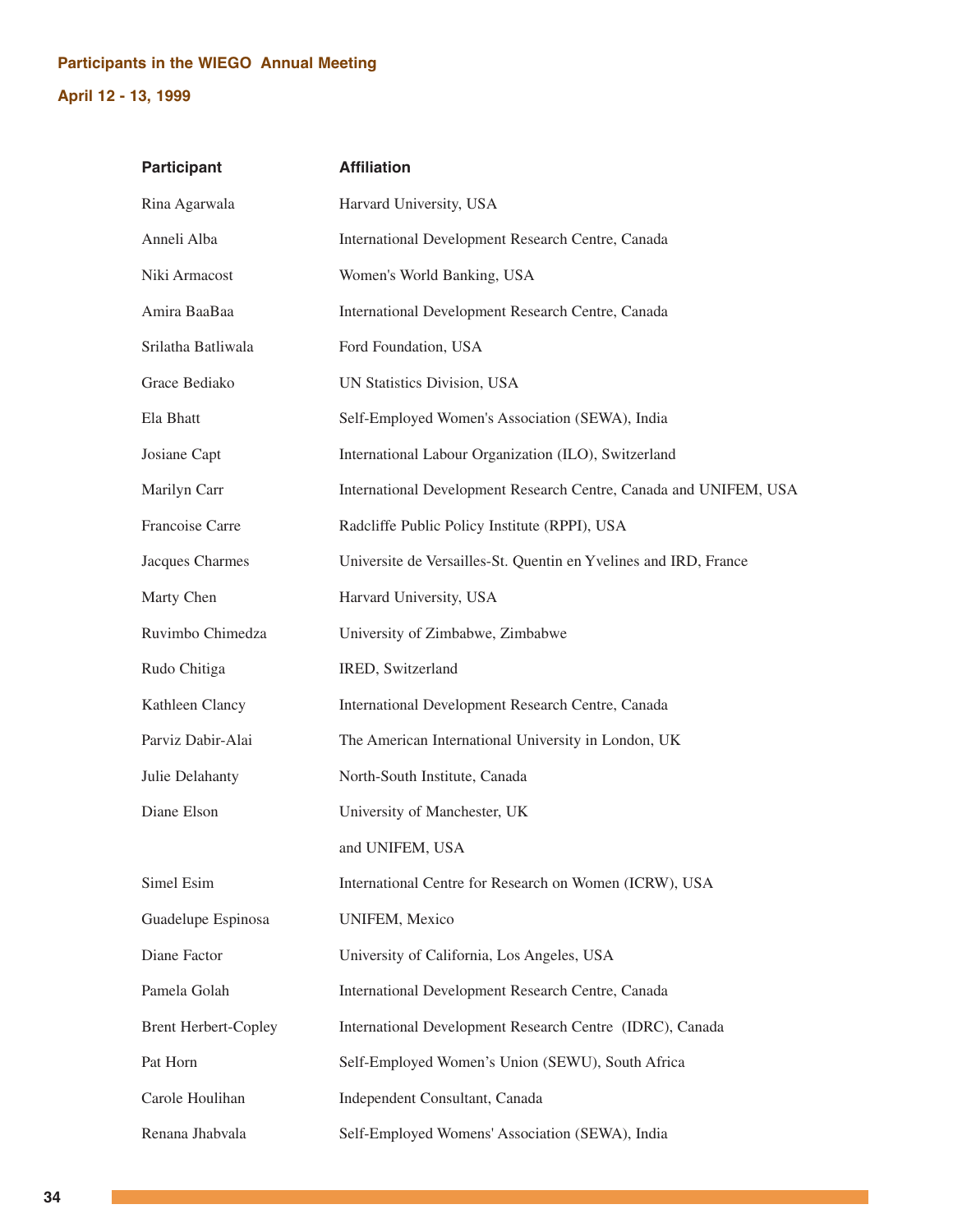| <b>Participant</b>        | <b>Affiliation</b>                                       |
|---------------------------|----------------------------------------------------------|
| <b>Susan Joekes</b>       | University of Sussex, UK                                 |
| Chandni Joshi             | UNIFEM, India                                            |
| Paula Kantor              | University of North Carolina at Chapel Hill, USA         |
| Michael Kerry             | Harvard University, USA                                  |
| A.D. Kiwara               | University of Dar es Salaam, Tanzania                    |
| Annette Kraus             | German Commission for Justice and Peace, Germany         |
| Deena Ladd                | Maquilla Solidarity Network, Canada                      |
| Nazeer Ladhani            | Aga Khan Foundation Canada (AKFC), Canada                |
| Lucy Lazo                 | HomeNet, PATAMABA, Phillipines                           |
| Rakawin Leechanavanichpan | HomeNet Thailand, Thailand                               |
| Frances Lund              | University of Natal, South Africa                        |
| Marie Claude Martin       | International Development Research Centre, Canada        |
| Rohinton Medhora          | International Development Research Centre (IDRC), Canada |
| Farhad Mehran             | International Labour Organization (ILO), Switzerland     |
| Santosh Mehrotra          | UNICEF, USA                                              |
| <b>Evy Messel</b>         | International Labour Organization (ILO), Switzerland     |
| Swasti Mitter             | INTECH/UNU, Netherlands                                  |
| Winnie Mitullah           | University of Nairobi, Kenya                             |
| Monica Munoz-Vargas       | UNIFEM, Ecuador                                          |
| Deepa Narayan             | The World Bank, USA                                      |
| Maureen O'Neil            | International Development Research Centre, Canada        |
| Mercedes Pedrero          | CRI-UNAM, Mexico                                         |
| Rosanna Perez             | Strategic Action for a Just Economy (SAJE), USA          |
| Caroline Pestieau         | International Development Research Centre, Canada        |
| Carol Richards            | Burma Forum, USA                                         |
| Carmen Roca               | International Development Research Centre, Canada        |
| N.S. Sastry               | Government of India National Sample Survey Office, India |
| S.V. Sethuraman           | Independent Consultant, Switzerland                      |
| Andrea Singh              | International Labour Organization (ILO), Switzerland     |
| Caroline Skinner          | University of Natal, South Africa                        |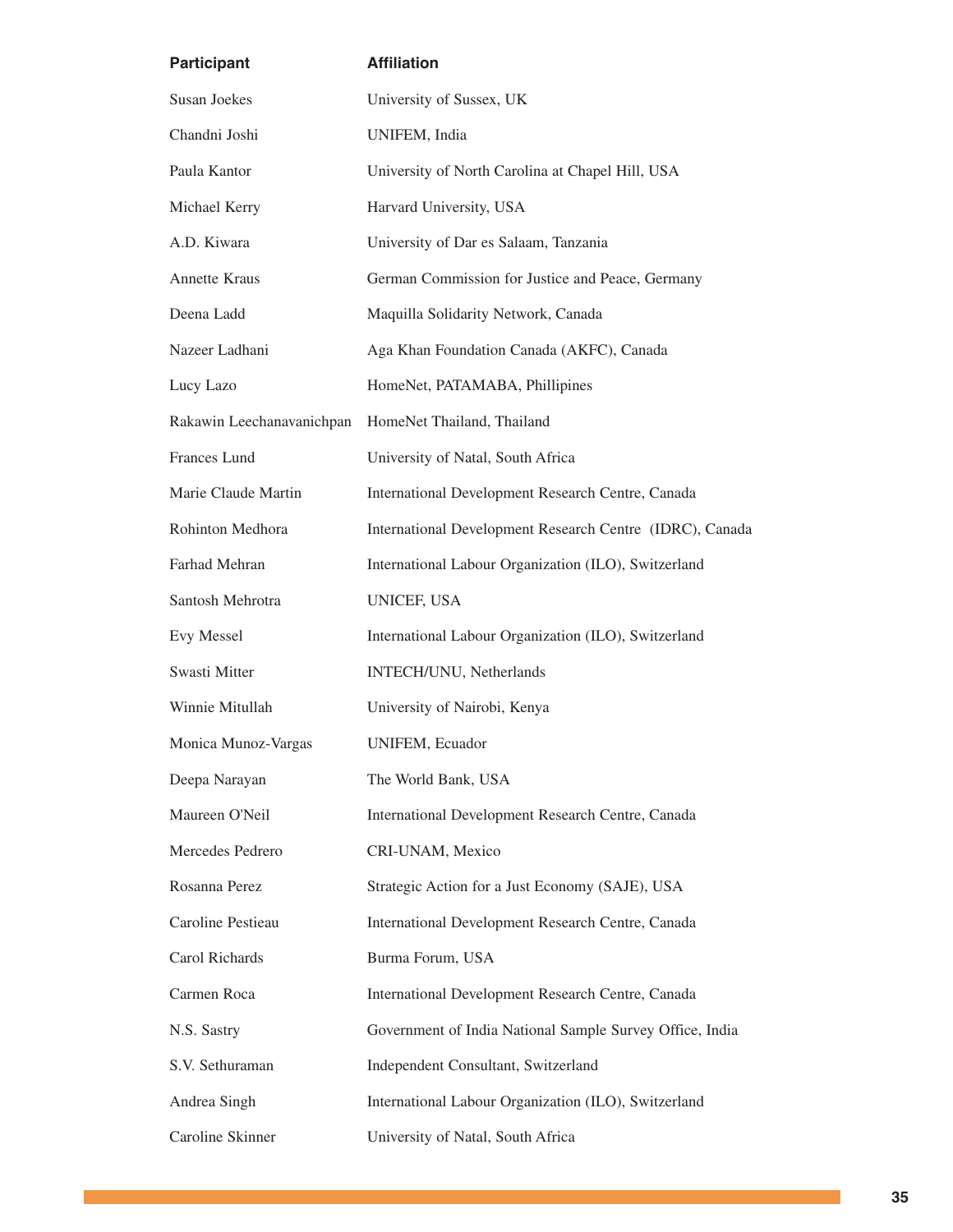| <b>Participant</b>      | <b>Affiliation</b>                                            |
|-------------------------|---------------------------------------------------------------|
| Margaret Snyder         | Senior Fellow, Phelps-Stokes Fund., USA                       |
| Ida St. Martin          | International Development Research Centre, Canada             |
| Gita Sud                | Independent Consultant, Canada                                |
| Ratna Sudarshan         | National Council of Applied Economics Research (NCAER), India |
| Sue Szabo               | Aga Khan Foundation Canada (AKFC), Canada                     |
| Jane Tate               | HomeNet, UK                                                   |
| Jeemol Unni             | Gujarat Institute of Development Research (GDIR), India       |
| Lourdes Urdaneta-Ferran | Universidad Central de Venezuela, Venezuela                   |
| Anneke van Luijken      | <b>IRENE</b> , Netherlands                                    |
| Joann Vanek             | UN Statistics Division, USA                                   |
| Ann Weston              | North-South Institute, Canada                                 |
| Hesti Wijaya            | HomeNet Indonesia, Indonesia                                  |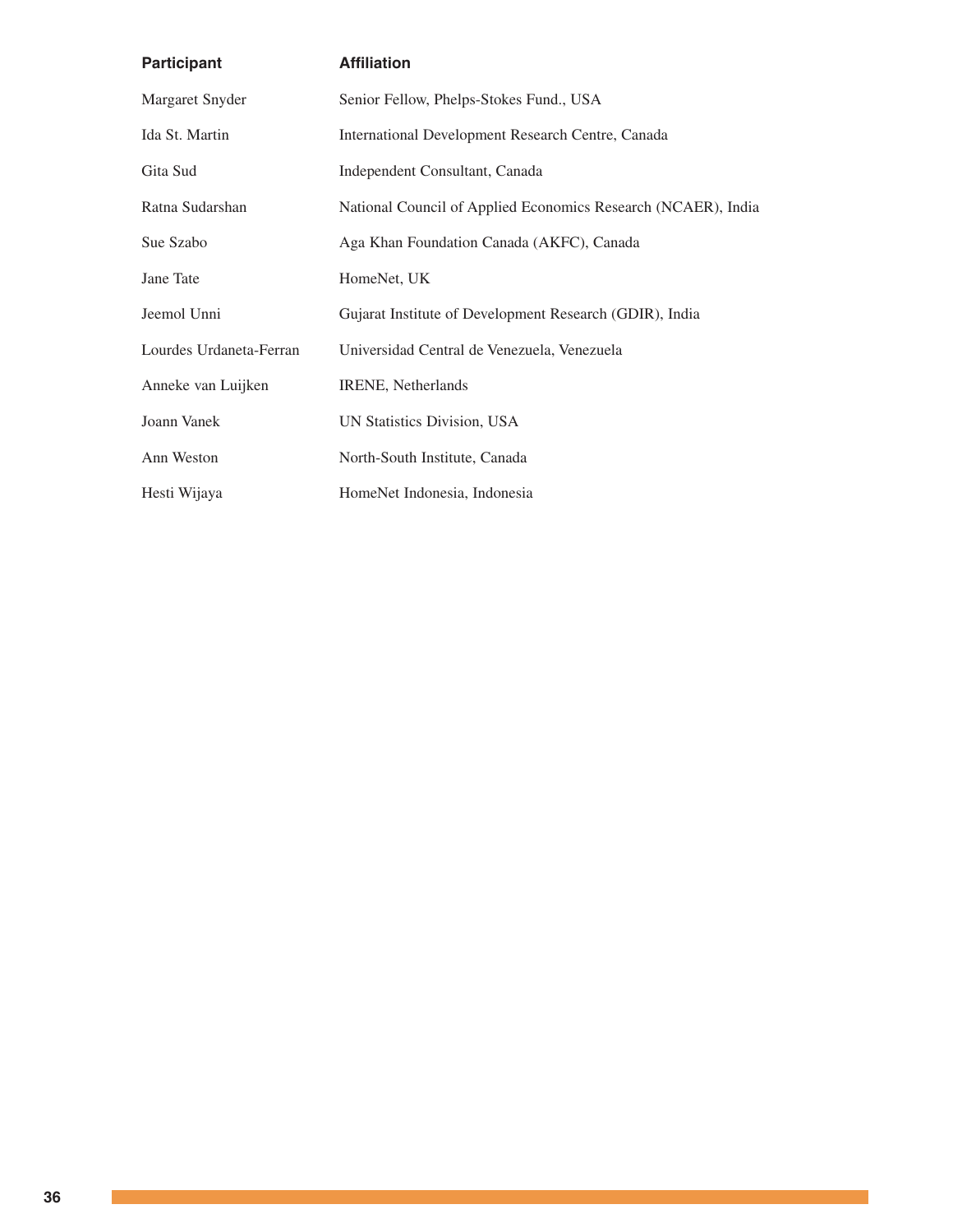# **Additional Participants in the Public Seminar**

# **April 14, 1999**

| Anneli Alba            | <b>International Development Research Centre</b>                                                                       |
|------------------------|------------------------------------------------------------------------------------------------------------------------|
| Isa Bakker             | Political Science Department, York University                                                                          |
| Laura Breuer           | Coordinator, International Programs, USC Canada                                                                        |
| Sally Brown            | Senior Vice-President, National & International Relations Branch<br>Association of Universities and Colleges of Canada |
| Suzanna Cameron        | Calmeadow                                                                                                              |
| Laurie Clifford        | Consultant                                                                                                             |
| Denise Conway          | Country ProgrammeAnalyst, Pakistan and Afghanistan Division<br>Canadian International Development Agency               |
| <b>Farouk Faisal</b>   | Canadian ProgrammeManager, South Asia Partnership                                                                      |
| Carol Farber           | President, Shastri Indo-Canadian Institute                                                                             |
| Sue Genge              | <b>Canadian Labour Congress</b>                                                                                        |
| Heather Gibb           | The North/South Institute, Canada                                                                                      |
| Marla Gitterman        | International Coalition on Women and Credit                                                                            |
| <b>Brian Hunter</b>    | Chief Economist, Strategic Planning and Policy Division, Asia Branch<br>Canadian International Development Agency      |
| Shameela Karmali Rawji | Member from Ontario, Ismaili Council for Canada                                                                        |
| Nancy Lee              | Public Education Coordinator, Calmeadow                                                                                |
| Daniel Lussier         | Director General, SOPAR                                                                                                |
| Zainub Merali          | Chairperson, Social Welfare Board of British Columbia                                                                  |
| Linda Moffat           | Director, Programs, South Asia Partnership                                                                             |
| Christine Ouellette    | Institutional & Gender Equity Specialist, Cowater International Inc.                                                   |
| Maggie Patterson       | Gender Policy Advisor, Women in Development & Gender Equity Policy Branch<br>Canadian International Development Agency |
| Diana Rivington        | Senior Policy Advisor, Women in Development & Gender Equity Policy Branch<br>Canadian International Development Agency |
| Gita Sud               | <b>Independent Consultant</b>                                                                                          |
| Eileen Stewart         | India, Nepal, Sri Lanka Division<br>Canadian International Development Agency                                          |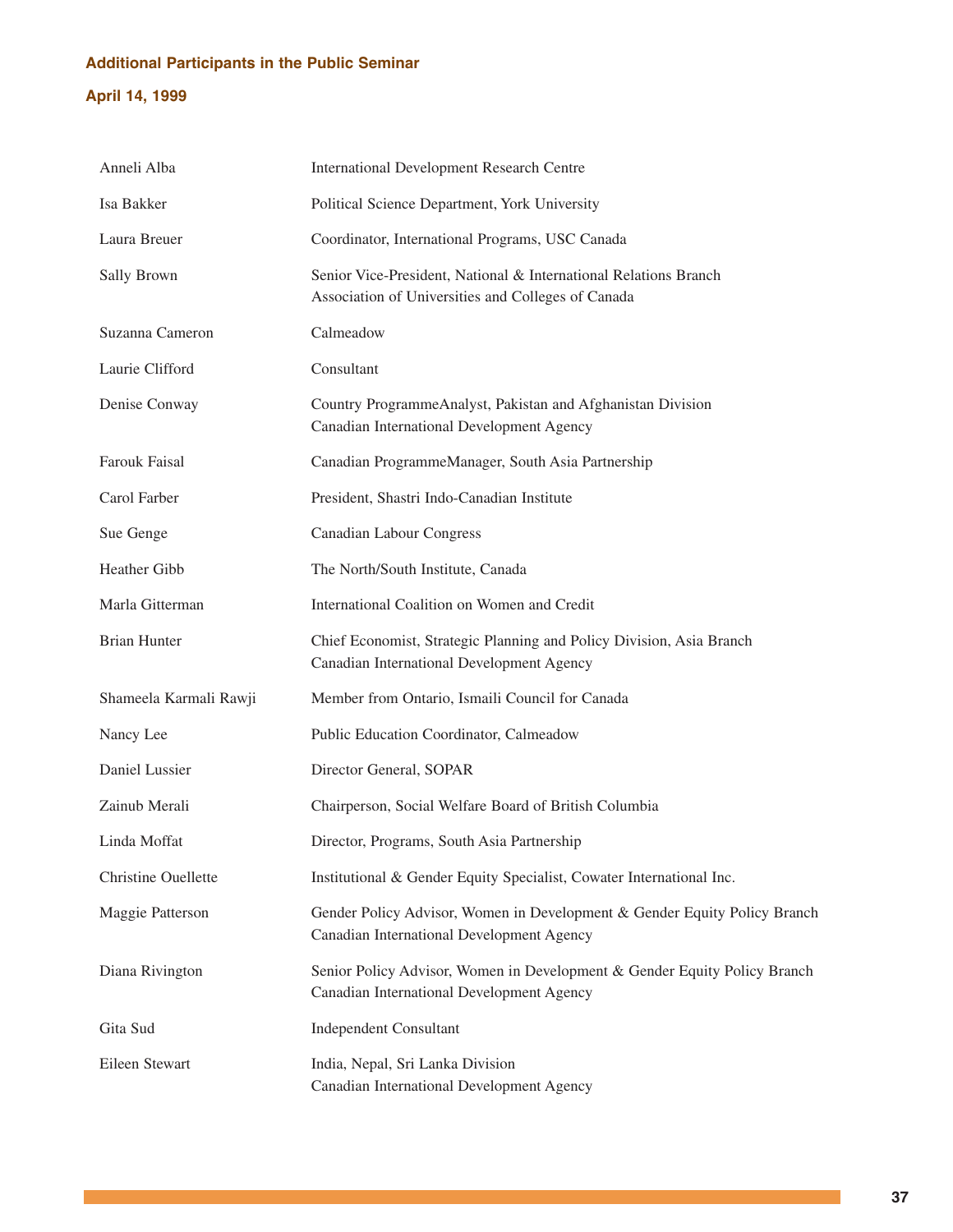| <b>Ricky Stuart</b> | Executive Director, Oxfam Canada                                                                   |
|---------------------|----------------------------------------------------------------------------------------------------|
| <b>Helen Thomas</b> | WID Specialist, Strategy Planning and Policy Division<br>Canadian International Development Agency |
| Brian Tomlinson     | Development Policy Analyst<br>Canadian Council for International Cooperation                       |
| Alison van Rooy     | North-South Institute                                                                              |
| Lynda Yanz          | Coordinator, Maquila Solidarity Network                                                            |

## **WIEGO STEERING COMMITTEE**

| Ela Bhatt       | Self-Employed Women's Association (SEWA), India   |
|-----------------|---------------------------------------------------|
| Marilyn Carr    | International Development Research Centre, Canada |
| Jacques Charmes | Universite de Versailles and IRD, France          |
| Marty Chen      | Harvard University, USA                           |
| Pat Horn        | Self-Employed Women's Union (SEWU), South Africa  |
| Renana Jhabvala | Self-Employed Women's Association (SEWA), India   |
| S.V. Sethuraman | Independent Consultant, Switzerland               |
| William Steel   | World Bank, USA                                   |
| Jane Tate       | HomeNet, UK                                       |
| Victor Tokman   | International Labour Organization (ILO), Peru     |
| Joann Vanek     | UN Statistics Division, USA                       |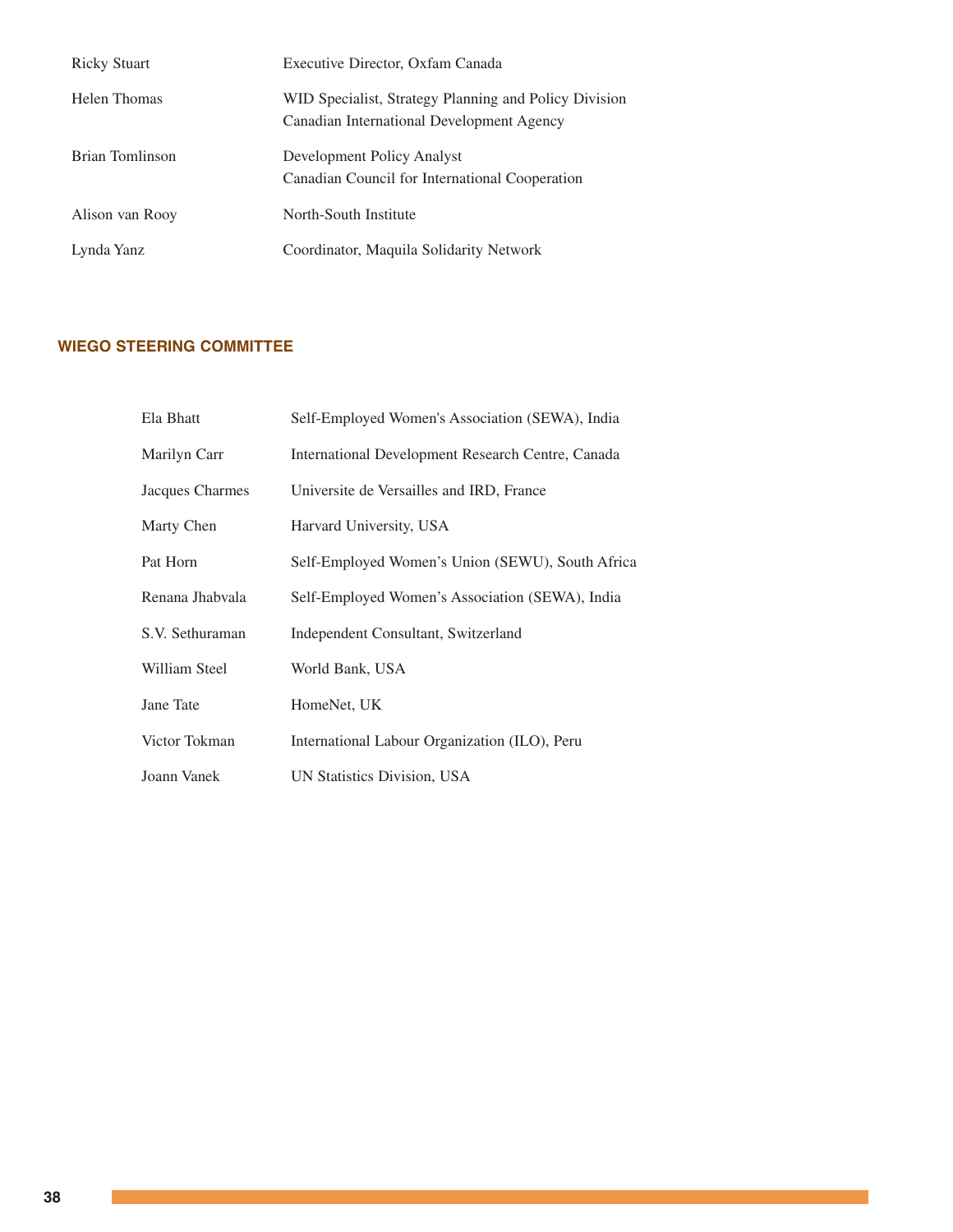

Marty Chen speaking at Annual Meeting



Pat Horn and Ela Bhatt during Urban Policies Discussion



Ela Bhatt greeting Maureen O'Neil at IDRC Lunch



Winnie Mitullah speaking at Public Seminar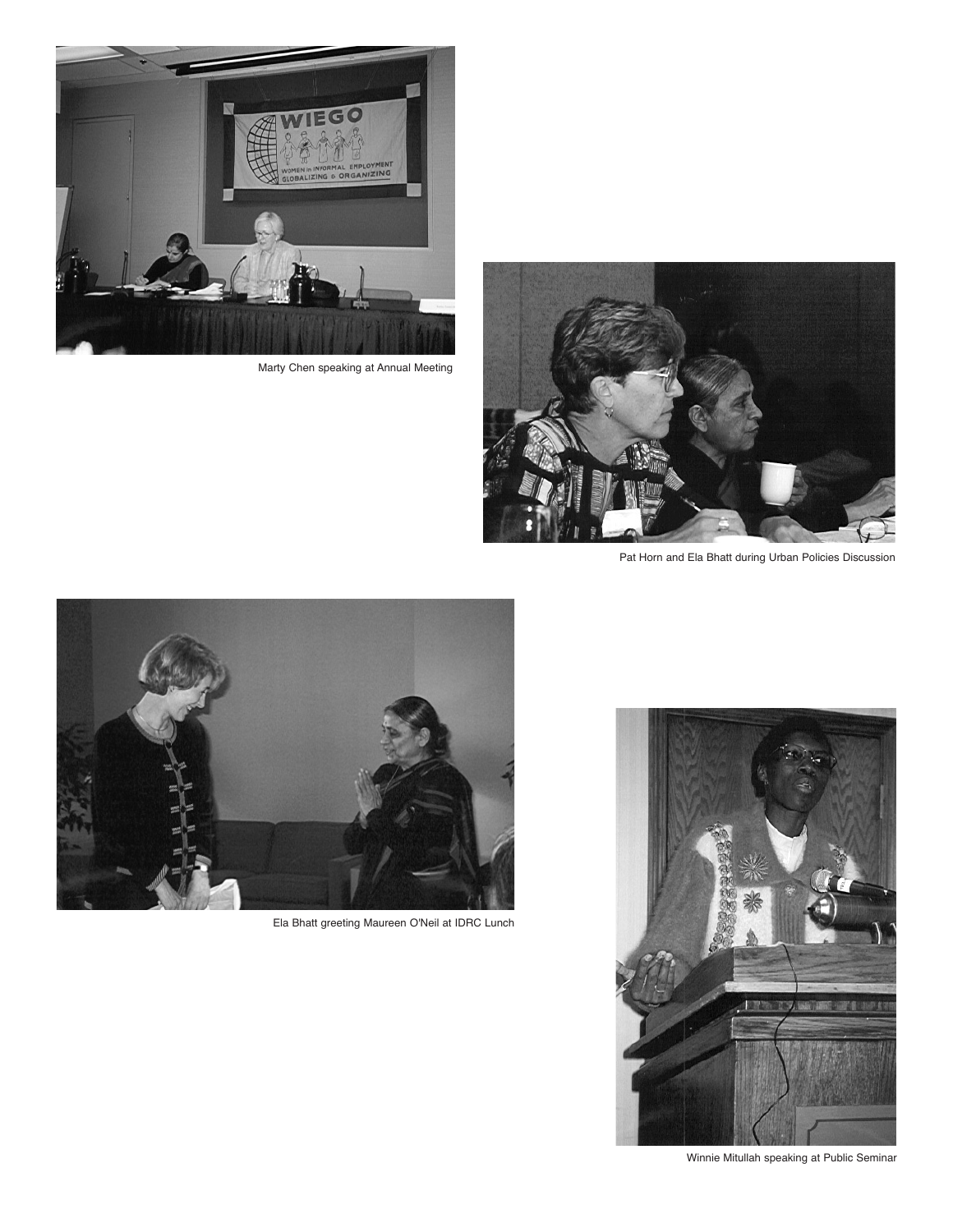

Lourdes Ferran speaking to Brent Hebert-Copley



Rosanna Perez and A.D. Kiwara during Annual Meeting



Pat Horn, Ela Bhatt, Andrea Singh, Brent Herbert-Copley



Renana Jhabvala speaking at Public Seminar